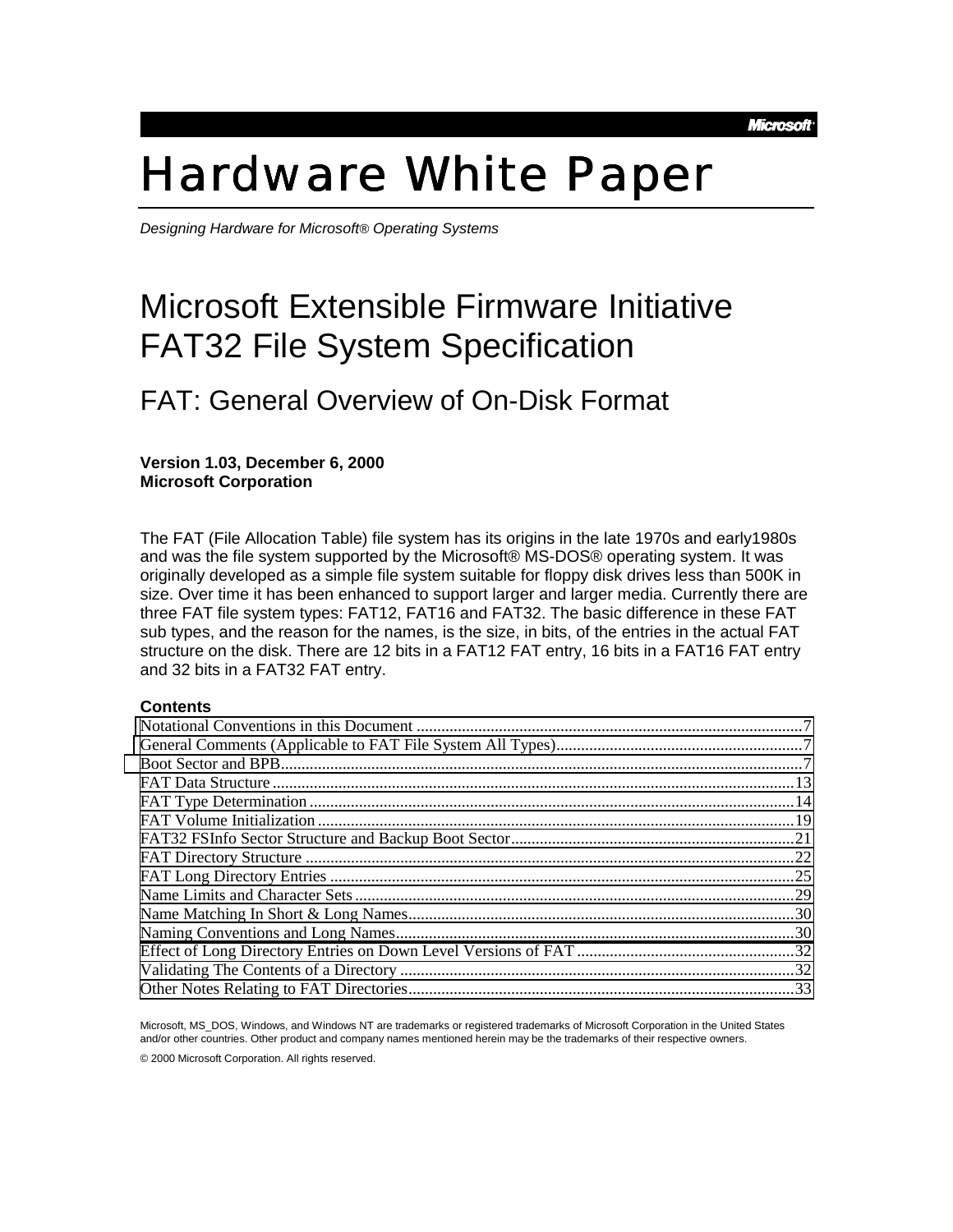## **Microsoft Extensible Firmware Initiative FAT32 File System Specification**

IMPORTANT-READ CAREFULLY: This Microsoft Agreement ("Agreement") is a legal agreement between you (either an individual or a single entity) and Microsoft Corporation ("Microsoft") for the version of the Microsoft specification identified above which you are about to download ("Specification"). BY DOWNLOADING, COPYING OR OTHERWISE USING THE SPECIFICATION, YOU AGREE TO BE BOUND BY THE TERMS OF THIS AGREEMENT. IF YOU DO NOT AGREE TO THE TERMS OF THIS AGREEMENT, DO NOT DOWNLOAD, COPY, OR USE THE SPECIFICATION.

The Specification is owned by Microsoft or its suppliers and is protected by copyright laws and international copyright treaties, as well as other intellectual property laws and treaties.

### 1. LIMITED LICENSE AND COVENANT NOT TO SUE.

(a) Provided that you comply with all terms and conditions of this Agreement and subject to the limitations in Sections 1(c) - (f) below, Microsoft grants to you the following non-exclusive, worldwide, royalty-free, non-transferable, non-sublicenseable license under any copyrights owned or licensable by Microsoft without payment of consideration to unaffiliated third parties, to reproduce the Specification solely for the purposes of creating portions of products which comply with the Specification in unmodified form.

(b) Provided that you comply with all terms and conditions of this Agreement and subject to the limitations in Sections 1(c) - (f) below, Microsoft grants to you the following non-exclusive, worldwide, royalty-free, non-transferable, non-sublicenseable, reciprocal limited covenant not to sue under its Necessary Claims solely to make, have made, use, import, and directly and indirectly, offer to sell, sell and otherwise distribute and dispose of portions of products which comply with the Specification in unmodified form.

For purposes of sections (a) and (b) above, the Specification is "unmodified" if there are no changes, additions or extensions to the Specification, and "Necessary Claims" means claims of a patent or patent application which are (1) owned or licenseable by Microsoft without payment of consideration to an unaffiliated third party; and (2) have an effective filing date on or before December 31, 2010, that must be infringed in order to make a portion(s) of a product that complies with the Specification. Necessary Claims does not include claims relating to semiconductor manufacturing technology or microprocessor circuits or claims not required to be infringed in complying with the Specification (even if in the same patent as Necessary Claims).

(c) The foregoing covenant not to sue shall not extend to any part or function of a product which (i) is not required to comply with the Specification in unmodified form, or (ii) to which there was a commercially reasonable alternative to infringing a Necessary Claim.

(d) Each of the license and the covenant not to sue described above shall be unavailable to you and shall terminate immediately if you or any of your Affiliates (collectively "Covenantee Party") "Initiates" any action for patent infringement against: (x) Microsoft or any of its Affiliates (collectively "Granting Party"), (y) any customers or distributors of the Granting Party, or other recipients of a covenant not to sue with respect to the Specification from the Granting Party ("Covenantees"); or (z) any customers or distributors of Covenantees (all parties identified in (y) and (z) collectively referred to as "Customers"), which action is based on a conformant implementation of the Specification. As used herein, "Affiliate" means any entity which directly or indirectly controls, is controlled by, or is under common control with a party; and control shall mean the power, whether direct or indirect, to direct or cause the direction of the management or policies of any entity whether through the ownership of voting securities, by contract or otherwise. "Initiates" means that a Covenantee Party is the first (as between the Granting Party and the Covenantee Party) to file or institute any legal or administrative claim or action for patent infringement against the Granting Party or any of the Customers. "Initiates" includes any situation in which a Covenantee Party files or initiates a legal or administrative claim or action for patent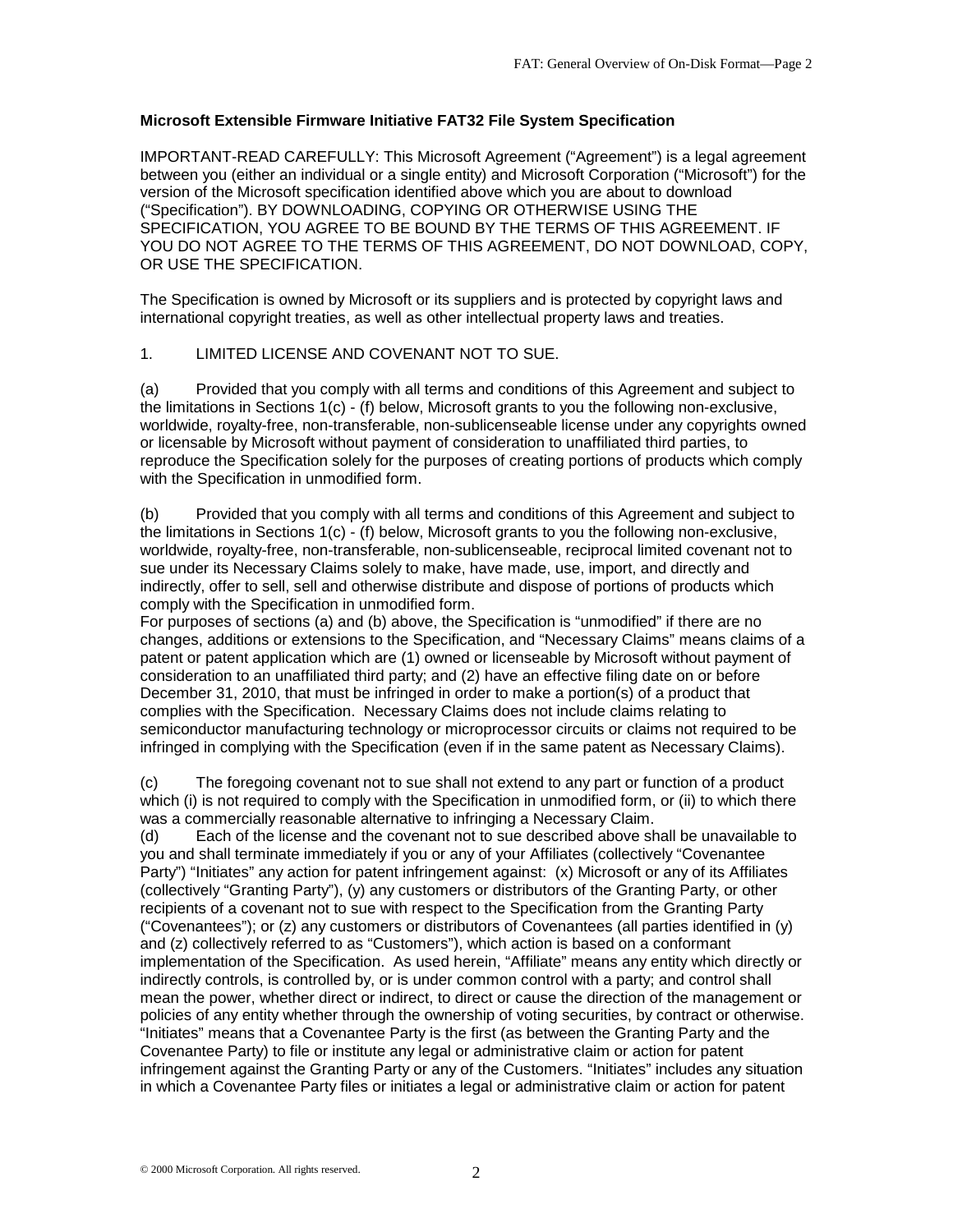infringement solely as a counterclaim or equivalent in response to a Granting Party first filing or instituting a legal or administrative patent infringement claim against such Covenantee Party.

(e) Each of the license and the covenant not to sue described above shall not extend to your use of any portion of the Specification for any purpose other than (a) to create portions of an operating system (i) only as necessary to adapt such operating system so that it can directly interact with a firmware implementation of the Extensible Firmware Initiative Specification v. 1.0 ("EFI Specification"); (ii) only as necessary to emulate an implementation of the EFI Specification; and (b) to create firmware, applications, utilities and/or drivers that will be used and/or licensed for only the following purposes: (i) to install, repair and maintain hardware, firmware and portions of operating system software which are utilized in the boot process; (ii) to provide to an operating system runtime services that are specified in the EFI Specification; (iii) to diagnose and correct failures in the hardware, firmware or operating system software; (iv) to query for identification of a computer system (whether by serial numbers, asset tags, user or otherwise); (v) to perform inventory of a computer system; and (vi) to manufacture, install and setup any hardware, firmware or operating system software.

(f) Microsoft reserves all other rights it may have in the Specification and any intellectual property therein. The furnishing of this document does not give you any license or covenant not to sue with respect to any other Microsoft patents, trademarks, copyrights or other intellectual property rights.

#### 2. ADDITIONAL LIMITATIONS AND OBLIGATIONS.

(a)The foregoing license and covenant not to sue is applicable only to the version of the Specification which you are about to download. It does not apply to any additional versions of or extensions to the Specification.

(b)Without prejudice to any other rights, Microsoft may terminate this Agreement if you fail to comply with the terms and conditions of this Agreement. In such event you must destroy all copies of the Specification.

3. INTELLECTUAL PROPERTY RIGHTS. All ownership, title and intellectual property rights in and to the Specification are owned by Microsoft or its suppliers.

4. U.S. GOVERNMENT RIGHTS. Any Specification provided to the U.S. Government pursuant to solicitations issued on or after December 1, 1995 is provided with the commercial rights and restrictions described elsewhere herein. Any Specification provided to the U.S. Government pursuant to solicitations issued prior to December 1, 1995 is provided with RESTRICTED RIGHTS as provided for in FAR, 48 CFR 52.227-14 (JUNE 1987) or DFAR, 48 CFR 252.227- 7013 (OCT 1988), as applicable.

5. EXPORT RESTRICTIONS. Export of the Specification, any part thereof, or any process or service that is the direct product of the Specification (the foregoing collectively referred to as the "Restricted Components") from the United States is regulated by the Export Administration Regulations (EAR, 15 CFR 730-744) of the U.S. Commerce Department, Bureau of Export Administration ("BXA"). You agree to comply with the EAR in the export or re-export of the Restricted Components (i) to any country to which the U.S. has embargoed or restricted the export of goods or services, which currently include, but are not necessarily limited to Cuba, Iran, Iraq, Libya, North Korea, Sudan, Syria and the Federal Republic of Yugoslavia (including Serbia, but not Montenegro), or to any national of any such country, wherever located, who intends to transmit or transport the Restricted Components back to such country; (ii) to any person or entity who you know or have reason to know will utilize the Restricted Components in the design, development or production of nuclear, chemical or biological weapons; or (iii) to any person or entity who has been prohibited from participating in U.S. export transactions by any federal agency of the U.S. government. You warrant and represent that neither the BXA nor any other U.S. federal agency has suspended, revoked or denied your export privileges. For additional information see http://www.microsoft.com/exporting.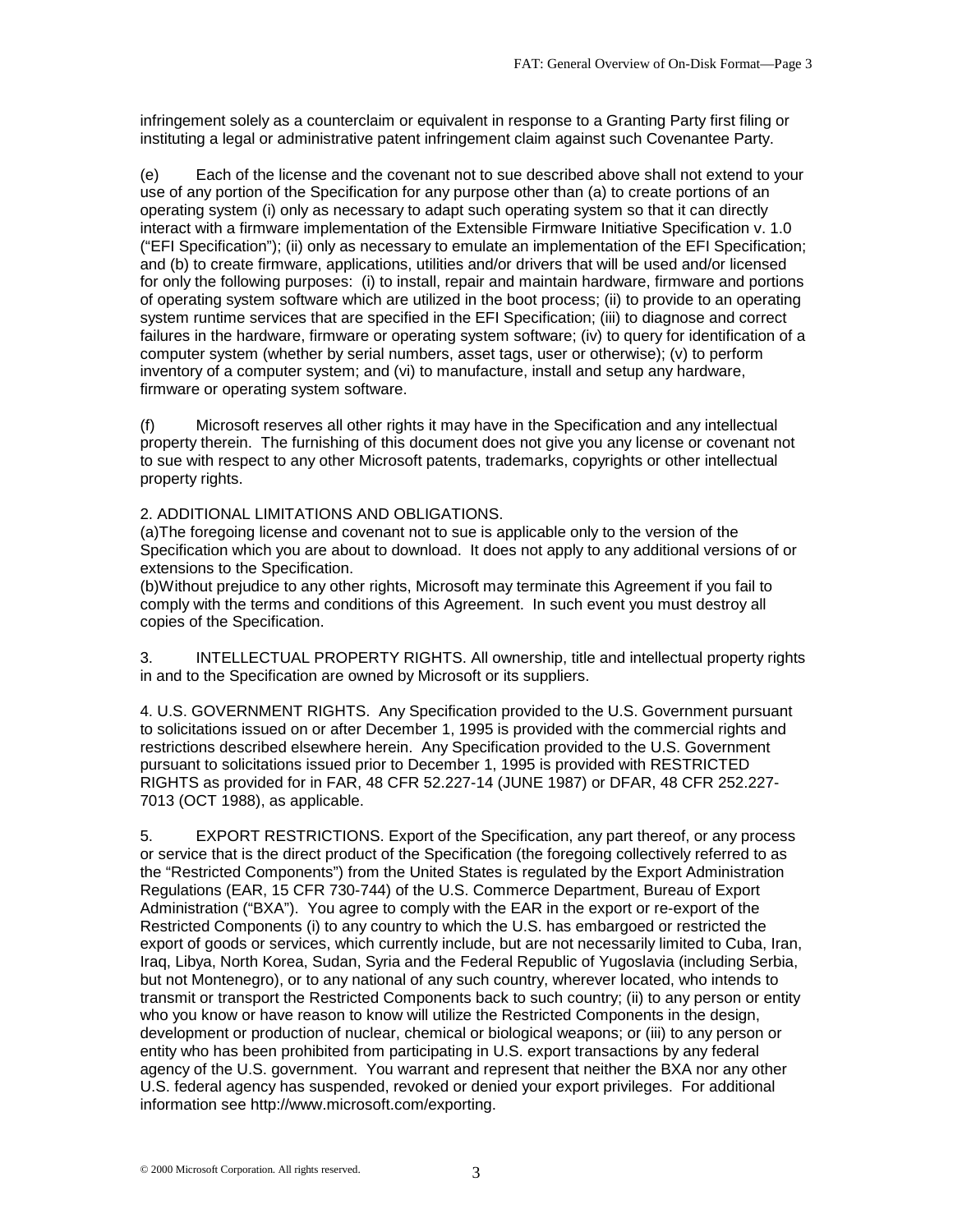6. DISCLAIMER OF WARRANTIES. To the maximum extent permitted by applicable law, Microsoft and its suppliers provide the Specification (and all intellectual property therein) and any (if any) support services related to the Specification ("Support Services") AS IS AND WITH ALL FAULTS, and hereby disclaim all warranties and conditions, either express, implied or statutory, including, but not limited to, any (if any) implied warranties or conditions of merchantability, of fitness for a particular purpose, of lack of viruses, of accuracy or completeness of responses, of results, and of lack of negligence or lack of workmanlike effort, all with regard to the Specification, any intellectual property therein and the provision of or failure to provide Support Services. ALSO, THERE IS NO WARRANTY OR CONDITION OF TITLE, QUIET ENJOYMENT, QUIET POSSESSION, CORRESPONDENCE TO DESCRIPTION OR NON-INFRINGEMENT, WITH REGARD TO THE SPECIFICATION AND ANY INTELLECTUAL PROPERTY THEREIN. THE ENTIRE RISK AS TO THE QUALITY OF OR ARISING OUT OF USE OR PERFORMANCE OF THE SPECIFICATION, ANY INTELLECTUAL PROPERTY THEREIN, AND SUPPORT SERVICES, IF ANY, REMAINS WITH YOU.

7. EXCLUSION OF INCIDENTAL, CONSEQUENTIAL AND CERTAIN OTHER DAMAGES. To the maximum extent permitted by applicable law, in no event shall Microsoft or its suppliers be liable for any special, incidental, indirect, or consequential damages whatsoever (including, but not limited to, damages for loss of profits or confidential or other information, for business interruption, for personal injury, for loss of privacy, for failure to meet any duty including of good faith or of reasonable care, for negligence, and for any other pecuniary or other loss whatsoever) arising out of or in any way related to the use of or inability to use the SPECIFICATION, ANY INTELLECTUAL PROPERTY THEREIN, the provision of or failure to provide Support Services, or otherwise under or in connection with any provision of this AGREEMENT, even in the event of the fault, tort (including negligence), strict liability, breach of contract or breach of warranty of Microsoft or any supplier, and even if Microsoft or any supplier has been advised of the possibility of such damages.

8. LIMITATION OF LIABILITY AND REMEDIES. Notwithstanding any damages that you might incur for any reason whatsoever (including, without limitation, all damages referenced above and all direct or general damages), the entire liability of Microsoft and any of its suppliers under any provision of this Agreement and your exclusive remedy for all of the foregoing shall be limited to the greater of the amount actually paid by you for the Specification or U.S.\$5.00. The foregoing limitations, exclusions and disclaimers shall apply to the maximum extent permitted by applicable law, even if any remedy fails its essential purpose.

9. APPLICABLE LAW. If you acquired this Specification in the United States, this Agreement is governed by the laws of the State of Washington. If you acquired this Specification in Canada, unless expressly prohibited by local law, this Agreement is governed by the laws in force in the Province of Ontario, Canada; and, in respect of any dispute which may arise hereunder, you consent to the jurisdiction of the federal and provincial courts sitting in Toronto, Ontario. If this Specification was acquired outside the United States, then local law may apply.

10.QUESTIONS. Should you have any questions concerning this Agreement, or if you desire to contact Microsoft for any reason, please contact the Microsoft subsidiary serving your country, or write: Microsoft Sales Information Center/One Microsoft Way/Redmond, WA 98052-6399.

11.ENTIRE AGREEMENT. This Agreement is the entire agreement between you and Microsoft relating to the Specification and the Support Services (if any) and they supersede all prior or contemporaneous oral or written communications, proposals and representations with respect to the Specification or any other subject matter covered by this Agreement. To the extent the terms of any Microsoft policies or programs for Support Services conflict with the terms of this Agreement, the terms of this Agreement shall control.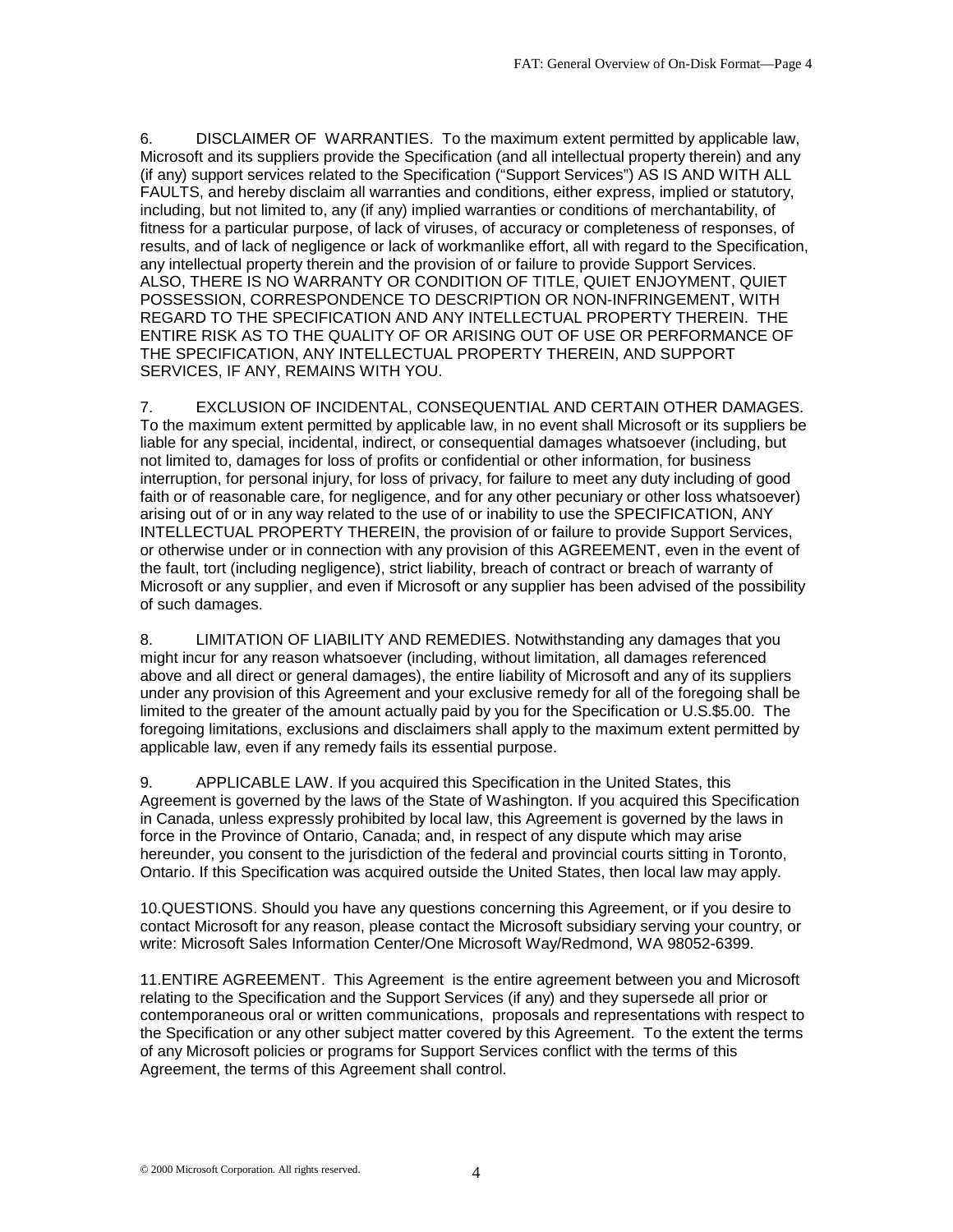Si vous avez acquis votre produit Microsoft au CANADA, la garantie limitée suivante vous concerne :

RENONCIATION AUX GARANTIES. Dans toute la mesure permise par la législation en vigueur, Microsoft et ses fournisseurs fournissent la Specification (et à toute propriété intellectuelle dans celle-ci) et tous (selon le cas) les services d'assistance liés à la Specification ("Services d'assistance") TELS QUELS ET AVEC TOUS LEURS DÉFAUTS, et par les présentes excluent toute garantie ou condition, expresse ou implicite, légale ou conventionnelle, écrite ou verbale, y compris, mais sans limitation, toute (selon le cas) garantie ou condition implicite ou légale de qualité marchande, de conformité à un usage particulier, d'absence de virus, d'exactitude et d'intégralité des réponses, de résultats, d'efforts techniques et professionnels et d'absence de négligence, le tout relativement à la Specification, à toute propriété intellectuelle dans celle-ci et à la prestation ou à la non-prestation des Services d'assistance. DE PLUS, IL N'Y A AUCUNE GARANTIE ET CONDITION DE TITRE, DE JOUISSANCE PAISIBLE, DE POSSESSION PAISIBLE, DE SIMILARITÉ À LA DESCRIPTION ET D'ABSENCE DE CONTREFAÇON RELATIVEMENT À LA SPÉCIFICATION ET À TOUTE PROPRIÉTÉ INTELLECTUELLE DANS CELLE-CI. VOUS SUPPORTEZ TOUS LES RISQUES DÉCOULANT DE L'UTILISATION ET DE LA PERFORMANCE DE LA SPÉCIFICATION ET DE TOUTE PROPRIÉTÉ INTELLECTUELLE DANS CELLE-CI ET CEUX DÉCOULANT DES SERVICES D'ASSISTANCE (S'IL Y A LIEU).

EXCLUSION DES DOMMAGES INDIRECTS, ACCESSOIRES ET AUTRES. Dans toute la mesure permise par la législation en vigueur, Microsoft et ses fournisseurs ne sont en aucun cas responsables de tout dommage spécial, indirect, accessoire, moral ou exemplaire quel qu'il soit (y compris, mais sans limitation, les dommages entraînés par la perte de bénéfices ou la perte d'information confidentielle ou autre, l'interruption des affaires, les préjudices corporels, la perte de confidentialité, le défaut de remplir toute obligation y compris les obligations de bonne foi et de diligence raisonnable, la négligence et toute autre perte pécuniaire ou autre perte de quelque nature que ce soit) découlant de, ou de toute autre manière lié à, l'utilisation ou l'impossibilité d'utiliser la Spécification, toute propriété intellectuelle dans celle-ci, la prestation ou la nonprestation des Services d'assistance ou autrement en vertu de ou relativement à toute disposition de cette convention, que ce soit en cas de faute, de délit (y compris la négligence), de responsabilité stricte, de manquement à un contrat ou de manquement à une garantie de Microsoft ou de l'un de ses fournisseurs, et ce, même si Microsoft ou l'un de ses fournisseurs a été avisé de la possibilité de tels dommages.

LIMITATION DE RESPONSABILITÉ ET RECOURS. Malgré tout dommage que vous pourriez encourir pour quelque raison que ce soit (y compris, mais sans limitation, tous les dommages mentionnés ci-dessus et tous les dommages directs et généraux), la seule responsabilité de Microsoft et de ses fournisseurs en vertu de toute disposition de cette convention et votre unique recours en regard de tout ce qui précède sont limités au plus élevé des montants suivants: soit (a) le montant que vous avez payé pour la Spécification, soit (b) un montant équivalant à cinq dollars U.S. (5,00 \$ U.S.). Les limitations, exclusions et renonciations ci-dessus s'appliquent dans toute la mesure permise par la législation en vigueur, et ce même si leur application a pour effet de priver un recours de son essence.

#### DROITS LIMITÉS DU GOUVERNEMENT AMÉRICAIN

Tout Produit Logiciel fourni au gouvernement américain conformément à des demandes émises le ou après le 1er décembre 1995 est offert avec les restrictions et droits commerciaux décrits ailleurs dans la présente convention. Tout Produit Logiciel fourni au gouvernement américain conformément à des demandes émises avant le 1er décembre 1995 est offert avec des DROITS LIMITÉS tels que prévus dans le FAR, 48CFR 52.227-14 (juin 1987) ou dans le FAR, 48CFR 252.227-7013 (octobre 1988), tels qu'applicables.

Sauf lorsqu'expressément prohibé par la législation locale, la présente convention est régie par les lois en vigueur dans la province d'Ontario, Canada. Pour tout différend qui pourrait découler des présentes, vous acceptez la compétence des tribunaux fédéraux et provinciaux siégeant à Toronto, Ontario.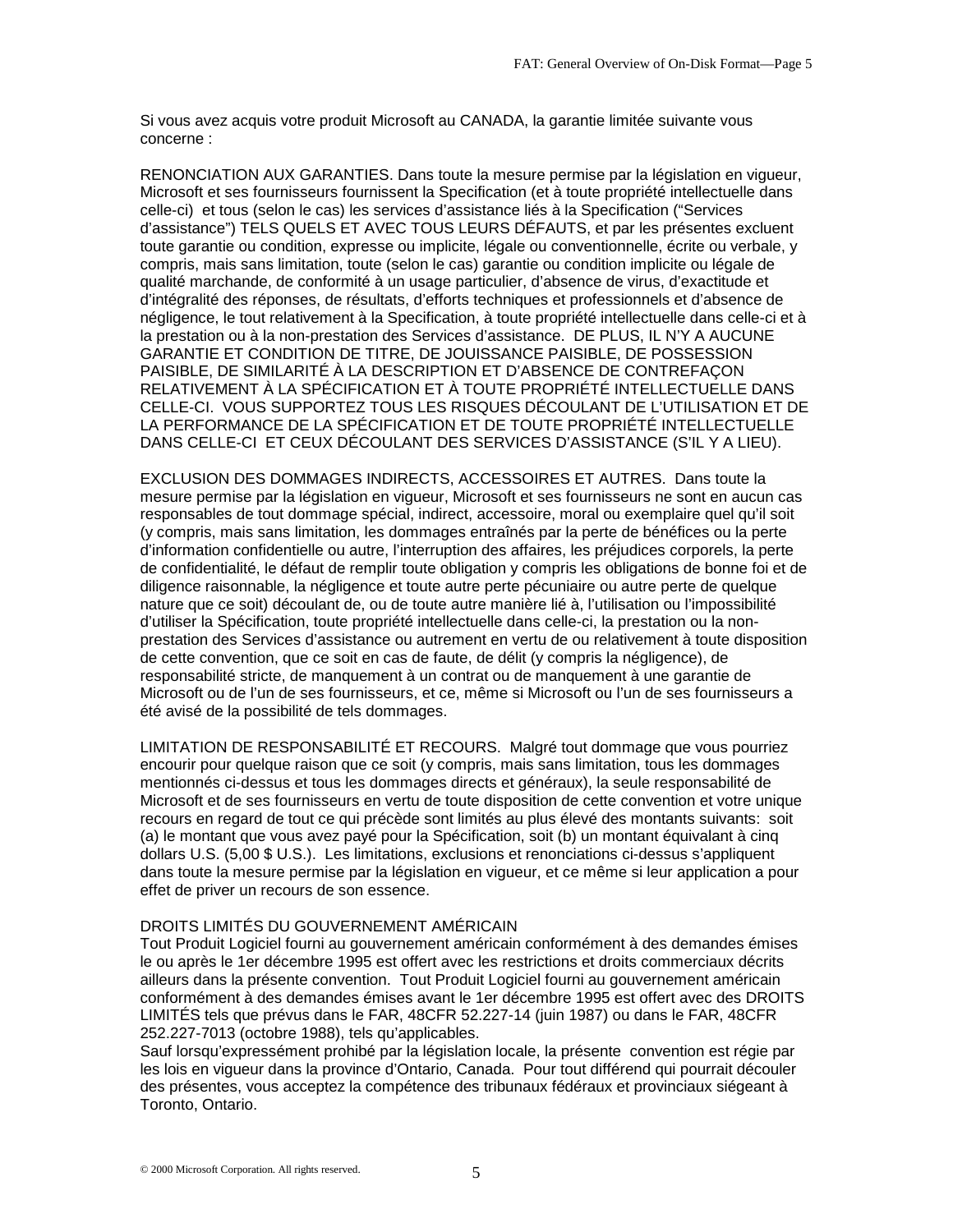Si vous avez des questions concernant cette convention ou si vous désirez communiquer avec Microsoft pour quelque raison que ce soit, veuillez contacter la succursale Microsoft desservant votre pays, ou écrire à: Microsoft Sales Information Center, One Microsoft Way, Redmond, Washington 98052-6399.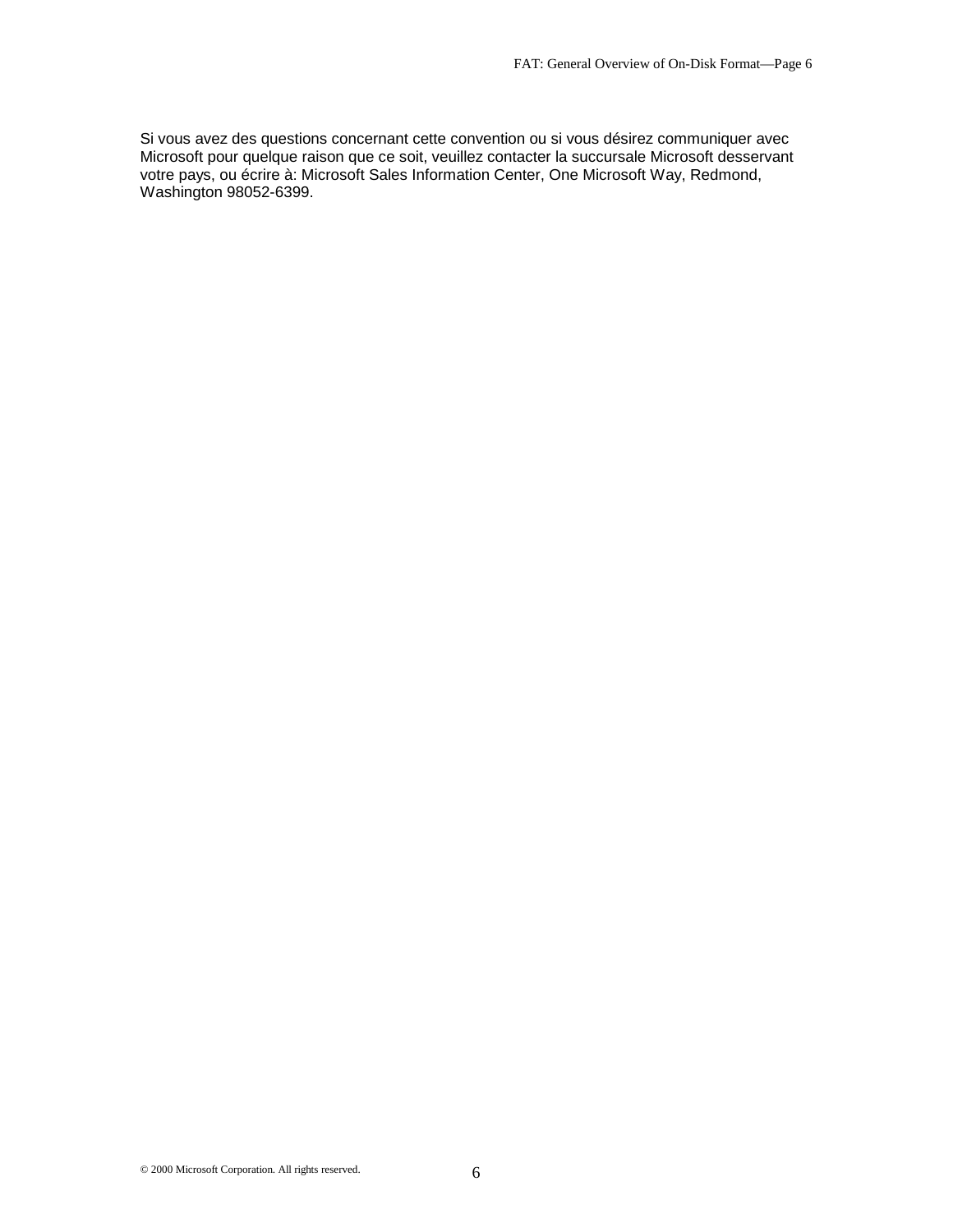## <span id="page-6-0"></span>Notational Conventions in this Document

Numbers that have the characters "0x" at the beginning of them are hexadecimal (base 16) numbers.

Any numbers that do not have the characters "0x" at the beginning are decimal (base 10) numbers.

The code fragments in this document are written in the 'C' programming language. Strict typing and syntax are not adhered to.

There are several code fragments in this document that freely mix 32-bit and 16-bit data elements. It is assumed that you are a programmer who understands how to properly type such operations so that data is not lost due to truncation of 32-bit values to 16-bit values. Also take note that all data types are UNSIGNED. Do not do FAT computations with signed integer types, because the computations will be wrong on some FAT volumes.

## General Comments (Applicable to FAT File System All Types)

All of the FAT file systems were originally developed for the IBM PC machine architecture. The importance of this is that FAT file system on disk data structure is all "little endian." If we look at one 32-bit FAT entry stored on disk as a series of four 8-bit bytes—the first being byte[0] and the last being byte[4]—here is where the 32 bits numbered 00 through 31 are (00 being the least significant bit):

| byte[3] |  |  |  | 3 3 2 2 2 2 2 2<br>1 0 9 8 7 6 5 4 |  |
|---------|--|--|--|------------------------------------|--|
| byte[2] |  |  |  | 2 2 2 2 1 1 1 1<br>3 2 1 0 9 8 7 6 |  |
| byte[1] |  |  |  | 1 1 1 1 1 1 0 0<br>5 4 3 2 1 0 9 8 |  |
| byte[0] |  |  |  | 00000000<br>7 6 5 4 3 2 1 0        |  |

This is important if your machine is a "big endian" machine, because you will have to translate between big and little endian as you move data to and from the disk.

A FAT file system volume is composed of four basic regions, which are laid out in this order on the volume:

- 0 Reserved Region
- 1 FAT Region
- 2 Root Directory Region (doesn't exist on FAT32 volumes)
- 3 File and Directory Data Region

## Boot Sector and BPB

The first important data structure on a FAT volume is called the BPB (BIOS Parameter Block), which is located in the first sector of the volume in the Reserved Region. This sector is sometimes called the "boot sector" or the "reserved sector" or the " $0<sup>th</sup>$  sector," but the important fact is simply that it is the first sector of the volume.

This is the first thing about the FAT file system that sometimes causes confusion. In MS-DOS version 1.x, there was not a BPB in the boot sector. In this first version of the FAT file system, there were only two different formats, the one for single-sided and the one for double-sided 360K 5.25-inch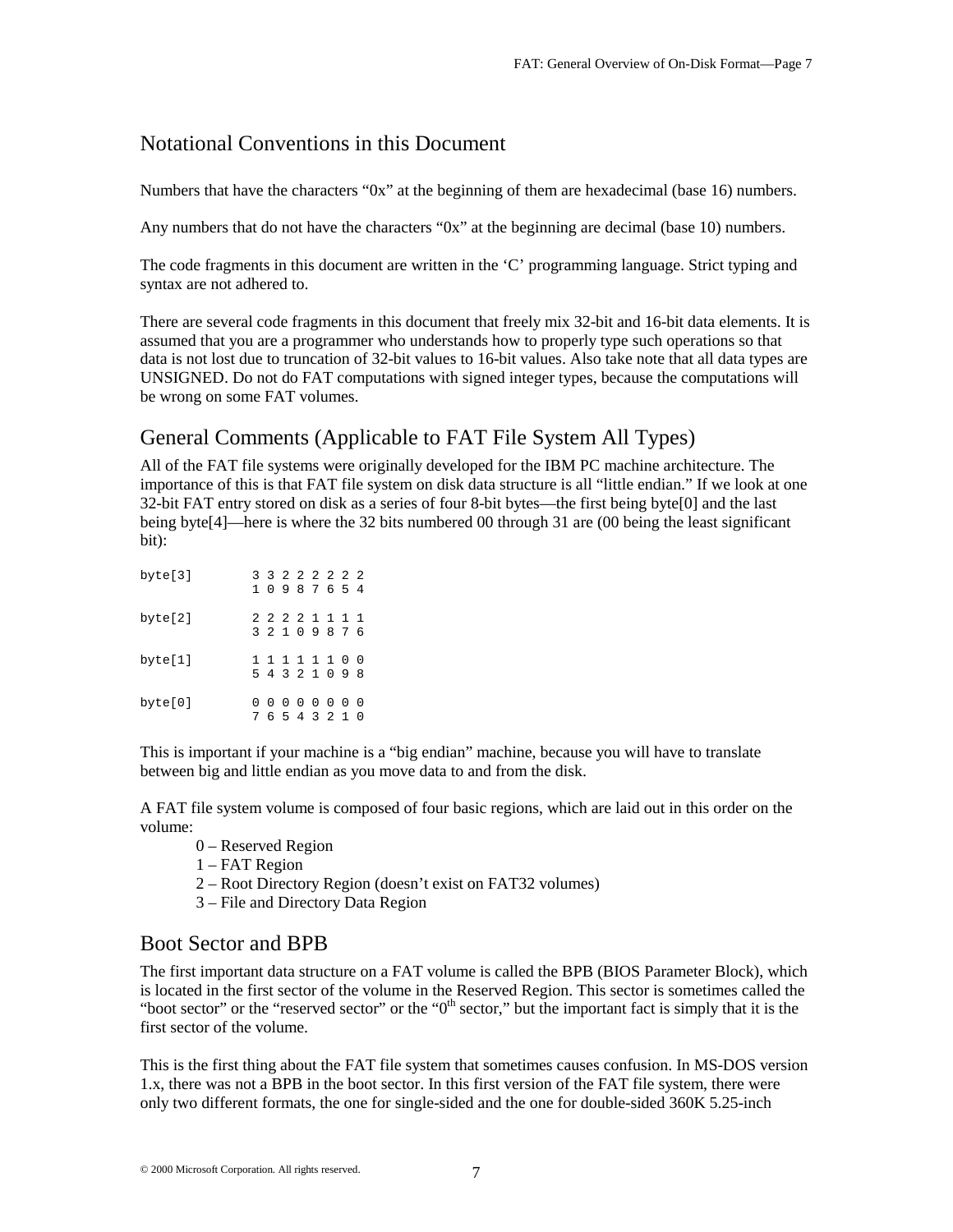floppy disks. The determination of which type was on the disk was done by looking at the first byte of the FAT (the low 8 bits of FAT[0]).

This type of media determination was superseded in MS-DOS version 2.x by putting a BPB in the boot sector, and the old style of media determination (done by looking at the first byte of the FAT) was no longer supported. All FAT volumes must have a BPB in the boot sector.

This brings us to the second point of confusion relating to FAT volume determination: What exactly does a BPB look like? The BPB in the boot sector defined for MS-DOS 2.x only allowed for a FAT volume with strictly less than 65,536 sectors (32 MB worth of 512-byte sectors). This limitation was due to the fact that the "total sectors" field was only a 16-bit field. This limitation was addressed by MS-DOS 3.x, where the BPB was modified to include a new 32-bit field for the total sectors value.

The next BPB change occurred with the Microsoft Windows 95 operating system, specifically OEM Service Release 2 (OSR2), where the FAT32 type was introduced. FAT16 was limited by the maximum size of the FAT and the maximum valid cluster size to no more than a 2 GB volume if the disk had 512-byte sectors. FAT32 addressed this limitation on the amount of disk space that one FAT volume could occupy so that disks larger than 2 GB only had to have one partition defined.

The FAT32 BPB exactly matches the FAT12/FAT16 BPB up to and including the BPB\_TotSec32 field. They differ starting at offset 36, depending on whether the media type is FAT12/FAT16 or FAT32 (see discussion below for determining FAT type). The relevant point here is that the BPB in the boot sector of a FAT volume should always be one that has all of the new BPB fields for either the FAT12/FAT16 or FAT32 BPB type. Doing it this way ensures the maximum compatibility of the FAT volume and ensures that all FAT file system drivers will understand and support the volume properly, because it always contains all of the currently defined fields.

**NOTE:** In the following description, all the fields whose names start with BPB\_ are part of the BPB. All the fields whose names start with BS\_ are part of the boot sector and not really part of the BPB. The following shows the start of sector 0 of a FAT volume, which contains the BPB: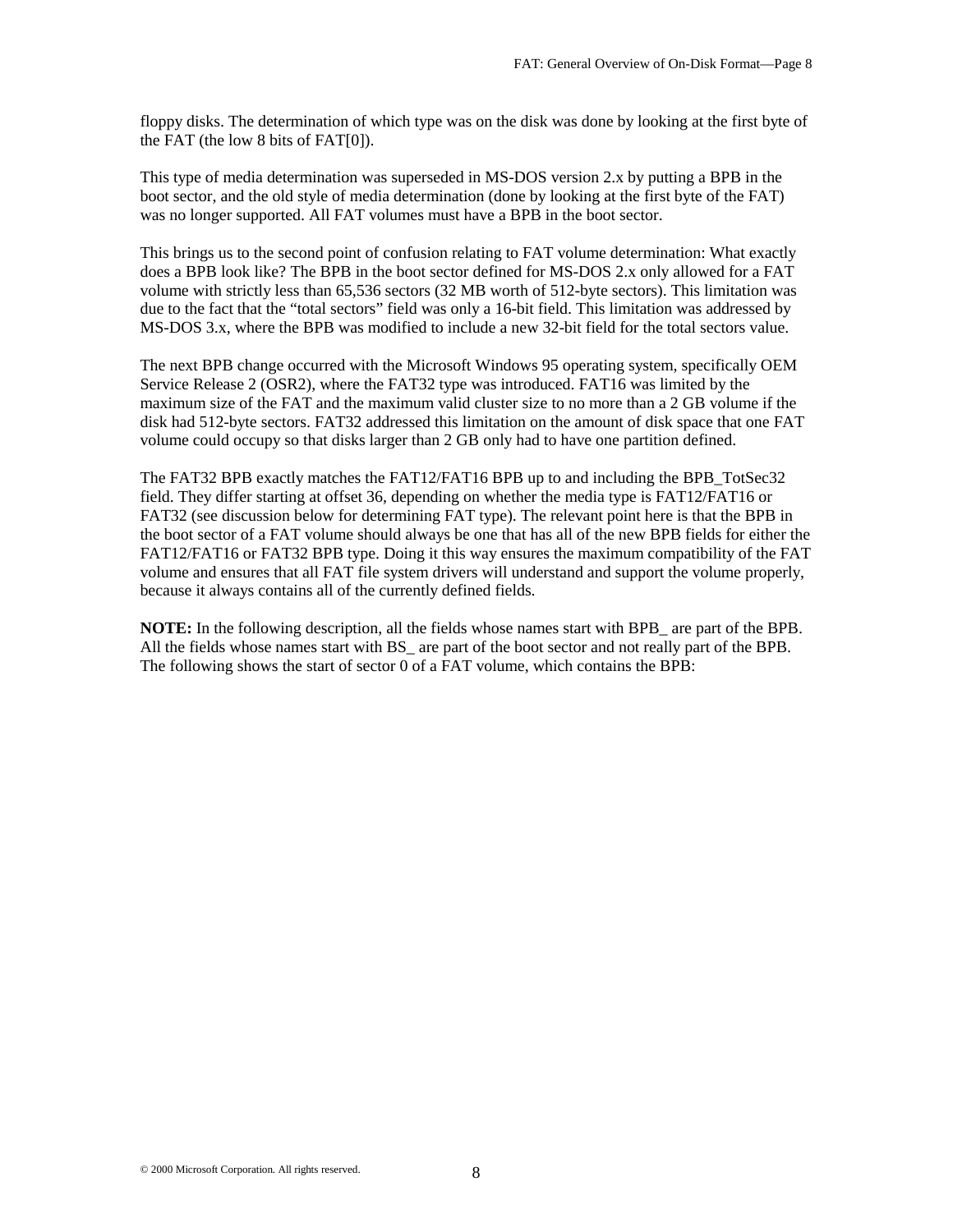## **Boot Sector and BPB Structure**

| <b>Name</b>    | <b>Offset</b>      | <b>Size</b>  | <b>Description</b>                                                                                                                                                                                                                                                                                                                                                                                                                                 |
|----------------|--------------------|--------------|----------------------------------------------------------------------------------------------------------------------------------------------------------------------------------------------------------------------------------------------------------------------------------------------------------------------------------------------------------------------------------------------------------------------------------------------------|
| BS_jmpBoot     | (byte)<br>$\Omega$ | (bytes)<br>3 | Jump instruction to boot code. This field has two allowed forms:<br>$jmpBoost[0] = 0xEB, jmpBoost[1] = 0x$ ??, $jmpBoost[2] = 0x90$<br>and                                                                                                                                                                                                                                                                                                         |
|                |                    |              | $jmpBoost[0] = 0xE9, jmpBoost[1] = 0x??, jmpBoost[2] = 0x??$                                                                                                                                                                                                                                                                                                                                                                                       |
|                |                    |              | 0x?? indicates that any 8-bit value is allowed in that byte. What this<br>forms is a three-byte Intel x86 unconditional branch (jump)<br>instruction that jumps to the start of the operating system bootstrap<br>code. This code typically occupies the rest of sector 0 of the volume<br>following the BPB and possibly other sectors. Either of these forms<br>is acceptable. <b>JmpBoot[0]</b> = $0xEB$ is the more frequently used<br>format. |
| BS_OEMName     | 3                  | 8            | "MSWIN4.1" There are many misconceptions about this field. It is                                                                                                                                                                                                                                                                                                                                                                                   |
|                |                    |              | only a name string. Microsoft operating systems don't pay any<br>attention to this field. Some FAT drivers do. This is the reason that<br>the indicated string, "MSWIN4.1", is the recommended setting,<br>because it is the setting least likely to cause compatibility problems.                                                                                                                                                                 |
|                |                    |              | If you want to put something else in here, that is your option, but<br>the result may be that some FAT drivers might not recognize the<br>volume. Typically this is some indication of what system formatted<br>the volume.                                                                                                                                                                                                                        |
| BPB_BytsPerSec | 11                 | 2            | Count of bytes per sector. This value may take on only the                                                                                                                                                                                                                                                                                                                                                                                         |
|                |                    |              | following values: 512, 1024, 2048 or 4096. If maximum                                                                                                                                                                                                                                                                                                                                                                                              |
|                |                    |              | compatibility with old implementations is desired, only the value<br>512 should be used. There is a lot of FAT code in the world that is                                                                                                                                                                                                                                                                                                           |
|                |                    |              | basically "hard wired" to 512 bytes per sector and doesn't bother to                                                                                                                                                                                                                                                                                                                                                                               |
|                |                    |              | check this field to make sure it is 512. Microsoft operating systems<br>will properly support 1024, 2048, and 4096.                                                                                                                                                                                                                                                                                                                                |
|                |                    |              | Note: Do not misinterpret these statements about maximum                                                                                                                                                                                                                                                                                                                                                                                           |
|                |                    |              | compatibility. If the media being recorded has a physical sector size                                                                                                                                                                                                                                                                                                                                                                              |
|                |                    |              | N, you must use N and this must still be less than or equal to 4096.                                                                                                                                                                                                                                                                                                                                                                               |
|                |                    |              | Maximum compatibility is achieved by only using media with<br>specific sector sizes.                                                                                                                                                                                                                                                                                                                                                               |
| BPB_SecPerClus | 13                 | 1            | Number of sectors per allocation unit. This value must be a power                                                                                                                                                                                                                                                                                                                                                                                  |
|                |                    |              | of 2 that is greater than 0. The legal values are $1, 2, 4, 8, 16, 32, 64,$<br>and 128. Note however, that a value should never be used that                                                                                                                                                                                                                                                                                                       |
|                |                    |              | results in a "bytes per cluster" value (BPB_BytsPerSec *<br>BPB_SecPerClus) greater than 32K (32 * 1024). There is a                                                                                                                                                                                                                                                                                                                               |
|                |                    |              | misconception that values greater than this are OK. Values that                                                                                                                                                                                                                                                                                                                                                                                    |
|                |                    |              | cause a cluster size greater than 32K bytes do not work properly; do                                                                                                                                                                                                                                                                                                                                                                               |
|                |                    |              | not try to define one. Some versions of some systems allow 64K<br>bytes per cluster value. Many application setup programs will not                                                                                                                                                                                                                                                                                                                |
|                |                    |              | work correctly on such a FAT volume.                                                                                                                                                                                                                                                                                                                                                                                                               |
| BPB_RsvdSecCnt | 14                 | 2            | Number of reserved sectors in the Reserved region of the volume                                                                                                                                                                                                                                                                                                                                                                                    |
|                |                    |              | starting at the first sector of the volume. This field must not be 0.                                                                                                                                                                                                                                                                                                                                                                              |
|                |                    |              | For FAT12 and FAT16 volumes, this value should never be<br>anything other than 1. For FAT32 volumes, this value is typically                                                                                                                                                                                                                                                                                                                       |
|                |                    |              | 32. There is a lot of FAT code in the world "hard wired" to 1                                                                                                                                                                                                                                                                                                                                                                                      |
|                |                    |              | reserved sector for FAT12 and FAT16 volumes and that doesn't                                                                                                                                                                                                                                                                                                                                                                                       |
|                |                    |              | bother to check this field to make sure it is 1. Microsoft operating                                                                                                                                                                                                                                                                                                                                                                               |
|                |                    |              | systems will properly support any non-zero value in this field.                                                                                                                                                                                                                                                                                                                                                                                    |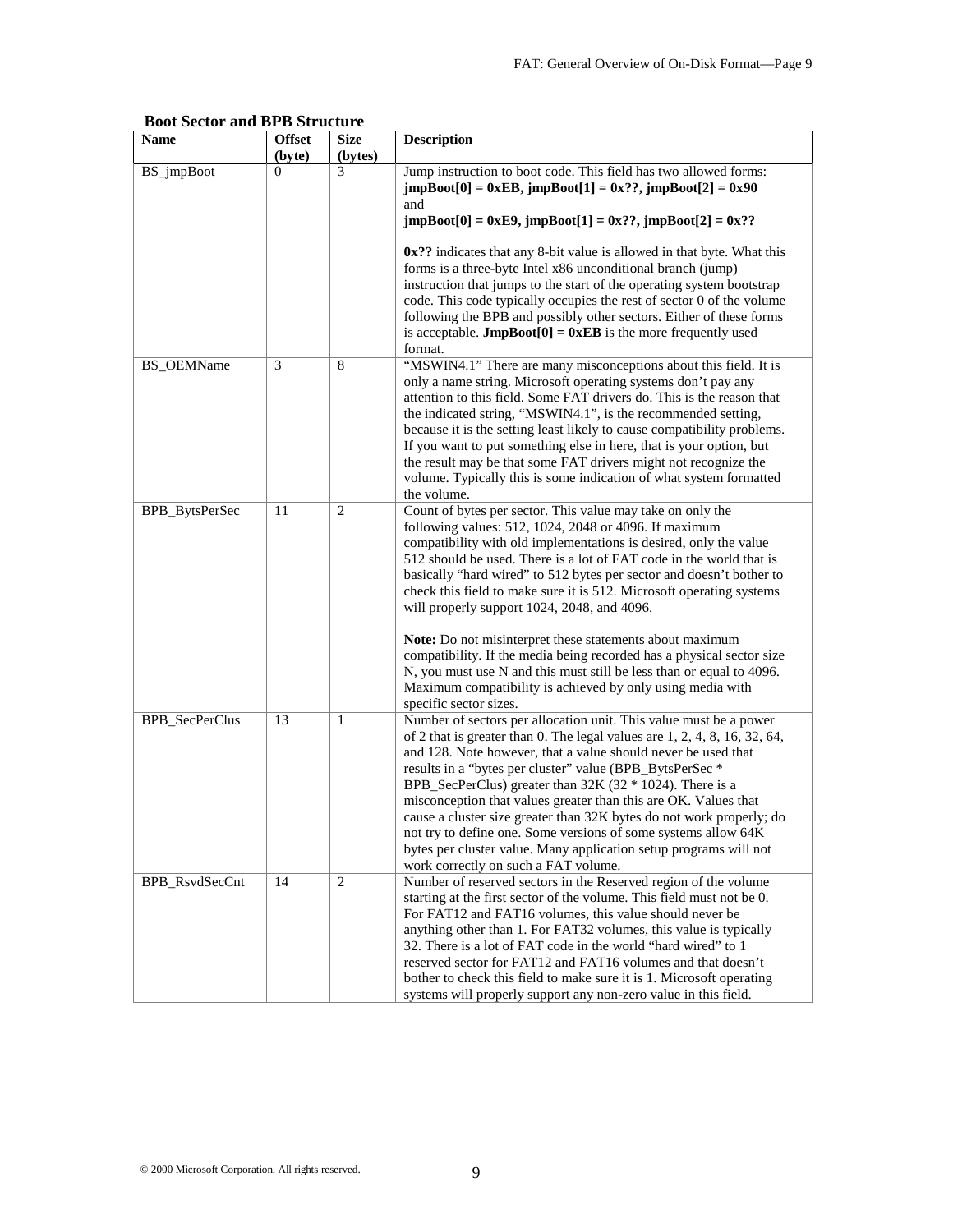| BPB_NumFATs    | 16 | $\mathbf{1}$   | The count of FAT data structures on the volume. This field should<br>always contain the value 2 for any FAT volume of any type.<br>Although any value greater than or equal to 1 is perfectly valid,<br>many software programs and a few operating systems' FAT file<br>system drivers may not function properly if the value is something<br>other than 2. All Microsoft file system drivers will support a value<br>other than 2, but it is still highly recommended that no value other<br>than 2 be used in this field.<br>The reason the standard value for this field is 2 is to provide redun-<br>dancy for the FAT data structure so that if a sector goes bad in one<br>of the FATs, that data is not lost because it is duplicated in the other<br>FAT. On non-disk-based media, such as FLASH memory cards,<br>where such redundancy is a useless feature, a value of 1 may be<br>used to save the space that a second copy of the FAT uses, but<br>some FAT file system drivers might not recognize such a volume |
|----------------|----|----------------|-------------------------------------------------------------------------------------------------------------------------------------------------------------------------------------------------------------------------------------------------------------------------------------------------------------------------------------------------------------------------------------------------------------------------------------------------------------------------------------------------------------------------------------------------------------------------------------------------------------------------------------------------------------------------------------------------------------------------------------------------------------------------------------------------------------------------------------------------------------------------------------------------------------------------------------------------------------------------------------------------------------------------------|
| BPB_RootEntCnt | 17 | 2              | properly.<br>For FAT12 and FAT16 volumes, this field contains the count of 32-<br>byte directory entries in the root directory. For FAT32 volumes,<br>this field must be set to 0. For FAT12 and FAT16 volumes, this<br>value should always specify a count that when multiplied by 32<br>results in an even multiple of BPB_BytsPerSec. For maximum<br>compatibility, FAT16 volumes should use the value 512.                                                                                                                                                                                                                                                                                                                                                                                                                                                                                                                                                                                                                |
| BPB_TotSec16   | 19 | $\overline{2}$ | This field is the old 16-bit total count of sectors on the volume.<br>This count includes the count of all sectors in all four regions of the<br>volume. This field can be 0; if it is 0, then BPB_TotSec32 must be<br>non-zero. For FAT32 volumes, this field must be 0. For FAT12 and<br>FAT16 volumes, this field contains the sector count, and<br>BPB_TotSec32 is 0 if the total sector count "fits" (is less than<br>$0x10000$ ).                                                                                                                                                                                                                                                                                                                                                                                                                                                                                                                                                                                       |
| BPB_Media      | 21 | $\mathbf{1}$   | 0xF8 is the standard value for "fixed" (non-removable) media. For<br>removable media, 0xF0 is frequently used. The legal values for this<br>field are 0xF0, 0xF8, 0xF9, 0xFA, 0xFB, 0xFC, 0xFD, 0xFE, and<br>0xFF. The only other important point is that whatever value is put<br>in here must also be put in the low byte of the FAT[0] entry. This<br>dates back to the old MS-DOS 1.x media determination noted<br>earlier and is no longer usually used for anything.                                                                                                                                                                                                                                                                                                                                                                                                                                                                                                                                                    |
| BPB_FATSz16    | 22 | 2              | This field is the FAT12/FAT16 16-bit count of sectors occupied by<br>ONE FAT. On FAT32 volumes this field must be 0, and<br>BPB_FATSz32 contains the FAT size count.                                                                                                                                                                                                                                                                                                                                                                                                                                                                                                                                                                                                                                                                                                                                                                                                                                                          |
| BPB_SecPerTrk  | 24 | $\mathbf{2}$   | Sectors per track for interrupt 0x13. This field is only relevant for<br>media that have a geometry (volume is broken down into tracks by<br>multiple heads and cylinders) and are visible on interrupt 0x13.<br>This field contains the "sectors per track" geometry value.                                                                                                                                                                                                                                                                                                                                                                                                                                                                                                                                                                                                                                                                                                                                                  |
| BPB_NumHeads   | 26 | 2              | Number of heads for interrupt 0x13. This field is relevant as<br>discussed earlier for BPB_SecPerTrk. This field contains the one<br>based "count of heads". For example, on a 1.44 MB 3.5-inch floppy<br>drive this value is 2.                                                                                                                                                                                                                                                                                                                                                                                                                                                                                                                                                                                                                                                                                                                                                                                              |
| BPB_HiddSec    | 28 | $\overline{4}$ | Count of hidden sectors preceding the partition that contains this<br>FAT volume. This field is generally only relevant for media visible<br>on interrupt 0x13. This field should always be zero on media that<br>are not partitioned. Exactly what value is appropriate is operating<br>system specific.                                                                                                                                                                                                                                                                                                                                                                                                                                                                                                                                                                                                                                                                                                                     |
| BPB_TotSec32   | 32 | $\overline{4}$ | This field is the new 32-bit total count of sectors on the volume.<br>This count includes the count of all sectors in all four regions of the<br>volume. This field can be 0; if it is 0, then BPB_TotSec16 must be<br>non-zero. For FAT32 volumes, this field must be non-zero. For<br>FAT12/FAT16 volumes, this field contains the sector count if<br>BPB_TotSec16 is 0 (count is greater than or equal to 0x10000).                                                                                                                                                                                                                                                                                                                                                                                                                                                                                                                                                                                                        |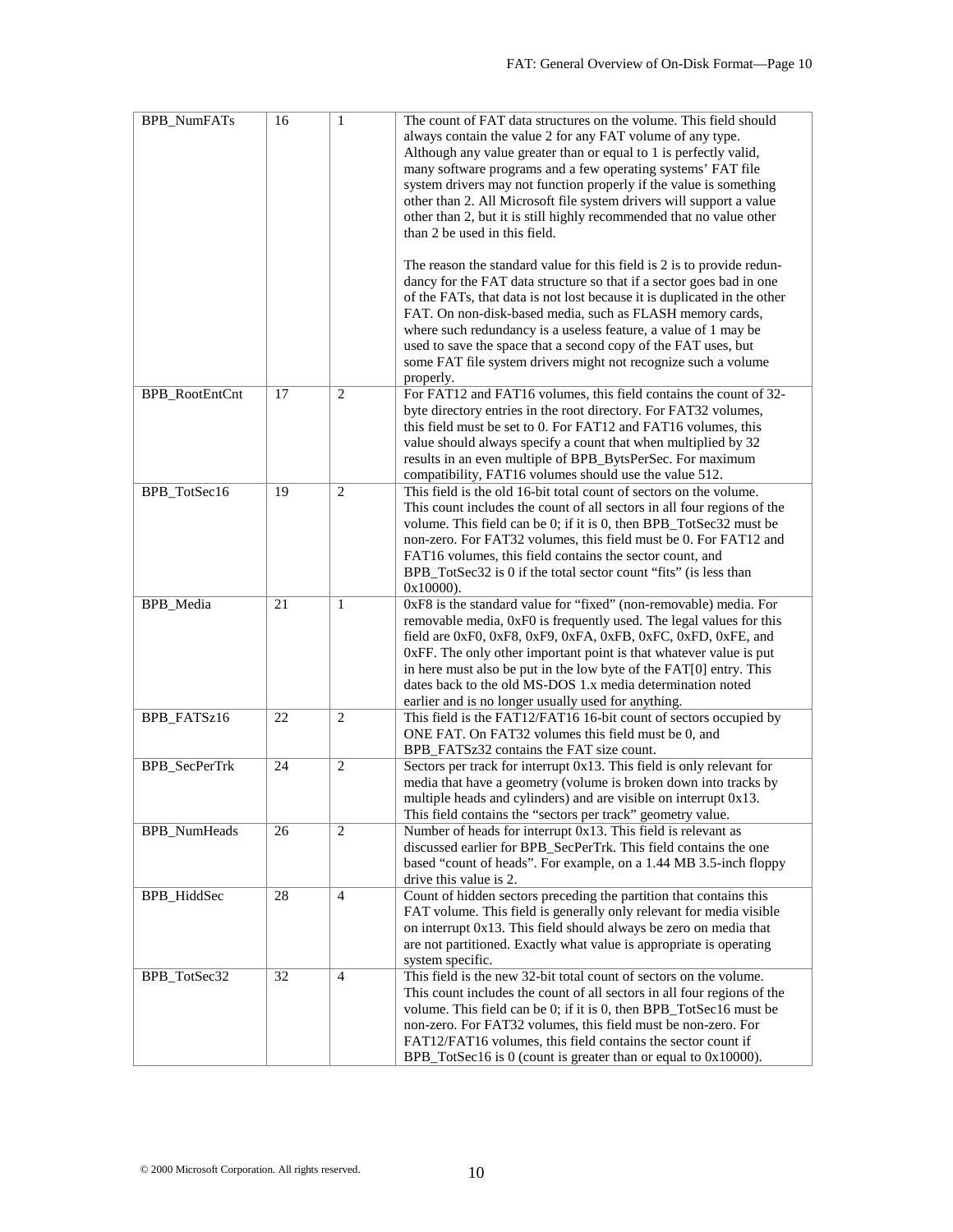At this point, the BPB/boot sector for FAT12 and FAT16 differs from the BPB/boot sector for FAT32. The first table shows the structure for FAT12 and FAT16 starting at offset 36 of the boot sector.

| <b>Name</b>      | <b>Offset</b> | <b>Size</b>    | <b>Description</b>                                                                                                                                                                                                                                                                                                                                                                                                                                                                                                                                                                                                                                                                                                           |
|------------------|---------------|----------------|------------------------------------------------------------------------------------------------------------------------------------------------------------------------------------------------------------------------------------------------------------------------------------------------------------------------------------------------------------------------------------------------------------------------------------------------------------------------------------------------------------------------------------------------------------------------------------------------------------------------------------------------------------------------------------------------------------------------------|
| BS_DrvNum        | (byte)<br>36  | (bytes)<br>1   | Int 0x13 drive number (e.g. 0x80). This field supports MS-DOS<br>bootstrap and is set to the INT 0x13 drive number of the media<br>(0x00 for floppy disks, 0x80 for hard disks).<br>NOTE: This field is actually operating system specific.                                                                                                                                                                                                                                                                                                                                                                                                                                                                                  |
| BS_Reserved1     | 37            | $\mathbf{1}$   | Reserved (used by Windows NT). Code that formats FAT volumes<br>should always set this byte to 0.                                                                                                                                                                                                                                                                                                                                                                                                                                                                                                                                                                                                                            |
| BS_BootSig       | 38            | $\mathbf{1}$   | Extended boot signature $(0x29)$ . This is a signature byte that<br>indicates that the following three fields in the boot sector are<br>present.                                                                                                                                                                                                                                                                                                                                                                                                                                                                                                                                                                             |
| <b>BS_VolID</b>  | 39            | $\overline{4}$ | Volume serial number. This field, together with BS_VolLab,<br>supports volume tracking on removable media. These values allow<br>FAT file system drivers to detect that the wrong disk is inserted in a<br>removable drive. This ID is usually generated by simply combining<br>the current date and time into a 32-bit value.                                                                                                                                                                                                                                                                                                                                                                                               |
| <b>BS_VolLab</b> | 43            | 11             | Volume label. This field matches the 11-byte volume label<br>recorded in the root directory.<br>NOTE: FAT file system drivers should make sure that they update<br>this field when the volume label file in the root directory has its<br>name changed or created. The setting for this field when there is no<br>volume label is the string "NO NAME                                                                                                                                                                                                                                                                                                                                                                        |
| BS_FilSysType    | 54            | 8              | ,,<br>", "FAT16<br>", or "FAT<br>One of the strings "FAT12"<br><b>NOTE:</b> Many people think that the string in this field has<br>something to do with the determination of what type of FAT—<br>FAT12, FAT16, or FAT32—that the volume has. This is not true.<br>You will note from its name that this field is not actually part of the<br>BPB. This string is informational only and is not used by Microsoft<br>file system drivers to determine FAT typ,e because it is frequently<br>not set correctly or is not present. See the FAT Type Determination<br>section of this document. This string should be set based on the<br>FAT type though, because some non-Microsoft FAT file system<br>drivers do look at it. |

**Fat12 and Fat16 Structure Starting at Offset 36**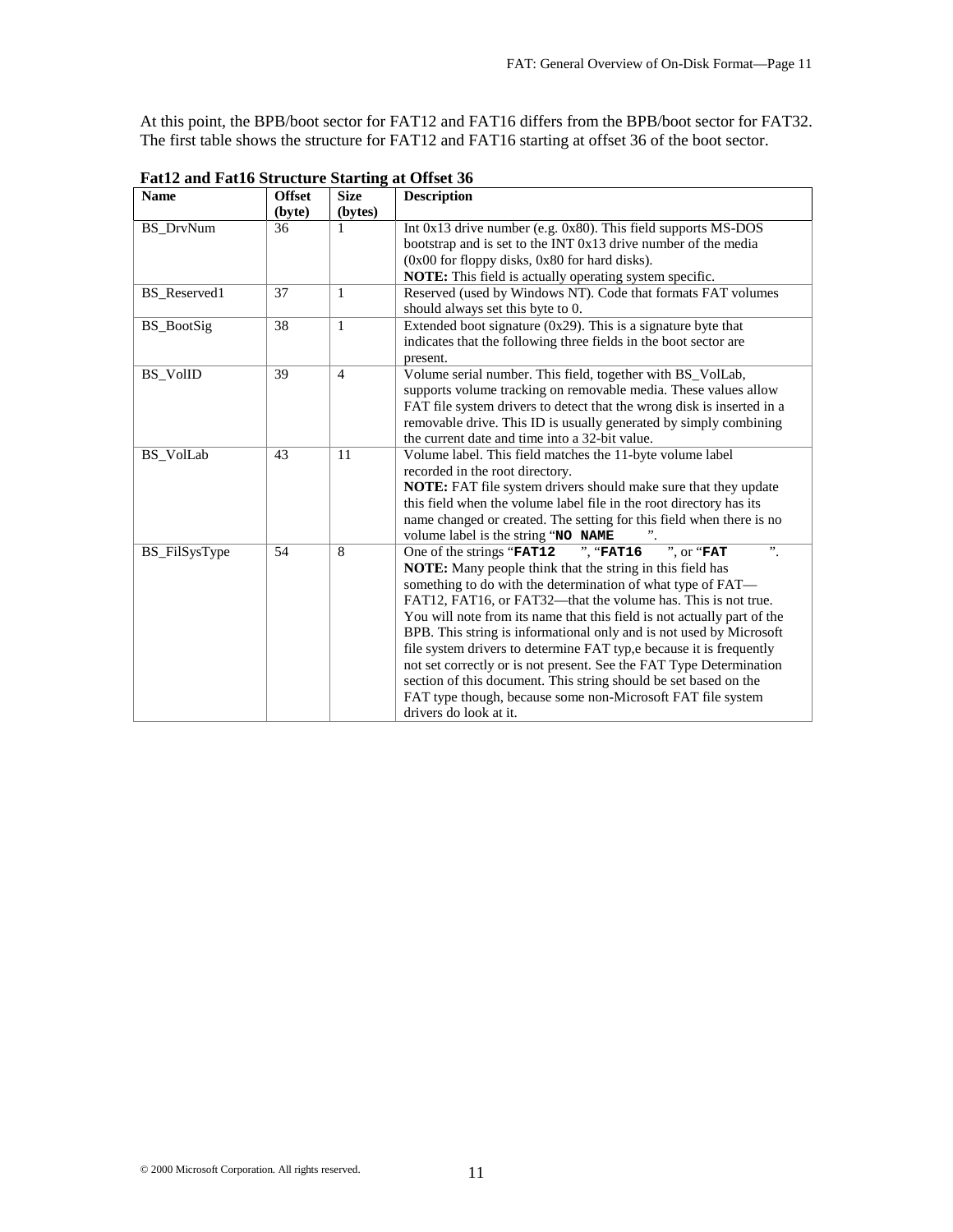Here is the structure for FAT32 starting at offset 36 of the boot sector.

| <b>Name</b>         | <b>Offset</b> | <b>Size</b>               | <b>Description</b>                                                                |
|---------------------|---------------|---------------------------|-----------------------------------------------------------------------------------|
|                     | (byte)<br>36  | (bytes)<br>$\overline{4}$ | This field is only defined for FAT32 media and does not exist on                  |
| BPB_FATSz32         |               |                           | FAT12 and FAT16 media. This field is the FAT32 32-bit count of                    |
|                     |               |                           | sectors occupied by ONE FAT. BPB_FATSz16 must be 0.                               |
| BPB_ExtFlags        | 40            | $\overline{2}$            | This field is only defined for FAT32 media and does not exist on                  |
|                     |               |                           | FAT12 and FAT16 media.                                                            |
|                     |               |                           | Bits 0-3 -- Zero-based number of active FAT. Only valid if mirroring              |
|                     |               |                           | is disabled.                                                                      |
|                     |               |                           | Bits 4-6 -- Reserved.                                                             |
|                     |               |                           | 7 -- 0 means the FAT is mirrored at runtime into all FATs.<br><b>Bit</b>          |
|                     |               |                           | -- 1 means only one FAT is active; it is the one referenced                       |
|                     |               |                           | in bits $0-3$ .                                                                   |
|                     |               |                           | Bits 8-15 -- Reserved.                                                            |
| BPB_FSVer           | 42            | 2                         | This field is only defined for FAT32 media and does not exist on                  |
|                     |               |                           | FAT12 and FAT16 media. High byte is major revision number.                        |
|                     |               |                           | Low byte is minor revision number. This is the version number of                  |
|                     |               |                           | the FAT32 volume. This supports the ability to extend the FAT32                   |
|                     |               |                           | media type in the future without worrying about old FAT32 drivers                 |
|                     |               |                           | mounting the volume. This document defines the version to 0:0. If                 |
|                     |               |                           | this field is non-zero, back-level Windows versions will not mount                |
|                     |               |                           | the volume.                                                                       |
|                     |               |                           | NOTE: Disk utilities should respect this field and not operate on                 |
|                     |               |                           | volumes with a higher major or minor version number than that for                 |
|                     |               |                           | which they were designed. FAT32 file system drivers must check                    |
|                     |               |                           | this field and not mount the volume if it does not contain a version              |
|                     |               |                           | number that was defined at the time the driver was written.                       |
| <b>BPB_RootClus</b> | 44            | $\overline{4}$            | This field is only defined for FAT32 media and does not exist on                  |
|                     |               |                           | FAT12 and FAT16 media. This is set to the cluster number of the                   |
|                     |               |                           | first cluster of the root directory, usually 2 but not required to be 2.          |
|                     |               |                           | NOTE: Disk utilities that change the location of the root directory               |
|                     |               |                           | should make every effort to place the first cluster of the root                   |
|                     |               |                           | directory in the first non-bad cluster on the drive (i.e., in cluster 2,          |
|                     |               |                           | unless it's marked bad). This is specified so that disk repair utilities          |
|                     |               |                           | can easily find the root directory if this field accidentally gets                |
|                     |               |                           | zeroed.                                                                           |
| BPB_FSInfo          | 48            | 2                         | This field is only defined for FAT32 media and does not exist on                  |
|                     |               |                           | FAT12 and FAT16 media. Sector number of FSINFO structure in the                   |
|                     |               |                           | reserved area of the FAT32 volume. Usually 1.                                     |
|                     |               |                           | NOTE: There will be a copy of the FSINFO structure in BackupBoot,                 |
|                     |               |                           | but only the copy pointed to by this field will be kept up to date (i.e.,         |
|                     |               |                           | both the primary and backup boot record will point to the same<br>FSINFO sector). |
| BPB_BkBootSec       | 50            | $\mathbf{2}$              | This field is only defined for FAT32 media and does not exist on                  |
|                     |               |                           | FAT12 and FAT16 media. If non-zero, indicates the sector number                   |
|                     |               |                           | in the reserved area of the volume of a copy of the boot record.                  |
|                     |               |                           | Usually 6. No value other than 6 is recommended.                                  |
| BPB_Reserved        | 52            | 12                        | This field is only defined for FAT32 media and does not exist on                  |
|                     |               |                           | FAT12 and FAT16 media. Reserved for future expansion. Code                        |
|                     |               |                           | that formats FAT32 volumes should always set all of the bytes of                  |
|                     |               |                           | this field to 0.                                                                  |
| BS_DrvNum           | 64            | $\mathbf{1}$              | This field has the same definition as it does for FAT12 and FAT16                 |
|                     |               |                           | media. The only difference for FAT32 media is that the field is at a              |
|                     |               |                           | different offset in the boot sector.                                              |
| BS_Reserved1        | 65            | $\mathbf{1}$              | This field has the same definition as it does for FAT12 and FAT16                 |
|                     |               |                           | media. The only difference for FAT32 media is that the field is at a              |
|                     |               |                           | different offset in the boot sector.                                              |

| <b>FAT32 Structure Starting at Offset 36</b> |  |  |  |  |
|----------------------------------------------|--|--|--|--|
|----------------------------------------------|--|--|--|--|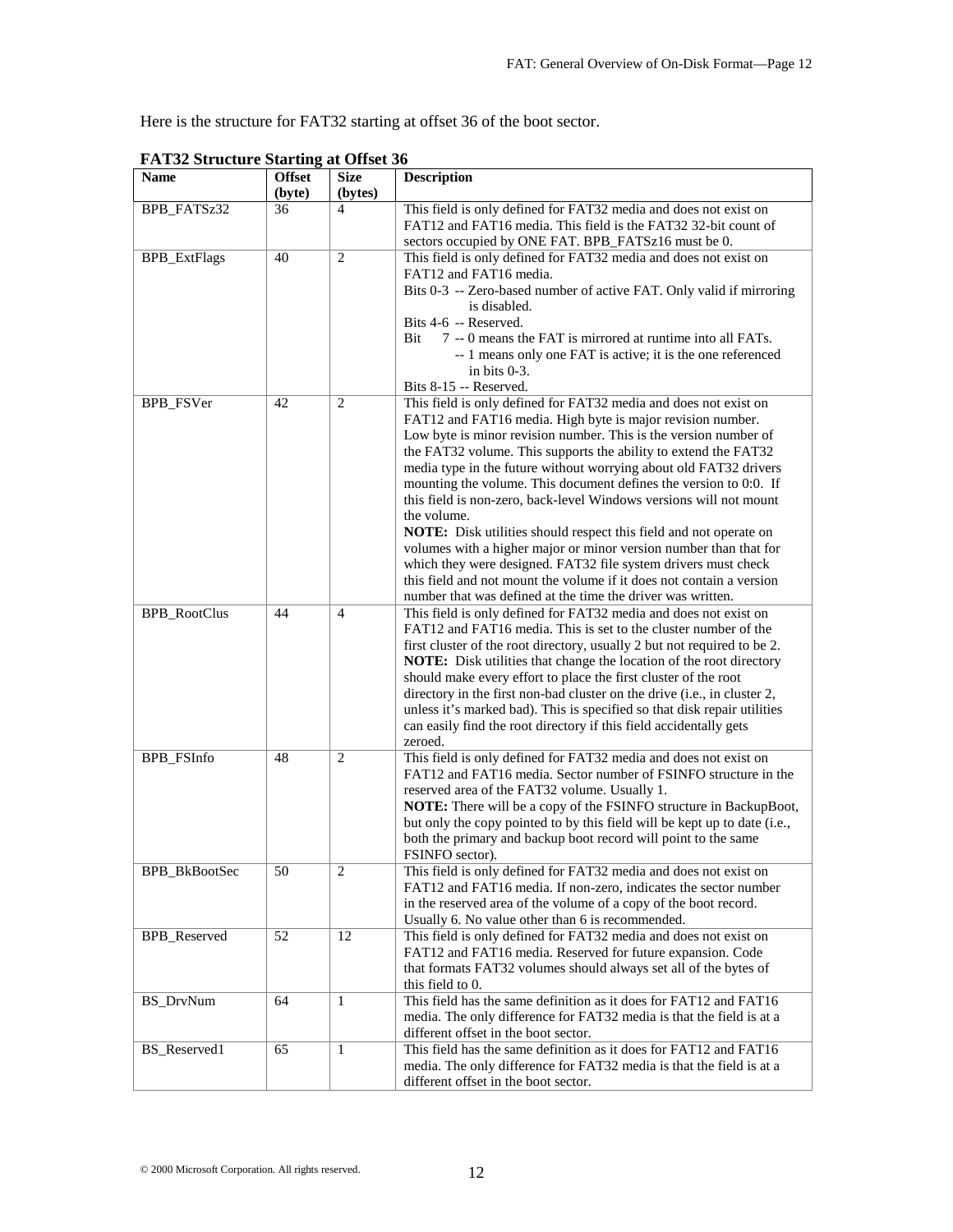<span id="page-12-0"></span>

| BS BootSig       | 66 |                | This field has the same definition as it does for FAT12 and FAT16<br>media. The only difference for FAT32 media is that the field is at a<br>different offset in the boot sector. |
|------------------|----|----------------|-----------------------------------------------------------------------------------------------------------------------------------------------------------------------------------|
| BS VolID         | 67 | $\overline{4}$ | This field has the same definition as it does for FAT12 and FAT16<br>media. The only difference for FAT32 media is that the field is at a<br>different offset in the boot sector. |
| <b>BS</b> VolLab | 71 | 11             | This field has the same definition as it does for FAT12 and FAT16<br>media. The only difference for FAT32 media is that the field is at a<br>different offset in the boot sector. |
| BS_FilSysType    | 82 | 8              | Always set to the string " <b>FAT32</b> ". Please see the note for this<br>field in the FAT12/FAT16 section earlier. This field has nothing to<br>do with FAT type determination. |

There is one other important note about Sector 0 of a FAT volume. If we consider the contents of the sector as a byte array, it must be true that sector[510] equals 0x55, and sector[511] equals 0xAA.

**NOTE:** Many FAT documents mistakenly say that this 0xAA55 signature occupies the "last 2 bytes of the boot sector". This statement is correct if — and only if — BPB\_BytsPerSec is 512. If BPB\_BytsPerSec is greater than 512, the offsets of these signature bytes do not change (although it is perfectly OK for the last two bytes at the end of the boot sector to also contain this signature).

Check your assumptions about the value in the BPB\_TotSec16/32 field. Assume we have a disk or partition of size in sectors DskSz. If the BPB TotSec field (either BPB\_TotSec16 or BPB\_TotSec32 — whichever is non-zero) is *less than or equal to* DskSz, there is nothing whatsoever wrong with the FAT volume. In fact, it is not at all unusual to have a BPB TotSec16/32 value that is slightly smaller than DskSz. It is also perfectly OK for the BPB\_TotSec16/32 value to be considerably smaller than DskSz.

All this means is that disk space is being wasted. It does not by itself mean that the FAT volume is damaged in some way. However, if BPB\_TotSec16/32 is *larger* than DskSz, the volume is seriously damaged or malformed because it extends past the end of the media or overlaps data that follows it on the disk. Treating a volume for which the BPB\_TotSec16/32 value is "too large" for the media or partition as valid can lead to catastrophic data loss.

## FAT Data Structure

The next data structure that is important is the FAT itself. What this data structure does is define a singly linked list of the "extents" (clusters) of a file. Note at this point that a FAT directory or file container is nothing but a regular file that has a special attribute indicating it is a directory. The only other special thing about a directory is that the data or contents of the "file" is a series of 32=byte FAT directory entries (see discussion below). In all other respects, a directory is just like a file. The FAT maps the data region of the volume by cluster number. The first data cluster is cluster 2.

The first sector of cluster 2 (the data region of the disk) is computed using the BPB fields for the volume as follows. First, we determine the count of sectors occupied by the root directory:

RootDirSectors = ((BPB\_RootEntCnt \* 32) + (BPB\_BytsPerSec – 1)) / BPB\_BytsPerSec;

Note that on a FAT32 volume the BPB\_RootEntCnt value is always 0, so on a FAT32 volume RootDirSectors is always 0. The 32 in the above is the size of one FAT directory entry in bytes. Note also that this computation rounds *up*.

The start of the data region, the first sector of cluster 2, is computed as follows: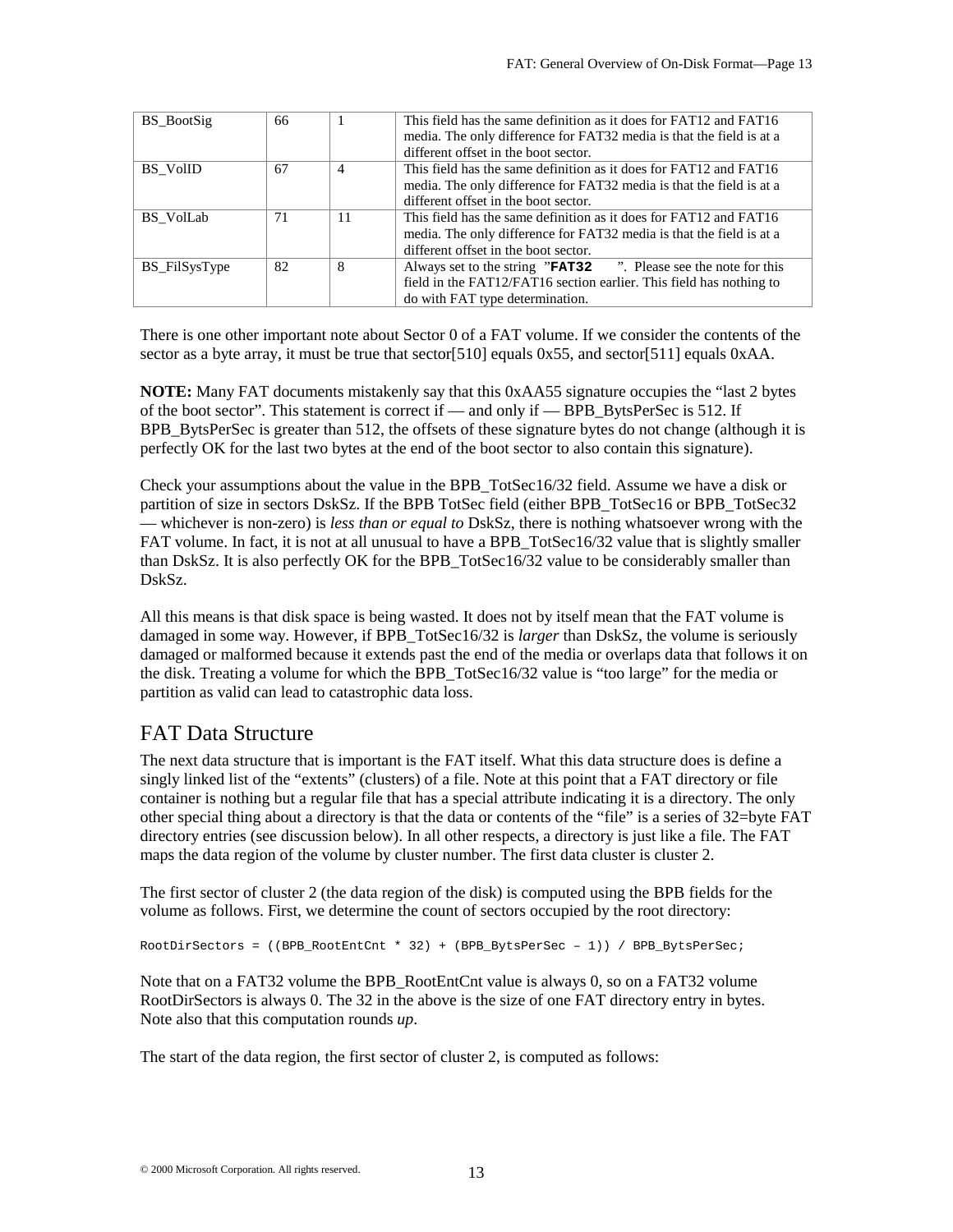```
If(BPB_FATSz16 := 0)FATSz = BPB_FATSz16;Else
   FATSz = BPB FATSz32;FirstDataSector = BPB_ResvdSecCnt + (BPB_NumFATs * FATSz) + RootDirSectors;
```
**NOTE:** This sector number is relative to the first sector of the volume that contains the BPB (the sector that contains the BPB is sector number 0). This does not necessarily map directly onto the drive, because sector 0 of the volume is not necessarily sector 0 of the drive due to partitioning.

Given any valid data cluster number **N**, the sector number of the first sector of that cluster (again relative to sector 0 of the FAT volume) is computed as follows:

FirstSectorofCluster =  $((N - 2) * BPB_SecPerClus) + FirstDatabasector;$ 

**NOTE:** Because BPB SecPerClus is restricted to powers of 2 (1,2,4,8,16,32...), this means that division and multiplication by BPB\_SecPerClus can actually be performed via SHIFT operations on 2s complement architectures that are usually faster instructions than MULT and DIV instructions. On current Intel X86 processors, this is largely irrelevant though because the MULT and DIV machine instructions are heavily optimized for multiplication and division by powers of 2.

## FAT Type Determination

There is considerable confusion over exactly how this works, which leads to many "off by 1", "off by 2", "off by 10", and "massively off" errors. It is really quite simple how this works. The FAT type one of FAT12, FAT16, or FAT32—is determined by the count of clusters on the volume and *nothing*  else.

Please read everything in this section carefully, all of the words are important. For example, note that the statement was "count of clusters." This is not the same thing as "maximum valid cluster number," because the first data cluster is 2 and not 0 or 1.

To begin, let's discuss exactly how the "count of clusters" value is determined. This is all done using the BPB fields for the volume. First, we determine the count of sectors occupied by the root directory as noted earlier.

```
RootDirSectors = ((BPB_RootEntCnt * 32) + (BPB_BytsPerSec – 1)) / BPB_BytsPerSec;
```
Note that on a FAT32 volume, the BPB\_RootEntCnt value is always 0; so on a FAT32 volume, RootDirSectors is always 0.

Next, we determine the count of sectors in the data region of the volume:

```
If(BPB_FATSz16 := 0)FATSz = BPB_FATSz16;
Else
   FATSz = BPB_FATSz32;
If(BPB TotSec16 != 0)
   TotSec = BPB_TotSec16;
Else
   TotSec = BPB_TotSec32;
DataSec = TotSec – (BPB_ResvdSecCnt + (BPB_NumFATs * FATSz) + RootDirSectors);
```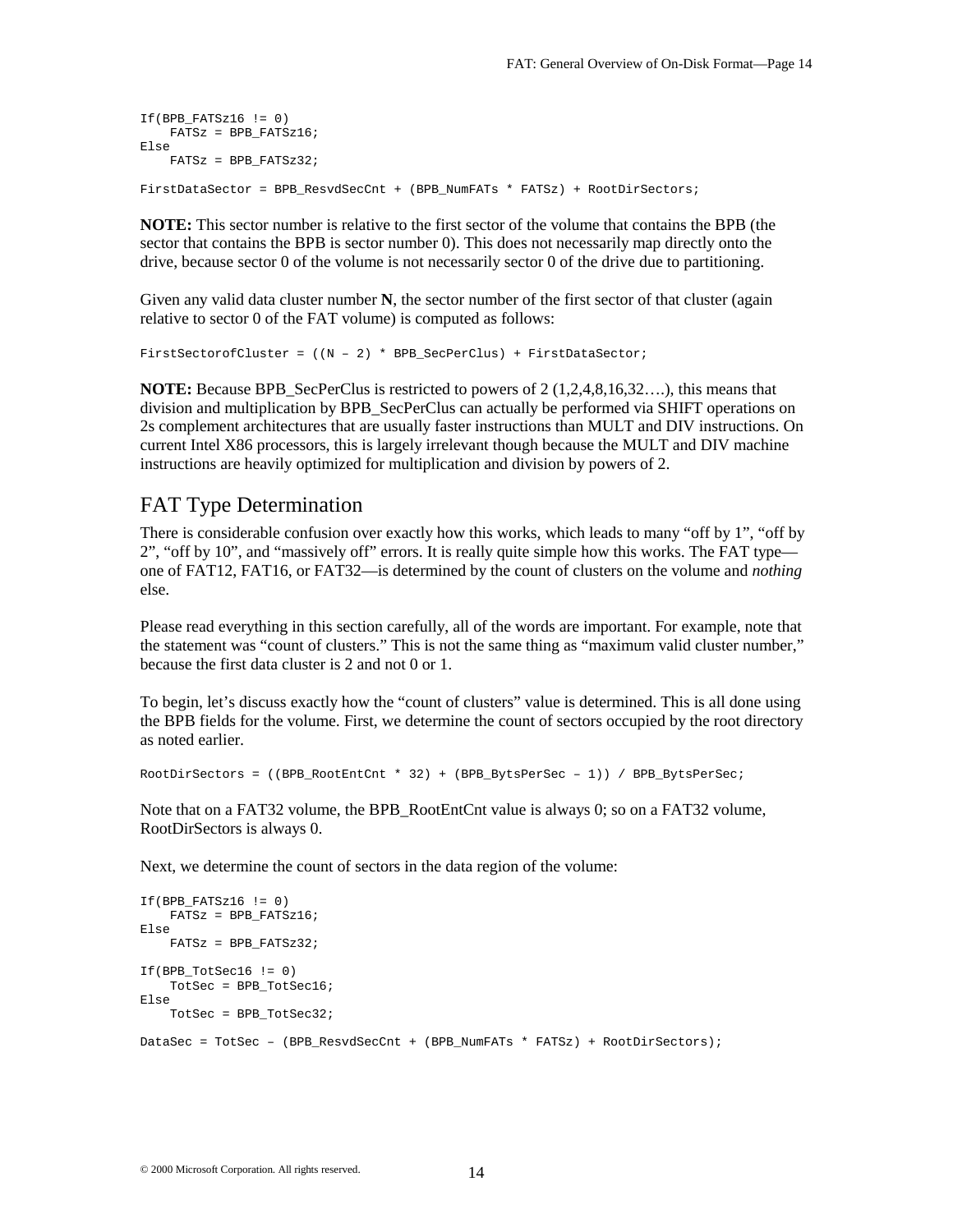Now we determine the count of clusters:

CountofClusters = DataSec / BPB\_SecPerClus;

Please note that this computation rounds *down*.

Now we can determine the FAT type. *Please note carefully or you will commit an off-by-one error!* 

In the following example, when it says  $\lt$ , it does not mean  $\lt$  =. Note also that the numbers are correct. The first number for FAT12 is 4085; the second number for FAT16 is 65525. These numbers and the '<' signs are not wrong.

```
If(CountofClusters < 4085) {
/* Volume is FAT12 */
} else if(CountofClusters < 65525) {
   /* Volume is FAT16 */
} else {
   /* Volume is FAT32 */
}
```
This is the one and only way that FAT type is determined. There is no such thing as a FAT12 volume that has more than 4084 clusters. There is no such thing as a FAT16 volume that has less than 4085 clusters or more than 65,524 clusters. There is no such thing as a FAT32 volume that has less than 65,525 clusters. If you try to make a FAT volume that violates this rule, Microsoft operating systems will not handle them correctly because they will think the volume has a different type of FAT than what you think it does.

**NOTE:** As is noted numerous times earlier, the world is full of FAT code that is wrong. There is a lot of FAT type code that is off by 1 or 2 or 8 or 10 or 16. For this reason, it is highly recommended that if you are formatting a FAT volume which has maximum compatibility with all existing FAT code, then you should you avoid making volumes of any type that have close to 4,085 or 65,525 clusters. Stay at least 16 clusters on each side away from these cut-over cluster counts.

Note also that the CountofClusters value is exactly that—the *count* of data clusters starting at cluster 2. The maximum valid cluster number for the volume is CountofClusters + 1, and the "count of clusters including the two reserved clusters" is CountofClusters  $+ 2$ .

There is one more important computation related to the FAT. Given any valid cluster number **N**, where in the FAT(s) is the entry for that cluster number? The only FAT type for which this is complex is FAT12. For FAT16 and FAT32, the computation is simple:

```
If(BPB FATSz16 != 0)
    FATSz = BPB_FATSz16;
Else
   FATSz = BPB FATSz32;If(FATType == FAT16)FATOffset = N * 2iElse if (FATType == FAT32)
   FATOffset = N * 4;
ThisFATSecNum = BPB_ResvdSecCnt + (FATOffset / BPB_BytsPerSec);
ThisFATEntOffset = REM(FATOffset / BPB_BytsPerSec);
```
REM(…) is the remainder operator. That means the remainder after division of FATOffset by BPB\_BytsPerSec. ThisFATSecNum is the sector number of the FAT sector that contains the entry for cluster N in the first FAT. If you want the sector number in the second FAT, you add FATSz to ThisFATSecNum; for the third FAT, you add 2\*FATSz, and so on.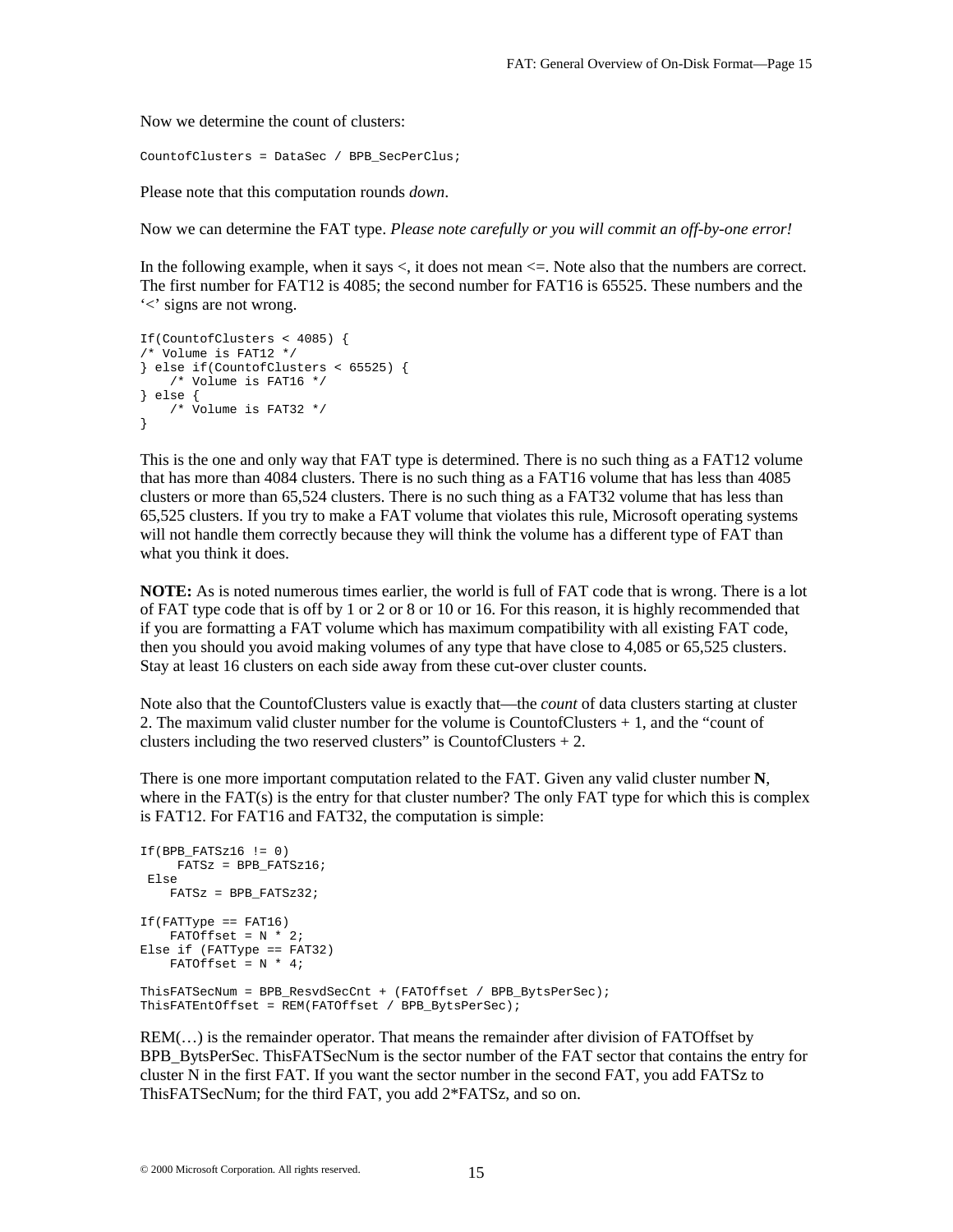You now read sector number ThisFATSecNum (remember this is a sector number relative to sector 0 of the FAT volume). Assume this is read into an 8-bit byte array named SecBuff. Also assume that the type WORD is a 16-bit unsigned and that the type DWORD is a 32-bit unsigned.

```
If(FATType == FAT16)
   FAT16ClusEntryVal = *((WORD *) &SecBuff[ThisFATEntOffset]);
Else
   FAT32ClusEntryVal = (*((DWORD *) &SecBuff[ThisFATEntOffset])) & 0x0FFFFFFF;
```
Fetches the contents of that cluster. To set the contents of this same cluster you do the following:

```
If(FATType == FAT16)*((WORD *) &SecBuff[ThisFATEntOffset]) = FAT16ClusEntryVal;
Else {
    FAT32ClusEntryVal = FAT32ClusEntryVal & 0x0FFFFFFF;
   *((DWORD *) &SecBuff[ThisFATEntOffset]) =
        (*((DWORD *) &SecBuff[ThisFATEntOffset])) & 0xF0000000;
   *((DWORD *) &SecBuff[ThisFATEntOffset]) =
       (*((DWORD *) &SecBuff[ThisFATEntOffset])) | FAT32ClusEntryVal;
}
```
Note how the FAT32 code above works. A FAT32 FAT entry is actually only a 28-bit entry. The high 4 bits of a FAT32 FAT entry are reserved. The only time that the high 4 bits of FAT32 FAT entries should ever be changed is when the volume is formatted, at which time the whole 32-bit FAT entry should be zeroed, including the high 4 bits.

A bit more explanation is in order here, because this point about FAT32 FAT entries seems to cause a great deal of confusion. Basically 32-bit FAT entries are not really 32-bit values; they are only 28-bit values. For example, all of these 32-bit cluster entry values: 0x10000000, 0xF0000000, and 0x00000000 all indicate that the cluster is FREE, because you ignore the high 4 bits when you read the cluster entry value. If the 32-bit free cluster value is currently 0x30000000 and you want to mark this cluster as bad by storing the value 0x0FFFFFF7 in it. Then the 32-bit entry will contain the value 0x3FFFFFF7 when you are done, because you must preserve the high 4 bits when you write in the 0x0FFFFFF7 bad cluster mark.

Take note that because the BPB\_BytsPerSec value is always divisible by 2 and 4, you never have to worry about a FAT16 or FAT32 FAT entry spanning over a sector boundary (this is not true of FAT12).

The code for FAT12 is more complicated because there are 1.5 bytes (12-bits) per FAT entry.

```
if (FATType == FAT12)
       FATOffset = N + (N / 2);
/* Multiply by 1.5 without using floating point, the divide by 2 rounds DOWN */
   ThisFATSecNum = BPB_ResvdSecCnt + (FATOffset / BPB_BytsPerSec);
   ThisFATEntOffset = REM(FATOffset / BPB_BytsPerSec);
```
We now have to check for the sector boundary case: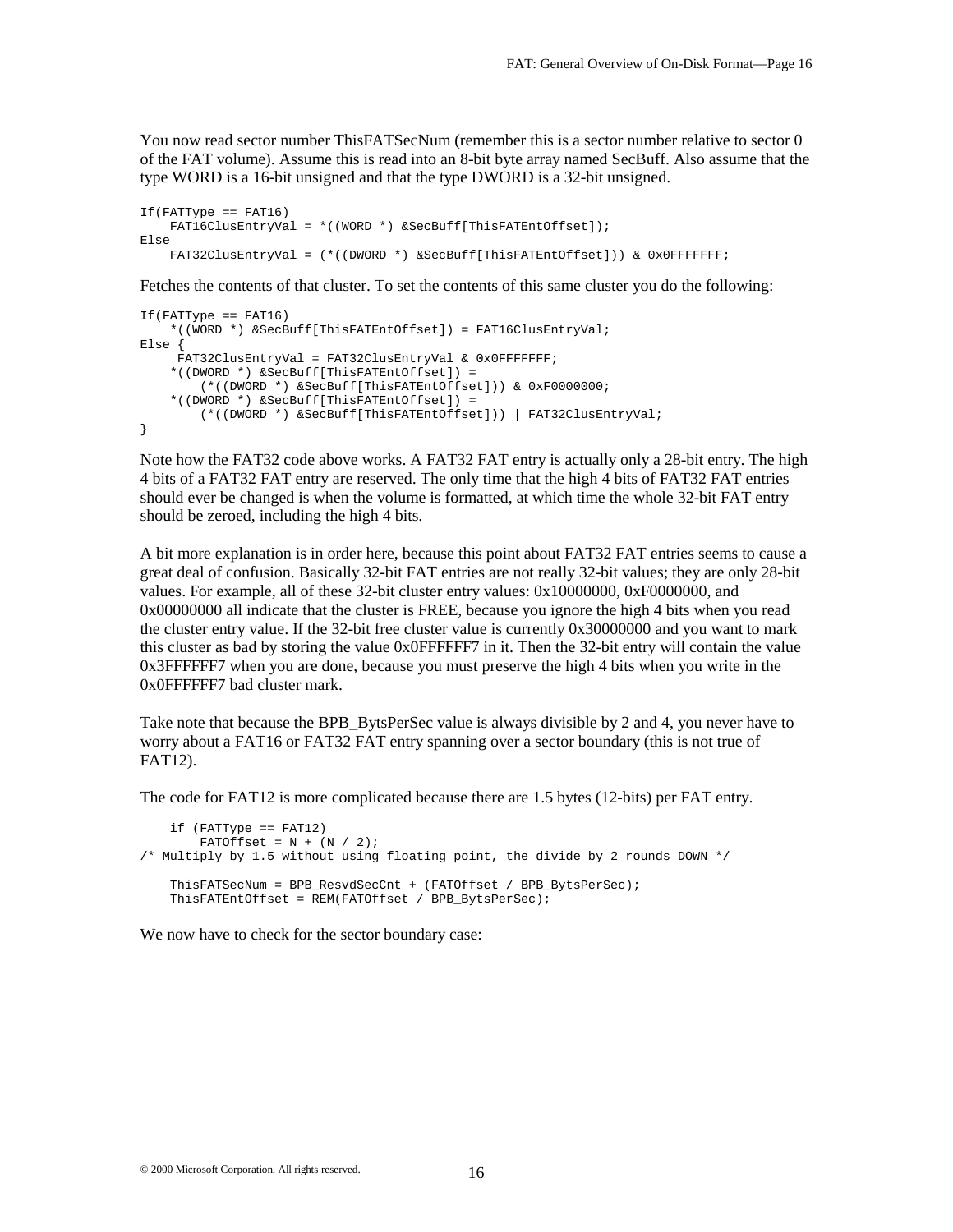```
If(ThisFATEntOffset == (BPB_BytsPerSec – 1)) {
     /* This cluster access spans a sector boundary in the FAT */<br>/* There are a number of strategies to bandling this The *//* There are a number of strategies to handling this. The */<br>/* easiest is to always load FAT sectors into memory *//* easiest is to always load FAT sectors into memory
     /* in pairs if the volume is FAT12 (if you want to load
     /* FAT sector N, you also load FAT sector N+1 immediately */
     /* following it in memory unless sector N is the last FAT */<br>/* sector). It is assumed that this is the strategy used here */
     /* sector). It is assumed that this is the strategy used here */<br>/* which makes this if test for a sector boundary span */
     /* which makes this if test for a sector boundary span \frac{\ast}{\ast}<br>/* unnecessary
     /* unnecessary.
}
```
We now access the FAT entry as a WORD just as we do for FAT16, but if the cluster number is EVEN, we only want the low 12-bits of the 16-bits we fetch; and if the cluster number is ODD, we only want the high 12-bits of the 16-bits we fetch.

```
FAT12ClusEntryVal = *((WORD *) &SecBuff[ThisFATEntOffset]);
If(N & 0x0001)
   FAT12ClusEntryVal = FAT12ClusEntryVal >> 4; /* Cluster number is ODD */
Else
    FAT12ClusEntryVal = FAT12ClusEntryVal & 0x0FFF; /* Cluster number is EVEN */
```
Fetches the contents of that cluster. To set the contents of this same cluster you do the following:

```
If(N & 0x0001) {
   FAT12ClusEntryVal = FAT12ClusEntryVal << 4; /* Cluster number is ODD */
   *((WORD *) &SecBuff[ThisFATEntOffset]) =
        (*((WORD *) &SecBuff[ThisFATEntOffset])) & 0x000F;
} Else {
   FAT12ClusEntryVal = FAT12ClusEntryVal & 0x0FFF; /* Cluster number is EVEN */
   *((WORD *) &SecBuff[ThisFATEntOffset]) =
       (*((WORD *) &SecBuff[ThisFATEntOffset])) & 0xF000;
}
*((WORD *) &SecBuff[ThisFATEntOffset]) =
   (*((WORD *) &SecBuff[ThisFATEntOffset])) | FAT12ClusEntryVal;
```
**NOTE:** It is assumed that the  $\gg$  operator shifts a bit value of 0 into the high 4 bits and that the  $<<$ operator shifts a bit value of 0 into the low 4 bits.

The way the data of a file is associated with the file is as follows. In the directory entry, the cluster number of the first cluster of the file is recorded. The first cluster (extent) of the file is the data associated with this first cluster number, and the location of that data on the volume is computed from the cluster number as described earlier (computation of FirstSectorofCluster).

Note that a zero-length file—a file that has no data allocated to it—has a first cluster number of 0 placed in its directory entry. This cluster location in the FAT (see earlier computation of ThisFATSecNum and ThisFATEntOffset) contains either an EOC mark (End Of Clusterchain) or the cluster number of the next cluster of the file. The EOC value is FAT type dependant (assume FATContent is the contents of the cluster entry in the FAT being checked to see whether it is an EOC mark):

```
IsEOF = FALSE;
If(FATType == FAT12) {
   If(FATContent >= 0x0FF8)
       ISEOF = TRUE;} else if(FATType == FAT16) {
   If(FATContent >= 0xFFF8)
       IsEOF = TRUE;
} else if (FATType == FAT32) {
   If(FATContent >= 0x0FFFFFF8)
       ISEOF = TRUE;
}
```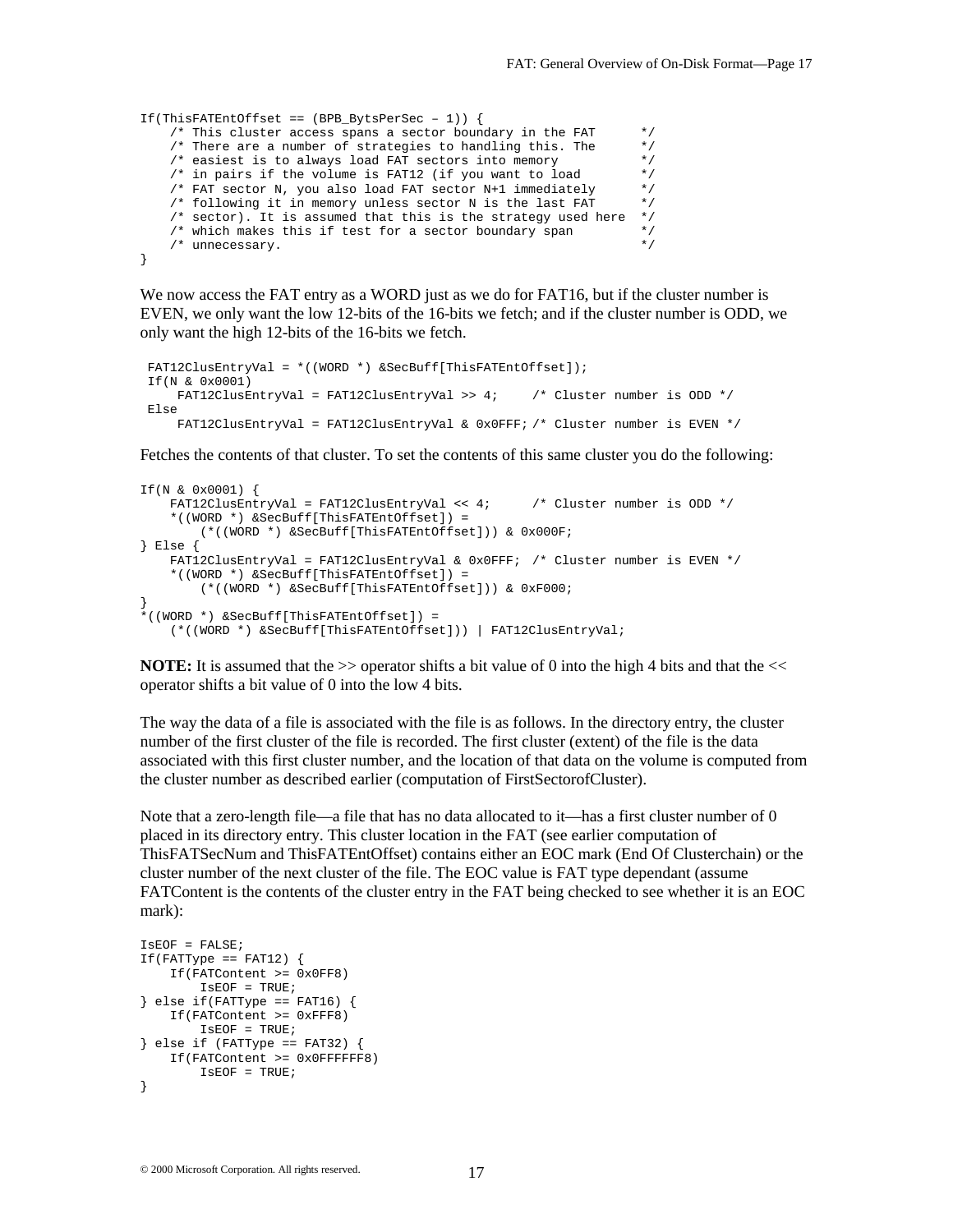Note that the cluster number whose cluster entry in the FAT contains the EOC mark is allocated to the file and is also the last cluster allocated to the file. Microsoft operating system FAT drivers use the EOC value 0x0FFF for FAT12, 0xFFFF for FAT16, and 0x0FFFFFFF for FAT32 when they set the contents of a cluster to the EOC mark. There are various disk utilities for Microsoft operating systems that use a different value, however.

There is also a special "BAD CLUSTER" mark. Any cluster that contains the "BAD CLUSTER" value in its FAT entry is a cluster that should not be placed on the free list because it is prone to disk errors. The "BAD CLUSTER" value is 0x0FF7 for FAT12, 0xFFF7 for FAT16, and 0x0FFFFFF7 for FAT32. The other relevant note here is that these bad clusters are also lost clusters—clusters that appear to be allocated because they contain a non-zero value but which are not part of any files allocation chain. Disk repair utilities must recognize lost clusters that contain this special value as bad clusters and not change the content of the cluster entry.

**NOTE:** It is not possible for the bad cluster mark to be an allocatable cluster number on FAT12 and FAT16 volumes, but it is feasible for 0x0FFFFFF7 to be an allocatable cluster number on FAT32 volumes. To avoid possible confusion by disk utilities, no FAT32 volume should ever be configured such that 0x0FFFFFF7 is an allocatable cluster number.

The list of free clusters in the FAT is nothing more than the list of all clusters that contain the value 0 in their FAT cluster entry. Note that this value must be fetched as described earlier as for any other FAT entry that is not free. This list of free clusters is not stored anywhere on the volume; it must be computed when the volume is mounted by scanning the FAT for entries that contain the value 0. On FAT32 volumes, the BPB\_FSInfo sector *may* contain a valid count of free clusters on the volume. See the documentation of the FAT32 FSInfo sector.

What are the two reserved clusters at the start of the FAT for? The first reserved cluster, FAT[0], contains the BPB\_Media byte value in its low 8 bits, and all other bits are set to 1. For example, if the BPB\_Media value is 0xF8, for FAT12 FAT[0] = 0x0FF8, for FAT16 FAT[0] = 0xFFF8, and for FAT32 FAT[0] = 0x0FFFFFF8. The second reserved cluster, FAT[1], is set by FORMAT to the EOC mark. On FAT12 volumes, it is not used and is simply always contains an EOC mark. For FAT16 and FAT32, the file system driver may use the high two bits of the FAT[1] entry for dirty volume flags (all other bits, are always left set to 1). Note that the bit location is different for FAT16 and FAT32, because they are the high 2 bits of the entry.

#### For FAT16:

ClnShutBitMask = 0x8000; HrdErrBitMask = 0x4000;

#### For FAT32:

| ClnShutBitMask | $= 0 \times 0.8000000i$ |
|----------------|-------------------------|
| HrdErrBitMask  | $= 0 \times 04000000i$  |

Bit ClnShutBitMask – If bit is 1, volume is "clean". If bit is 0, volume is "dirty". This indicates that the file system driver did not Dismount the volume properly the last time it had the volume mounted. It would be a good idea to run a Chkdsk/Scandisk disk repair utility on it, because it may be damaged. Bit HrdErrBitMask – If this bit is 1, no disk read/write errors were encountered. If this bit is 0, the file system driver encountered a disk I/O error on the Volume the last time it was mounted, which is an indicator that some sectors may have gone bad on the volume. It would be a good idea to run a Chkdsk/Scandisk disk repair utility that does surface analysis on it to look

for new bad sectors.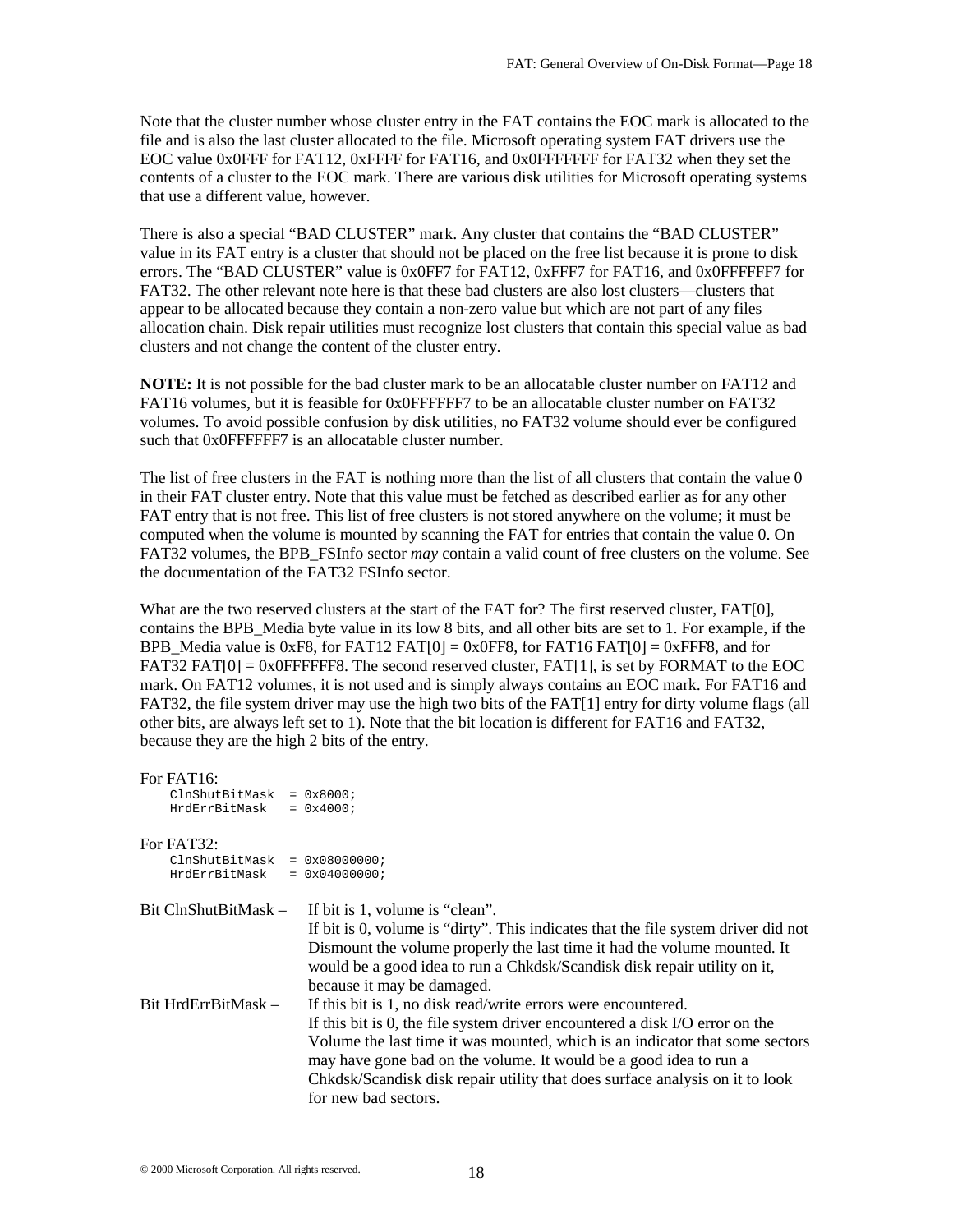<span id="page-18-0"></span>Here are two more important notes about the FAT region of a FAT volume:

- 1. The last sector of the FAT is not necessarily all part of the FAT. The FAT stops at the cluster number in the last FAT sector that corresponds to the entry for cluster number CountofClusters + 1 (see the CountofClusters computation earlier), and this entry is not necessarily at the end of the last FAT sector. FAT code should not make any assumptions about what the contents of the last FAT sector are after the CountofClusters + 1 entry. FAT format code should zero the bytes after this entry though.
- 2. The BPB\_FATSz16 (BPB\_FATSz32 for FAT32 volumes) value *may* be bigger than it needs to be. In other words, there may be totally unused FAT sectors at the end of each FAT in the FAT region of the volume. For this reason, the last sector of the FAT is always computed using the CountofClusters  $+1$  value, never from the BPB FATSz16/32 value. FAT code should not make any assumptions about what the contents of these "extra" FAT sectors are. FAT format code should zero the contents of these extra FAT sectors though.

## FAT Volume Initialization

At this point, the careful reader should have one very interesting question. Given that the FAT type (FAT12, FAT16, or FAT32) is dependant on the number of clusters—and that the sectors available in the data area of a FAT volume is dependant on the size of the FAT—when handed an unformatted volume that does not yet have a BPB, how do you determine all this and compute the proper values to put in BPB\_SecPerClus and either BPB\_FATSz16 or BPB\_FATSz32? The way Microsoft operating systems do this is with a fixed value, several tables, and a clever piece of arithmetic.

Microsoft operating systems only do FAT12 on floppy disks. Because there is a limited number of floppy formats that all have a fixed size, this is done with a simple table:

"If it is a floppy of this type, then the BPB looks like this."

There is no dynamic computation for FAT12. For the FAT12 formats, all the computation for BPB\_SecPerClus and BPB\_FATSz16 was worked out by hand on a piece of paper and recorded in the table (being careful of course that the resultant cluster count was always less than 4085). If your media is larger than 4 MB, do not bother with FAT12. Use smaller BPB\_SecPerClus values so that the volume will be FAT16.

The rest of this section is totally specific to drives that have 512 bytes per sector. You cannot use these tables, or the clever arithmetic, with drives that have a different sector size. The "fixed value" is simply a volume size that is the "FAT16 to FAT32 cutover value". Any volume size smaller than this is FAT16 and any volume of this size or larger is FAT32. For Windows, this value is 512 MB. Any FAT volume smaller than 512 MB is FAT16, and any FAT volume of 512 MB or larger is FAT32.

Please don't draw an incorrect conclusion here.

There are many FAT16 volumes out there that are larger than 512 MB. There are various ways to force the format to be FAT16 rather than the default of FAT32, and there is a great deal of code that implements different limits. All we are talking about here is the *default* cutover value for MS-DOS and Windows on volumes that have not yet been formatted. There are two tables—one is for FAT16 and the other is for FAT32. An entry in these tables is selected based on the size of the volume in 512 byte sectors (the value that will go in BPB\_TotSec16 or BPB\_TotSec32), and the value that this table sets is the BPB\_SecPerClus value.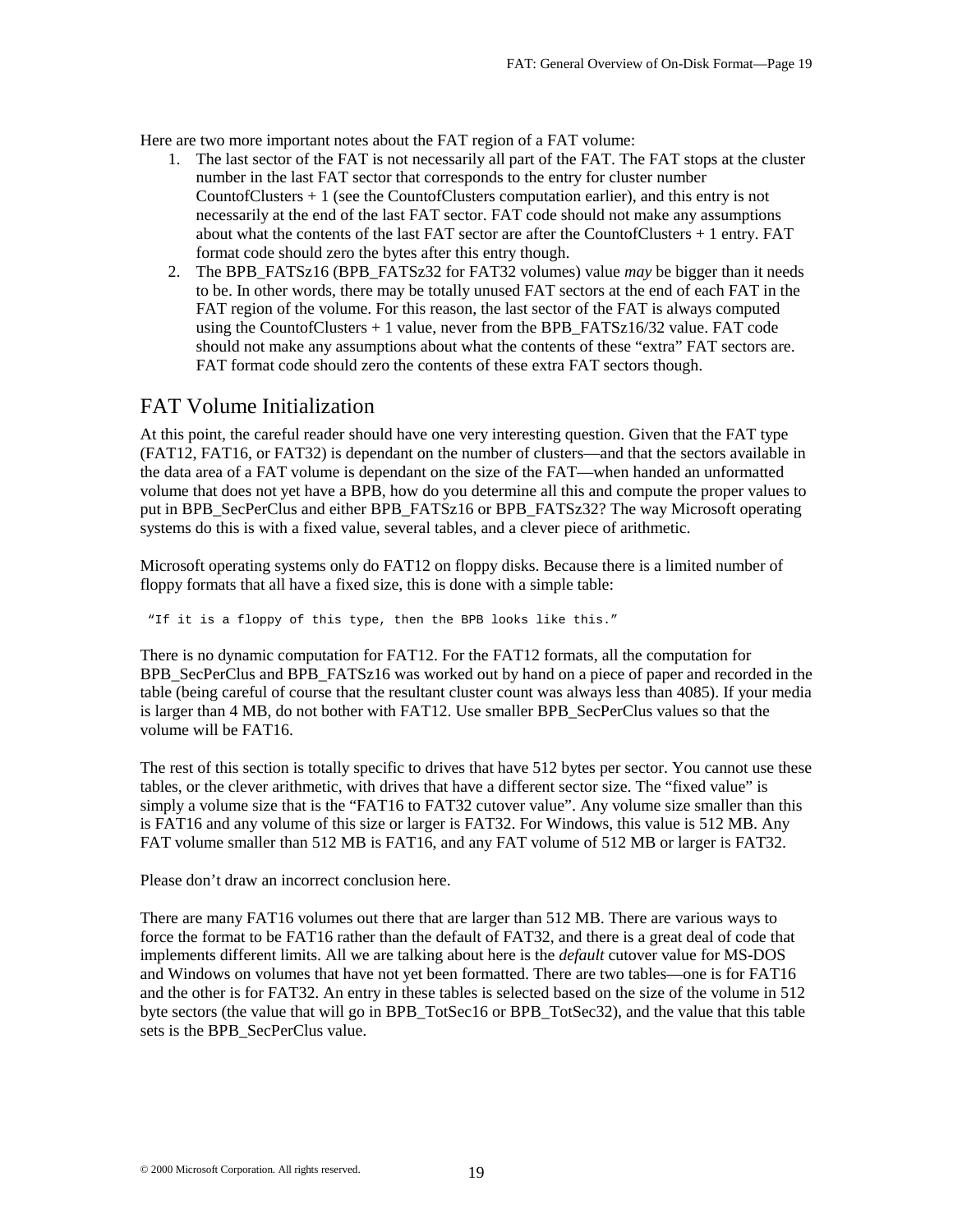```
struct DSKSZTOSECPERCLUS {
        DWORD DiskSize;
        BYTE SecPerClusVal;
    };
 /*
*This is the table for FAT16 drives. NOTE that this table includes
* entries for disk sizes larger than 512 MB even though typically
* only the entries for disks < 512 MB in size are used.
* The way this table is accessed is to look for the first entry
* in the table for which the disk size is less than or equal
* to the DiskSize field in that table entry. For this table to
* work properly BPB_RsvdSecCnt must be 1, BPB_NumFATs
* must be 2, and BPB_RootEntCnt must be 512. Any of these values
* being different may require the first table entries DiskSize value
* to be changed otherwise the cluster count may be to low for FAT16.
   */
    DSKSZTOSECPERCLUS DskTableFAT16 [] = {
                 8400, 0}, /* disks up to 4.1 MB, the 0 value for SecPerClusVal trips an error */<br>32680, 2}, /* disks up to 16 MB, 1k cluster */
         \{ 32680, 2}, /* disks up to 16 MB, 1k cluster */
         \{ 262144, 4 \}, \prime* disks up to 128 MB, 2k cluster */
          {524288}, {8}, /* disks up to 256 MB, 4k cluster */<br>1048576, 16}, /* disks up to 512 MB, 8k cluster */
                                /* disks up to 512 MB, 8k cluster */
           /* The entries after this point are not used unless FAT16 is forced */
         \{ 2097152, 32 \}, \t\t 7 disks up to 1 GB, 16k cluster */<br>\{ 4194304, 64 \}, \t\t 7 disks up to 2 GB, 32k cluster */
           { 4194304, 64}, /* disks up to 2 GB, 32k cluster */
         \{ OxFFFFFFFF, 0} /* any disk greater than 2GB, 0 value for SecPerClusVal trips an error */
    };
/*
* This is the table for FAT32 drives. NOTE that this table includes
* entries for disk sizes smaller than 512 MB even though typically
* only the entries for disks >= 512 MB in size are used.
* The way this table is accessed is to look for the first entry
* in the table for which the disk size is less than or equal
* to the DiskSize field in that table entry. For this table to
* work properly BPB_RsvdSecCnt must be 32, and BPB_NumFATs
* must be 2. Any of these values being different may require the first
* table entries DiskSize value to be changed otherwise the cluster count
* may be to low for FAT32.
*/
    DSKSZTOSECPERCLUS DskTableFAT32 [] = {
                 {66600}, 0}, /* disks up to 32.5 MB, the 0 value for SecPerClusVal trips an error */
         \{ 532480, 1,, \frac{1}{3}, \frac{1}{3} \frac{1}{3} \frac{1}{3} \frac{1}{3} \frac{1}{3} \frac{1}{3} \frac{1}{3} \frac{1}{3} \frac{1}{3} \frac{1}{3} \frac{1}{3} \frac{1}{3} \frac{1}{3} \frac{1}{3} \frac{1}{3} \frac{1}{3} \frac{1}{3} \frac{1}{3} \frac{1}{3} \frac{ 16777216, 8}, /* disks up to 8 GB, 4k cluster */
         { 33554432, 16}, /* disks up to 16 GB, 8k cluster */
         { 67108864, 32}, /* disks up to 32 GB, 16k cluster */
         \{ OXFFFFFFFFF, 64}/* disks greater than 32GB, 32k cluster */
    };
```
So given a disk size and a FAT type of FAT16 or FAT32, we now have a BPB\_SecPerClus value. The only thing we have left is do is to compute how many sectors the FAT takes up so that we can set BPB\_FATSz16 or BPB\_FATSz32. Note that at this point we assume that BPB\_RootEntCnt, BPB\_RsvdSecCnt, and BPB\_NumFATs are appropriately set. We also assume that DskSize is the size of the volume that we are either going to put in BPB\_TotSec32 or BPB\_TotSec16.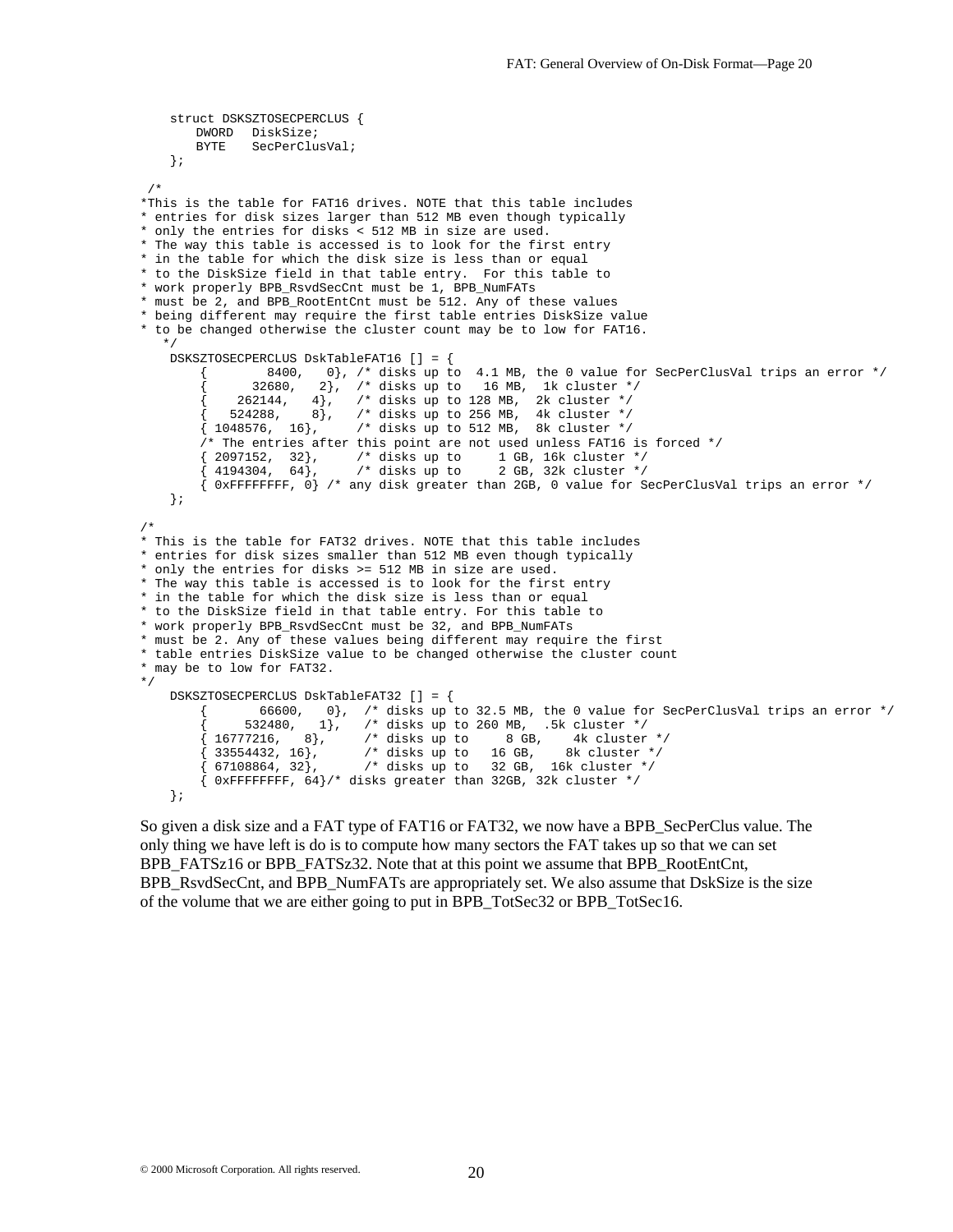```
RootDirSectors = ((BPB_RootEntCnt * 32) + (BPB_BytsPerSec – 1)) / BPB_BytsPerSec;
TmpVal1 = DskSize – (BPB_ResvdSecCnt + RootDirSectors);
TmpVal2 = (256 * BPB SecPerClus) + BPB NumFATs;
If(FATType == FAT32)
    TmpVal2 = TmpVal2 / 2;
FATSz = (TMPVal1 + (TmpVal2 - 1)) / TmpVal2;If(FATType == FAT32) \{BPBFATSz16 = 0;BPB_FATSz32 = FATSz;
} else {
    BPB<sup>FATSz16 = LOWORD(FATSz);</sup>
    /* there is no BPB_FATSz32 in a FAT16 BPB */
}
```
Do not spend too much time trying to figure out why this math works. The basis for the computation is complicated; the important point is that this is how Microsoft operating systems do it, and it works. Note, however, that this math does not work perfectly. It will occasionally set a FATSz that is up to 2 sectors too large for FAT16, and occasionally up to 8 sectors too large for FAT32. It will never compute a FATSz value that is too small, however. Because it is OK to have a FATSz that is too large, at the expense of wasting a few sectors, the fact that this computation is surprisingly simple more than makes up for it being off in a safe way in some cases.

## FAT32 FSInfo Sector Structure and Backup Boot Sector

On a FAT32 volume, the FAT can be a large data structure, unlike on FAT16 where it is limited to a maximum of 128K worth of sectors and FAT12 where it is limited to a maximum of 6K worth of sectors. For this reason, a provision is made to store the "last known" free cluster count on the FAT32 volume so that it does not have to be computed as soon as an API call is made to ask how much free space there is on the volume (like at the end of a directory listing). The FSInfo sector number is the value in the BPB\_FSInfo field; for Microsoft operating systems it is always set to 1. Here is the structure of the FSInfo sector:

**Description** 

| <b>Name</b>    | <b>Offset</b><br>(byte) | <b>Size</b><br>(bytes) | <b>Description</b>                                                                                                                                                                                                                                                                                                                                                                                                                                                                                                                                                                                                                                                         |
|----------------|-------------------------|------------------------|----------------------------------------------------------------------------------------------------------------------------------------------------------------------------------------------------------------------------------------------------------------------------------------------------------------------------------------------------------------------------------------------------------------------------------------------------------------------------------------------------------------------------------------------------------------------------------------------------------------------------------------------------------------------------|
| FSI_LeadSig    | $\Omega$                | $\overline{4}$         | Value 0x41615252. This lead signature is used to validate that this<br>is in fact an FSInfo sector.                                                                                                                                                                                                                                                                                                                                                                                                                                                                                                                                                                        |
| FSI_Reserved1  | $\overline{4}$          | 480                    | This field is currently reserved for future expansion. FAT32 format<br>code should always initialize all bytes of this field to 0. Bytes in<br>this field must currently never be used.                                                                                                                                                                                                                                                                                                                                                                                                                                                                                    |
| FSI_StrucSig   | 484                     | $\overline{4}$         | Value 0x61417272. Another signature that is more localized in the<br>sector to the location of the fields that are used.                                                                                                                                                                                                                                                                                                                                                                                                                                                                                                                                                   |
| FSI Free Count | 488                     | $\overline{4}$         | Contains the last known free cluster count on the volume. If the<br>value is 0xFFFFFFFFF, then the free count is unknown and must be<br>computed. Any other value can be used, but is not necessarily<br>correct. It should be range checked at least to make sure it is $\le$<br>volume cluster count.                                                                                                                                                                                                                                                                                                                                                                    |
| FSI_Nxt_Free   | 492                     | $\overline{4}$         | This is a hint for the FAT driver. It indicates the cluster number at<br>which the driver should start looking for free clusters. Because a<br>FAT32 FAT is large, it can be rather time consuming if there are a<br>lot of allocated clusters at the start of the FAT and the driver starts<br>looking for a free cluster starting at cluster 2. Typically this value is<br>set to the last cluster number that the driver allocated. If the value is<br>0xFFFFFFFFF, then there is no hint and the driver should start<br>looking at cluster 2. Any other value can be used, but should be<br>checked first to make sure it is a valid cluster number for the<br>volume. |
| FSI_Reserved2  | 496                     | 12                     | This field is currently reserved for future expansion. FAT32 format<br>code should always initialize all bytes of this field to 0. Bytes in<br>this field must currently never be used.                                                                                                                                                                                                                                                                                                                                                                                                                                                                                    |

**FAT32 FSInfo Sector Structure and Backup Boot Sector**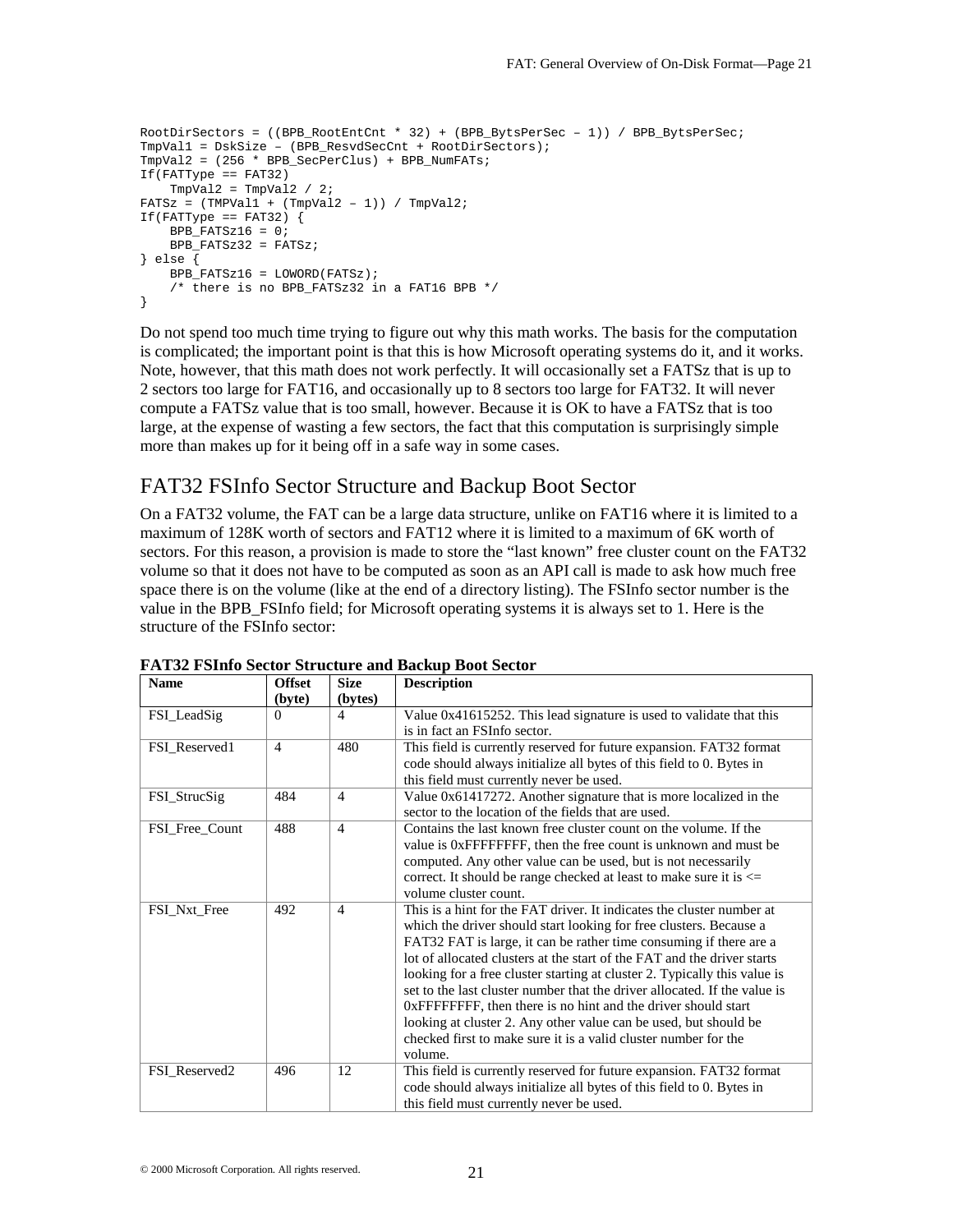<span id="page-21-0"></span>

| <b>FSI</b> TrailSig | 508 | $\overline{4}$ | Value 0xAA550000. This trail signature is used to validate that this |
|---------------------|-----|----------------|----------------------------------------------------------------------|
|                     |     |                | is in fact an FSInfo sector. Note that the high 2 bytes of this      |
|                     |     |                | value—which go into the bytes at offsets 510 and 511—match the       |
|                     |     |                | signature bytes used at the same offsets in sector 0.                |

Another feature on FAT32 volumes that is not present on FAT16/FAT12 is the BPB\_BkBootSec field. FAT16/FAT12 volumes can be totally lost if the contents of sector 0 of the volume are overwritten or sector 0 goes bad and cannot be read. This is a "single point of failure" for FAT16 and FAT12 volumes. The BPB\_BkBootSec field reduces the severity of this problem for FAT32 volumes, because starting at that sector number on the volume—6—there is a backup copy of the boot sector information including the volume's BPB.

In the case where the sector 0 information has been accidentally overwritten, all a disk repair utility has to do is restore the boot sector(s) from the backup copy. In the case where sector 0 goes bad, this allows the volume to be mounted so that the user can access data before replacing the disk.

This second case—sector 0 goes bad—is the reason why no value other than 6 should ever be placed in the BPB\_BkBootSec field. If sector 0 is unreadable, various operating systems are "hard wired" to check for backup boot sector(s) starting at sector 6 of the FAT32 volume. Note that starting at the BPB\_BkBootSec sector is a *complete* boot record. The Microsoft FAT32 "boot sector" is actually three 512-byte sectors long. There is a copy of all three of these sectors starting at the BPB\_BkBootSec sector. A copy of the FSInfo sector is also there, even though the BPB\_FSInfo field in this backup boot sector is set to the same value as is stored in the sector 0 BPB.

**NOTE:** All 3 of these sectors have the 0xAA55 signature in sector offsets 510 and 511, just like the first boot sector does (see the earlier discussion at the end of the BPB structure description).

## FAT Directory Structure

We will first talk about short directory entries and ignore long directory entries for the moment.

A FAT directory is nothing but a "file" composed of a linear list of 32-byte structures. The only special directory, which must always be present, is the root directory. For FAT12 and FAT16 media, the root directory is located in a fixed location on the disk immediately following the last FAT and is of a fixed size in sectors computed from the BPB\_RootEntCnt value (see computations for RootDirSectors earlier in this document). For FAT12 and FAT16 media, the first sector of the root directory is sector number relative to the first sector of the FAT volume:

```
FirstRootDirSecNum = BPB_ResvdSecCnt + (BPB_NumFATs * BPB_FATSz16);
```
For FAT32, the root directory can be of variable size and is a cluster chain, just like any other directory is. The first cluster of the root directory on a FAT32 volume is stored in BPB\_RootClus. Unlike other directories, the root directory itself on any FAT type does not have any date or time stamps, does not have a file name (other than the implied file name "\"), and does not contain "." and ".." files as the first two directory entries in the directory. The only other special aspect of the root directory is that it is the only directory on the FAT volume for which it is valid to have a file that has only the ATTR\_VOLUME\_ID attribute bit set (see below).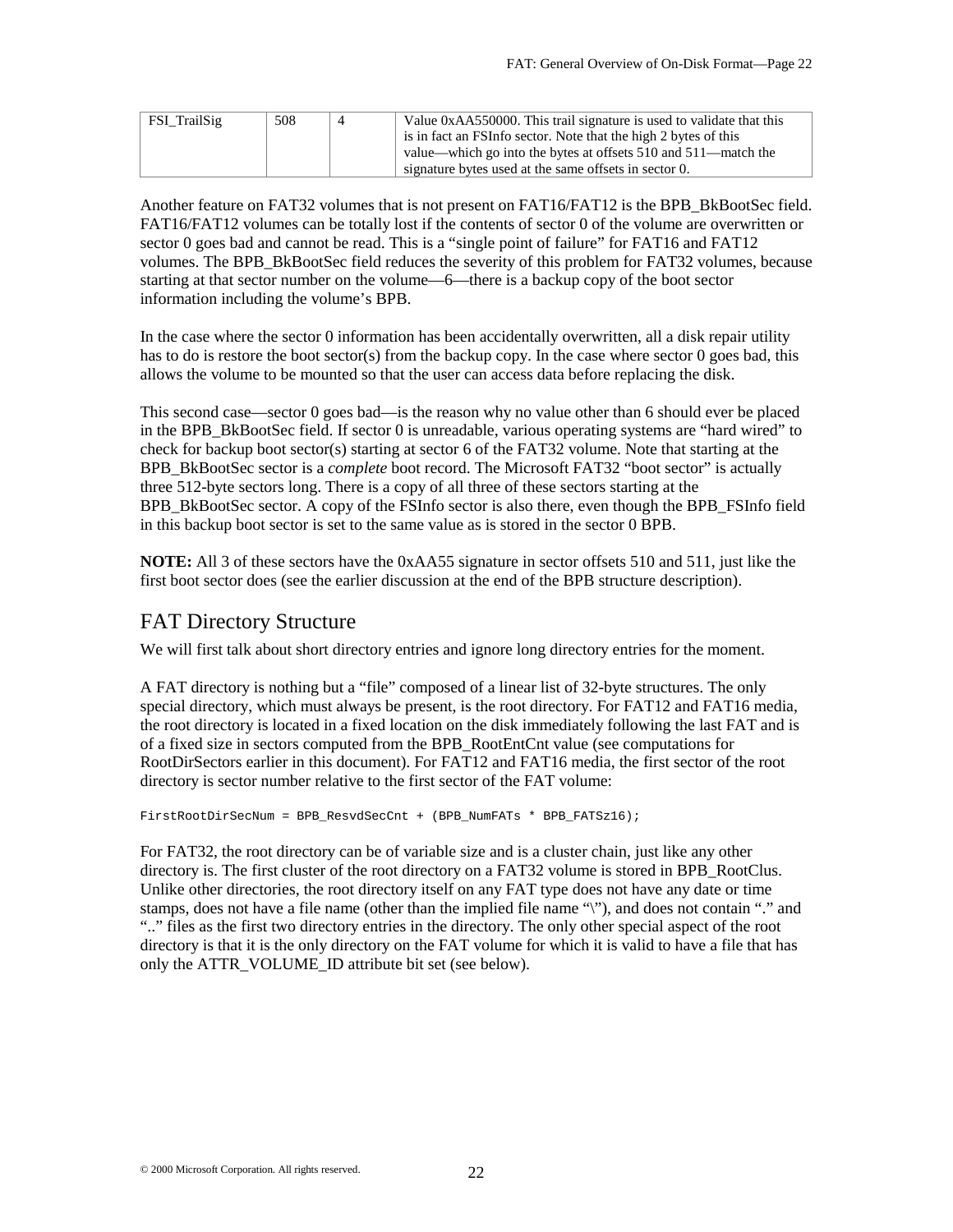| <b>Name</b>         | <b>Offset</b> | <b>Size</b>    | <b>Description</b>                                                    |
|---------------------|---------------|----------------|-----------------------------------------------------------------------|
|                     | (byte)        | (bytes)        |                                                                       |
| DIR_Name            | $\mathbf{0}$  | 11             | Short name.                                                           |
| DIR Attr            | 11            | $\mathbf{1}$   | File attributes:                                                      |
|                     |               |                | ATTR_READ_ONLY<br>0x01                                                |
|                     |               |                | <b>ATTR HIDDEN</b><br>0x02                                            |
|                     |               |                | <b>ATTR SYSTEM</b><br>0x04                                            |
|                     |               |                | ATTR VOLUME ID<br>0x08                                                |
|                     |               |                | <b>ATTR DIRECTORY</b><br>0x10                                         |
|                     |               |                | <b>ATTR ARCHIVE</b><br>0x20                                           |
|                     |               |                | ATTR_LONG_NAME<br>ATTR_READ_ONLY                                      |
|                     |               |                | <b>ATTR_HIDDEN  </b>                                                  |
|                     |               |                | ATTR_SYSTEM                                                           |
|                     |               |                | ATTR VOLUME ID                                                        |
|                     |               |                | The upper two bits of the attribute byte are reserved and should      |
|                     |               |                | always be set to 0 when a file is created and never modified or       |
|                     |               |                | looked at after that.                                                 |
| DIR_NTRes           | 12            | $\mathbf{1}$   | Reserved for use by Windows NT. Set value to 0 when a file is         |
|                     |               |                | created and never modify or look at it after that.                    |
| DIR_CrtTimeTenth    | 13            | $\mathbf{1}$   | Millisecond stamp at file creation time. This field actually          |
|                     |               |                | contains a count of tenths of a second. The granularity of the        |
|                     |               |                | seconds part of DIR_CrtTime is 2 seconds so this field is a           |
|                     |               |                | count of tenths of a second and its valid value range is 0-199        |
|                     |               |                | inclusive.                                                            |
| DIR_CrtTime         | 14            | 2              | Time file was created.                                                |
| DIR CrtDate         | 16            | $\overline{2}$ | Date file was created.                                                |
| DIR LstAccDate      | 18            | $\overline{2}$ | Last access date. Note that there is no last access time, only a      |
|                     |               |                | date. This is the date of last read or write. In the case of a write, |
|                     |               |                | this should be set to the same date as DIR_WrtDate.                   |
| DIR_FstClusHI       | 20            | 2              | High word of this entry's first cluster number (always 0 for a        |
|                     |               |                | FAT12 or FAT16 volume).                                               |
| DIR_WrtTime         | 22            | $\overline{2}$ | Time of last write. Note that file creation is considered a write.    |
| DIR WrtDate         | 24            | $\overline{2}$ | Date of last write. Note that file creation is considered a write.    |
| DIR FstClusLO       | 26            | $\overline{2}$ | Low word of this entry's first cluster number.                        |
| <b>DIR</b> FileSize | 28            | $\overline{4}$ | 32-bit DWORD holding this file's size in bytes.                       |

#### **FAT 32 Byte Directory Entry Structure**

### **DIR\_Name[0]**

Special notes about the first byte (DIR\_Name[0]) of a FAT directory entry:

- If  $DIR\_Name[0] = 0xE5$ , then the directory entry is free (there is no file or directory name in this entry).
- If DIR\_Name[0] =  $0x00$ , then the directory entry is free (same as for 0xE5), and there are no allocated directory entries after this one (all of the DIR\_Name[0] bytes in all of the entries after this one are also set to 0).

The special 0 value, rather than the 0xE5 value, indicates to FAT file system driver code that the rest of the entries in this directory do not need to be examined because they are all free.

• If DIR\_Name[0] =  $0x05$ , then the actual file name character for this byte is  $0xE5$ .  $0xE5$  is actually a valid KANJI lead byte value for the character set used in Japan. The special 0x05 value is used so that this special file name case for Japan can be handled properly and not cause FAT file system code to think that the entry is free.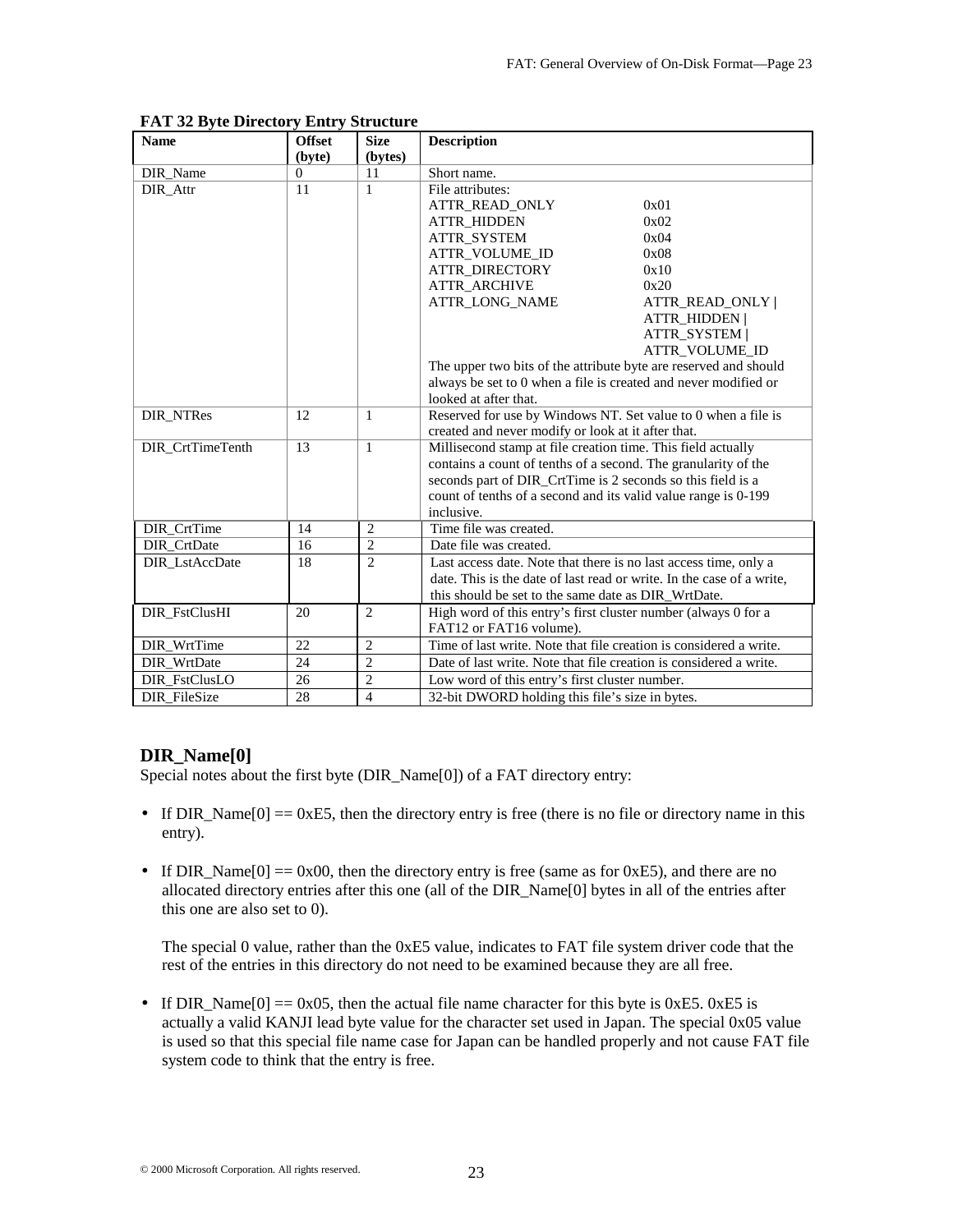The DIR\_Name field is actually broken into two parts+ the 8-character main part of the name, and the 3-character extension. These two parts are "trailing space padded" with bytes of 0x20.

DIR\_Name[0] may not equal 0x20. There is an implied '.' character between the main part of the name and the extension part of the name that is not present in DIR\_Name. Lower case characters are not allowed in DIR\_Name (what these characters are is country specific).

The following characters are not legal in any bytes of DIR Name:

- Values less than 0x20 except for the special case of 0x05 in DIR\_Name[0] described above.
- 0x22, 0x2A, 0x2B, 0x2C, 0x2E, 0x2F, 0x3A, 0x3B, 0x3C, 0x3D, 0x3E, 0x3F, 0x5B, 0x5C, 0x5D, and 0x7C.

Here are some examples of how a user-entered name maps into DIR\_Name:

| "foo.bar"      | $-> "FOO$                                           | BAR" |                |  |  |
|----------------|-----------------------------------------------------|------|----------------|--|--|
| "FOO.BAR"      | $-> "FOO$                                           | BAR" |                |  |  |
| "Foo.Bar"      | $-> "FOO$                                           | BAR" |                |  |  |
| "foo"          | $-> "FOO$                                           |      | u              |  |  |
| " $f$ 00."     | $-> "FOO$                                           |      | u              |  |  |
| "PICKLE.A"     | -> "PICKLE A                                        |      | $\overline{u}$ |  |  |
| "prettybg.big" | -> "PRETTYBGBIG"                                    |      |                |  |  |
| ".biq"         | $\rightarrow$ illegal, DIR Name[0] cannot be $0x20$ |      |                |  |  |
|                |                                                     |      |                |  |  |

In FAT directories all names are unique. Look at the first three examples earlier. Those different names all refer to the same file, and there can only be one file with DIR\_Name set to "FOO BAR" in any directory.

DIR Attr specifies attributes of the file:

| Indicates that writes to the file should fail.                              |
|-----------------------------------------------------------------------------|
| Indicates that normal directory listings should not show this file.         |
| Indicates that this is an operating system file.                            |
| There should only be one "file" on the volume that has this attribute       |
| set, and that file must be in the root directory. This name of this file is |
| actually the label for the volume. DIR_FstClusHI and                        |
| DIR_FstClusLO must always be 0 for the volume label (no data                |
| clusters are allocated to the volume label file).                           |
| Indicates that this file is actually a container for other files.           |
| This attribute supports backup utilities. This bit is set by the FAT file   |
| system driver when a file is created, renamed, or written to. Backup        |
| utilities may use this attribute to indicate which files on the volume      |
| have been modified since the last time that a backup was performed.         |
|                                                                             |

Note that the ATTR\_LONG\_NAME attribute bit combination indicates that the "file" is actually part of the long name entry for some other file. See the next section for more information on this attribute combination.

When a directory is created, a file with the ATTR\_DIRECTORY bit set in its DIR\_Attr field, you set its DIR\_FileSize to 0. DIR\_FileSize is not used and is always 0 on a file with the ATTR\_DIRECTORY attribute (directories are sized by simply following their cluster chains to the EOC mark). One cluster is allocated to the directory (unless it is the root directory on a FAT16/FAT12 volume), and you set DIR\_FstClusLO and DIR\_FstClusHI to that cluster number and place an EOC mark in that clusters entry in the FAT. Next, you initialize all bytes of that cluster to 0. If the directory is the root directory, you are done (there are no dot or *dotdot* entries in the root directory). If the directory is not the root directory, you need to create two special entries in the first two 32-byte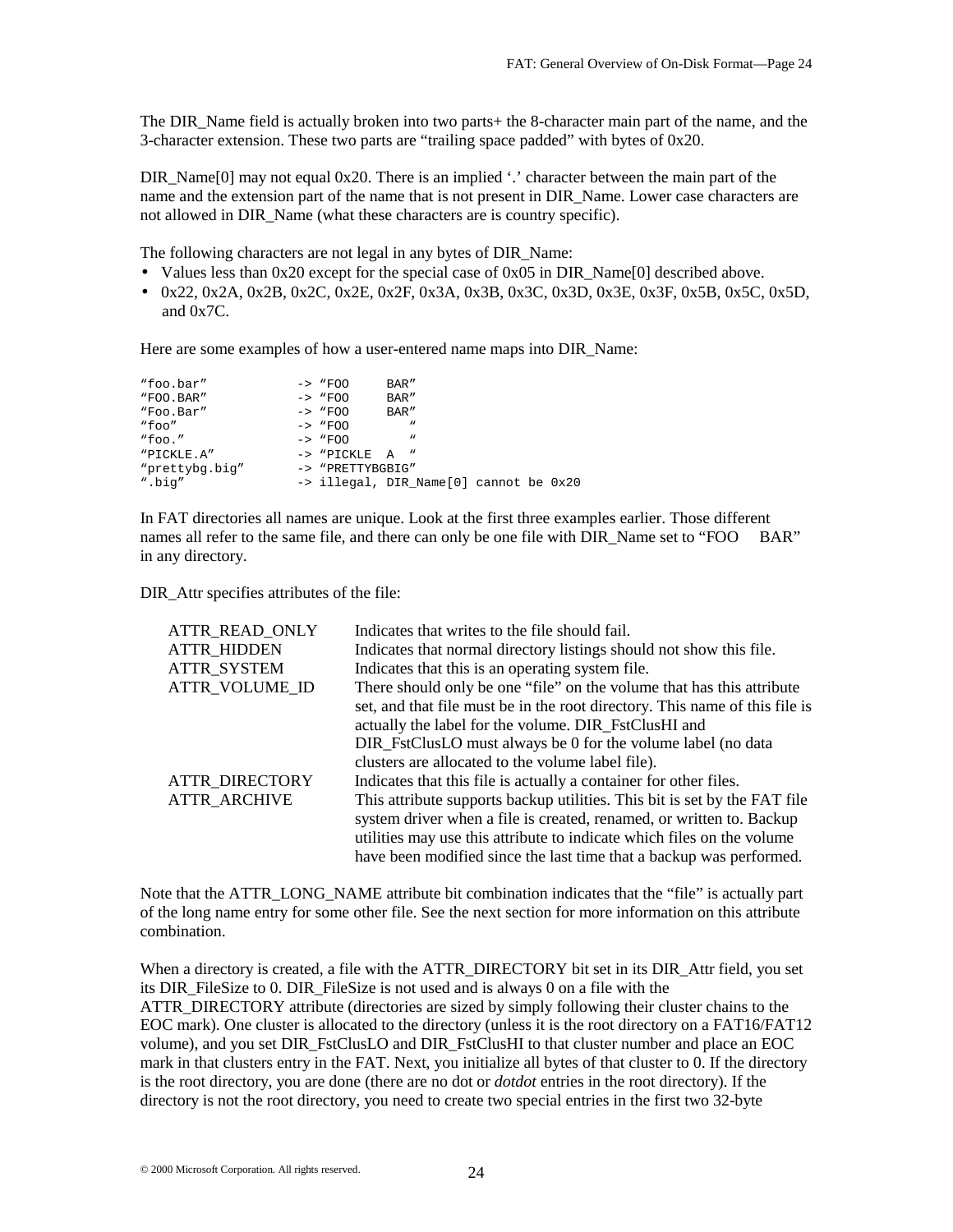<span id="page-24-0"></span>directory entries of the directory (the first two 32 byte entries in the data region of the cluster you just allocated).

The first directory entry has DIR\_Name set to:  $"$ .  $"$ 

The second has DIR Name set to:  $"$ .

These are called the *dot* and *dotdot* entries. The DIR\_FileSize field on both entries is set to 0, and all of the date and time fields in both of these entries are set to the same values as they were in the directory entry for the directory that you just created. You now set DIR\_FstClusLO and DIR\_FstClusHI for the *dot* entry (the first entry) to the same values you put in those fields for the directories directory entry (the cluster number of the cluster that contains the *dot* and *dotdot* entries).

Finally, you set DIR\_FstClusLO and DIR\_FstClusHI for the *dotdot* entry (the second entry) to the first cluster number of the directory in which you just created the directory (value is 0 if this directory is the root directory even for FAT32 volumes).

Here is the summary for the *dot* and *dotdot* entries:

- The *dot* entry is a directory that points to itself.
- The *dotdot* entry points to the starting cluster of the parent of this directory (which is 0 if this directories parent is the root directory).

#### **Date and Time Formats**

Many FAT file systems do not support Date/Time other than DIR\_WrtTime and DIR\_WrtDate. For this reason, DIR\_CrtTimeMil, DIR\_CrtTime, DIR\_CrtDate, and DIR\_LstAccDate are actually optional fields. DIR\_WrtTime and DIR\_WrtDate *must* be supported, however. If the other date and time fields are not supported, they should be set to 0 on file create and ignored on other file operations.

**Date Format.** A FAT directory entry date stamp is a 16-bit field that is basically a date relative to the MS-DOS epoch of 01/01/1980. Here is the format (bit 0 is the LSB of the 16-bit word, bit 15 is the MSB of the 16-bit word):

Bits 0–4: Day of month, valid value range 1-31 inclusive. Bits 5–8: Month of year,  $1 =$  January, valid value range  $1 - 12$  inclusive. Bits 9–15: Count of years from 1980, valid value range 0–127 inclusive (1980–2107).

**Time Format.** A FAT directory entry time stamp is a 16-bit field that has a granularity of 2 seconds. Here is the format (bit 0 is the LSB of the 16-bit word, bit 15 is the MSB of the 16-bit word).

Bits 0–4: 2-second count, valid value range 0–29 inclusive  $(0 - 58$  seconds). Bits 5–10: Minutes, valid value range 0–59 inclusive. Bits 11–15: Hours, valid value range 0–23 inclusive.

The valid time range is from Midnight 00:00:00 to 23:59:58.

## FAT Long Directory Entries

In adding long directory entries to the FAT file system it was crucial that their addition to the FAT file system's existing design: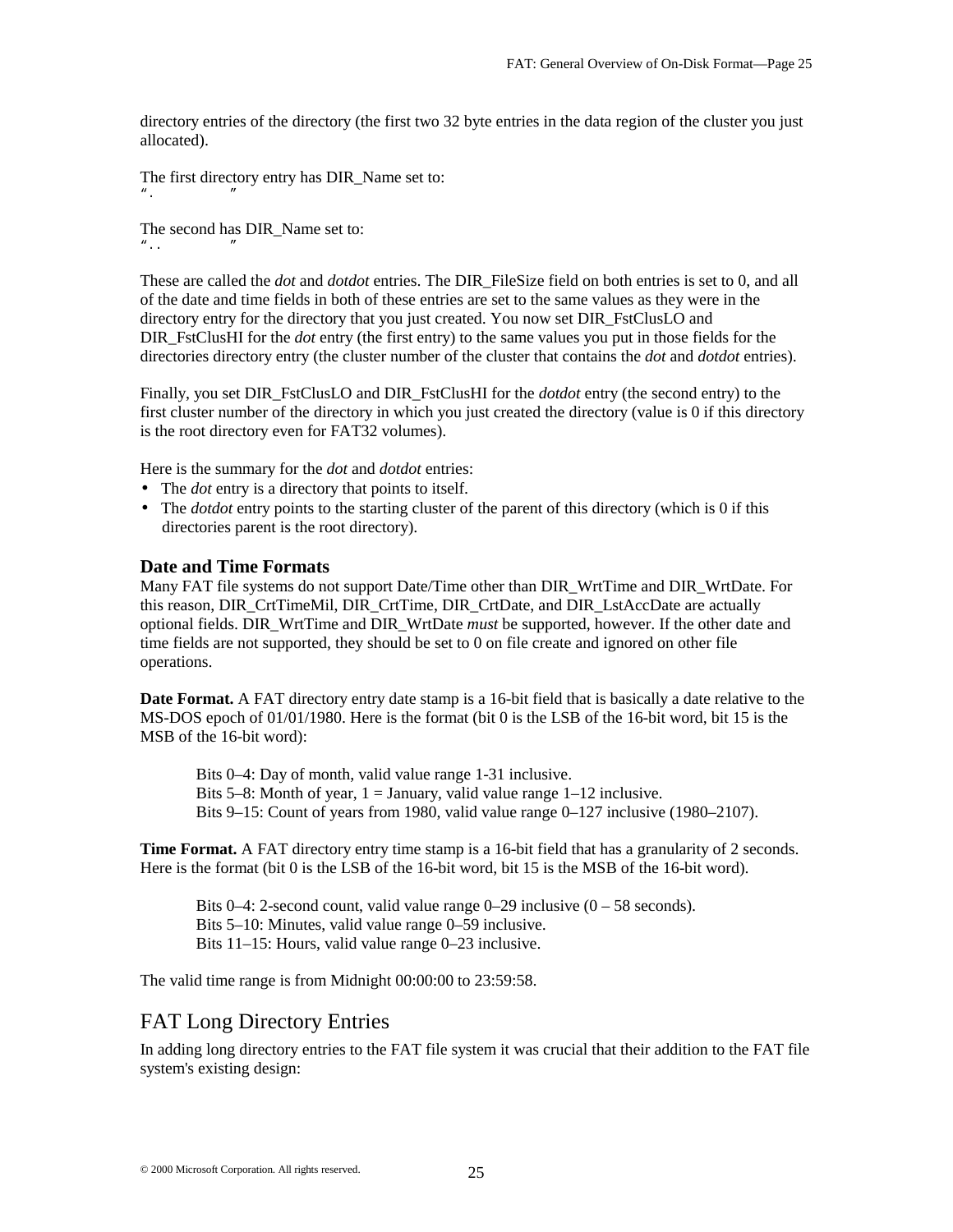- Be essentially transparent on earlier versions of MS-DOS. The primary goal being that existing MS-DOS APIs on previous versions of MS-DOS/Windows do not easily "find" long directory entries. The only MS-DOS APIs that can "find" long directory entries are the FCB-based-find APIs when used with a full meta-character matching pattern (i.e. \*.\*) and full attribute matching bits (i.e. matching attributes are FFh). On post-Windows 95 versions of MS-DOS/Windows, no MS-DOS API can accidentally "find" a single long directory entry.
- Be located in close physical proximity, on the media, to the short directory entries they are associated with. As will be evident, long directory entries are immediately contiguous to the short directory entry they are associated with and their existence imposes an unnoticeable performance impact on the file system.
- If detected by disk maintenance utilities, they do not jeopardize the integrity of existing file data. Disk maintenance utilities typically do not use MS-DOS APIs to access on-media file-systemspecific data structures. Rather they read physical or logical sector information from the disk and judge for themselves what the directory entries contain. Based on the heuristics employed in the utilities, the utility may take various steps to "repair" what it perceives to be "damaged" filesystem-specific data structures. Long directory entries were added to the FAT file system in such a way as to not cause the loss of file data if a disk containing long directory entries was "repaired" by a pre-Windows 95-compatible disk utility on a previous version of MS-DOS/Windows.

In order to meet the goals of locality-of-access and transparency, the long directory entry is defined as a short directory entry with a special attribute. As described previously, a long directory entry is just a regular directory entry in which the attribute field has a value of:

| ATTR LONG NAME | ATTR READ ONLY |
|----------------|----------------|
|                | ATTR HIDDEN    |
|                | ATTR_SYSTEM    |
|                | ATTR VOLUME ID |
|                |                |

A mask for determining whether an entry is a long-name sub-component should also be defined:

| ATTR LONG_NAME_MASK | ATTR READ ONLY        |
|---------------------|-----------------------|
|                     | ATTR HIDDEN           |
|                     | ATTR_SYSTEM           |
|                     | ATTR VOLUME ID        |
|                     | <b>ATTR DIRECTORY</b> |
|                     | <b>ATTR ARCHIVE</b>   |
|                     |                       |

When such a directory entry is encountered it is given special treatment by the file system. It is treated as part of a set of directory entries that are associated with a single short directory entry. Each long directory entry has the following structure:

| <b>Name</b> | <b>Offset</b><br>(byte) | <b>Size</b><br>(bytes) | <b>Description</b>                                                                                                                                                                                                                                                                                                                                   |
|-------------|-------------------------|------------------------|------------------------------------------------------------------------------------------------------------------------------------------------------------------------------------------------------------------------------------------------------------------------------------------------------------------------------------------------------|
| LDIR Ord    | $\Omega$                |                        | The order of this entry in the sequence of long directries<br>associated with the short dir entry at the end of the long dir set.<br>If masked with 0x40 (LAST LONG ENTRY), this indicates the<br>entry is the last long dir entry in a set of long dir entries. All valid<br>sets of long dir entries must begin with an entry having this<br>mask. |
| LDIR Name1  |                         | 10                     | Characters 1-5 of the long-name sub-component in this directry.                                                                                                                                                                                                                                                                                      |
| LDIR Attr   |                         |                        | Attributes - must be ATTR_LONG_NAME                                                                                                                                                                                                                                                                                                                  |

**FAT Long Directory Entry Structure**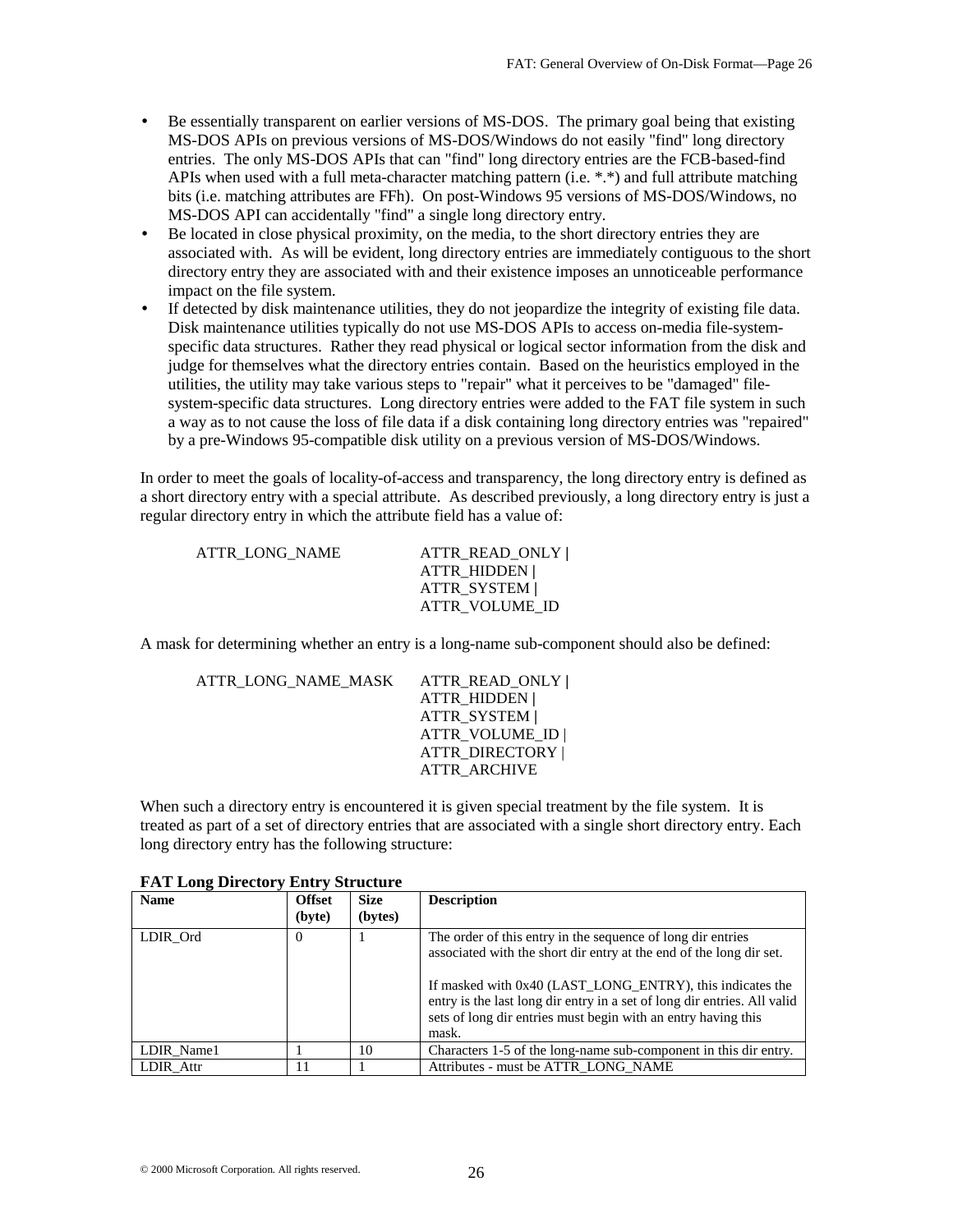| LDIR_Type      | 12 |                             | If zero, indicates a directory entry that is a sub-component of a  |  |  |  |
|----------------|----|-----------------------------|--------------------------------------------------------------------|--|--|--|
|                |    |                             | long name. NOTE: Other values reserved for future extensions.      |  |  |  |
|                |    |                             |                                                                    |  |  |  |
|                |    |                             | Non-zero implies other dirent types.                               |  |  |  |
| LDIR Chksum    | 13 |                             | Checksum of name in the short dir entry at the end of the long dir |  |  |  |
|                |    |                             | set.                                                               |  |  |  |
| LDIR Name2     | 14 | 12                          | Characters 6-11 of the long-name sub-component in this dir         |  |  |  |
|                |    |                             | entry.                                                             |  |  |  |
| LDIR_FstClusLO | 26 | $\mathcal{D}_{\mathcal{L}}$ | Must be ZERO. This is an artifact of the FAT "first cluster" and   |  |  |  |
|                |    |                             | must be zero for compatibility with existing disk utilities. It's  |  |  |  |
|                |    |                             | meaningless in the context of a long dir entry.                    |  |  |  |
| LDIR Name3     | 28 | 4                           | Characters 12-13 of the long-name sub-component in this dir        |  |  |  |
|                |    |                             | entry.                                                             |  |  |  |

## **Organization and Association of Short & Long Directory Entries**

A set of long entries is always associated with a short entry that they always immediately precede. Long entries are paired with short entries for one reason: only short directory entries are visible to previous versions of MS-DOS/Windows. Without a short entry to accompany it, a long directory entry would be completely invisible on previous versions of MS-DOS/Windows. A long entry never legally exists all by itself. If long entries are found without being paired with a valid short entry, they are termed *orphans*. The following figure depicts a set of n long directory entries associated with it's single short entry.

Long entries always immediately precede and are physically contiguous with, the short entry they are associated with. The file system makes a few other checks to ensure that a set of long entries is actually associated with a short entry.

| Entry                                                     | Ordinal                      |
|-----------------------------------------------------------|------------------------------|
| Nth Long entry                                            | LAST LONG ENTRY $(0x40)$   N |
| Additional Long Entries                                   | $\cdots$                     |
| $1st$ Long entry                                          |                              |
| <b>Short Entry Associated With Preceding Long Entries</b> | (not applicable)             |

#### **Sequence Of Long Directory Entries**

First, every member of a set of long entries is uniquely numbered and the last member of the set is or'd with a flag indicating that it is, in fact, the last member of the set. The LDIR Ord field is used to make this determination. The first member of a set has an LDIR\_Ord value of one. The nth long member of the set has a value of (n OR LAST\_LONG\_ENTRY). Note that the LDIR\_Ord field cannot have values of  $0xE5$  or  $0x00$ . These values have always been used by the file system to indicate a "free" directory entry, or the "last" directory entry in a cluster. Values for LDIR\_Ord do not take on these two values over their range. Values for LDIR\_Ord must run from 1 to (n OR LAST\_LONG\_ENTRY). If they do not, the long entries are "damaged" and are treated as orphans by the file system.

Second, an 8-bit checksum is computed on the name contained in the short directory entry at the time the short and long directory entries are created. All 11 characters of the name in the short entry are used in the checksum calculation. The check sum is placed in every long entry. If any of the check sums in the set of long entries do not agree with the computed checksum of the name contained in the short entry, then the long entries are treated as orphans. This can occur if a disk containing long and short entries is taken to a previous version of MS-DOS/Windows and only the short name of a file or directory with a long entries is renamed.

The algorithm, implemented in C, for computing the checksum is: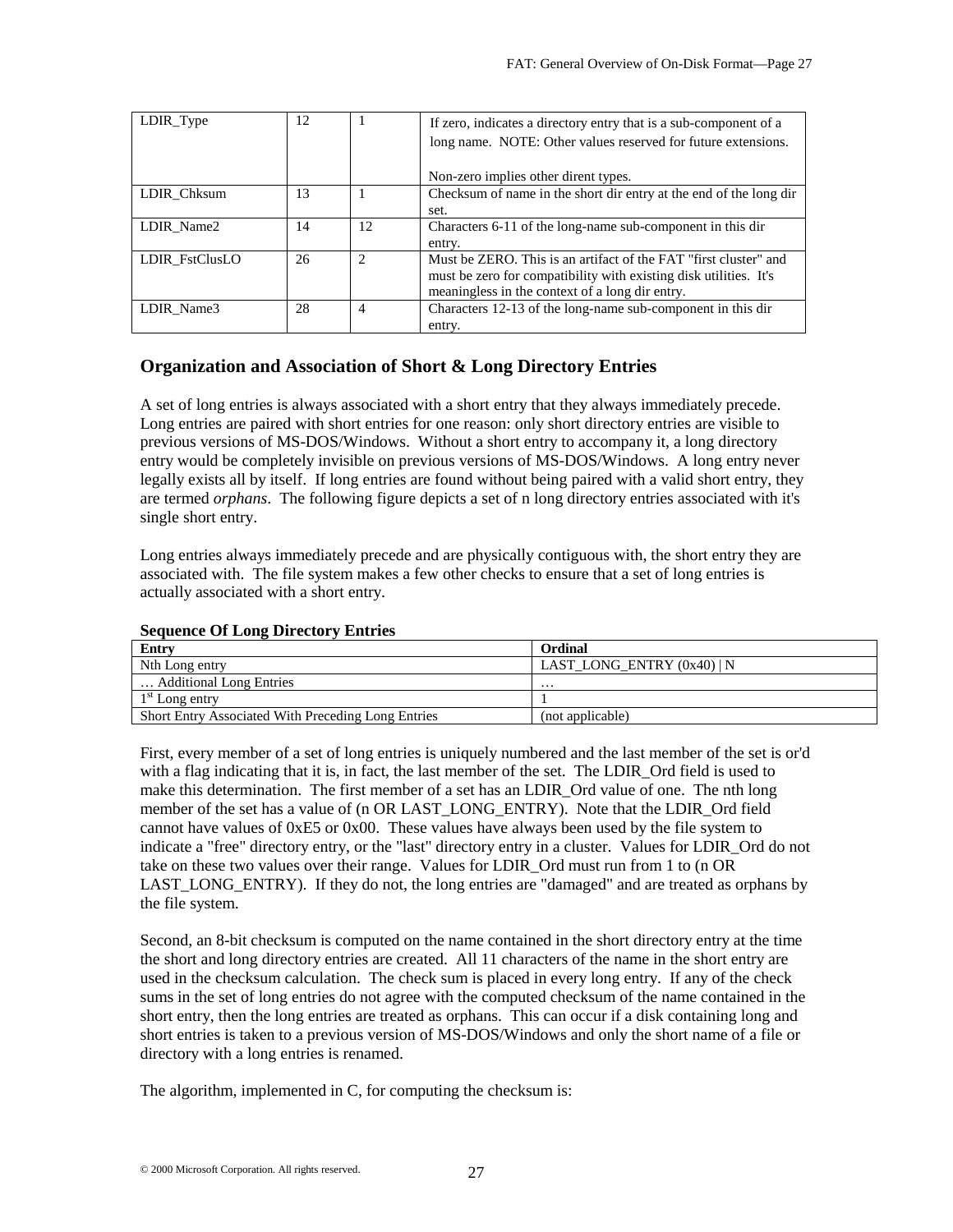```
//-----------------------------------------------------------------------------
// ChkSum()
// Returns an unsigned byte checksum computed on an unsigned byte<br>// array. The array must be 11 bytes long and is assumed to cont.
       array. The array must be 11 bytes long and is assumed to contain
// a name stored in the format of a MS-DOS directory entry.
// Passed: pFcbName Pointer to an unsigned byte array assumed to be
// 11 bytes long.
// Returns: Sum An 8-bit unsigned checksum of the array pointed
                             to by pFcbName.
//------------------------------------------------------------------------------
unsigned char ChkSum (unsigned char *pFcbName)
{
        short FcbNameLen;
       unsigned char Sum;
        Sum = 0;for (FcbNameLen=11; FcbNameLen!=0; FcbNameLen--) {
               // NOTE: The operation is an unsigned char rotate right
               Sum = ((Sum & 1) ? 0x80 : 0) + (Sum >> 1) + *pFcbName++;}
       return (Sum);
}
```
As a consequence of this pairing, the short directory entry serves as the structure that contains fields like: last access date, creation time, creation date, first cluster, and size. It also holds a name that is visible on previous versions of MS-DOS/Windows. The long directory entries are free to contain new information and need not replicate information already available in the short entry. Principally, the long entries contain the long name of a file. The name contained in a short entry which is associated with a set of long entries is termed the *alias name*, or simply *alias*, of the file.

#### **Storage of a Long-Name Within Long Directory Entries**

A long name can consist of more characters than can fit in a single long directory entry. When this occurs the name is stored in more than one long entry. In any event, the name fields themselves within the long entries are disjoint. The following example is provided to illustrate how a long name is stored across several long directory entries. Names are also NUL terminated and padded with 0xFFFF characters in order to detect corruption of long name fields by errant disk utilities. A name that fits exactly in a n long directory entries (i.e. is an integer multiple of 13) is not NUL terminated and not padded with 0xFFFFs.

Suppose a file is created with the name: "The quick brown.fox". The following example illustrates how the name is packed into long and short directory entries. Most fields in the directory entries are also filled in as well.

| 2nd long entry<br>(and last) | 42h             |   | W              |      | n     |   |                          |              |              | $\mathbf{O}$     | 0Fh             | 00h             | chk-<br>sum | X               |
|------------------------------|-----------------|---|----------------|------|-------|---|--------------------------|--------------|--------------|------------------|-----------------|-----------------|-------------|-----------------|
|                              | 0000h           |   | FFFFh          |      | FFFFh |   | FFFFh                    | <b>FFFFh</b> |              | 0000h            |                 | FFFFh           |             | FFFFh           |
| 1st long entry               | 01 <sub>h</sub> | т |                |      | h     |   | e                        |              |              | q                | 0Fh             | 00 <sub>h</sub> | chk-<br>sum | u               |
|                              |                 |   |                | c    |       | k |                          |              | b            | 0000h            |                 |                 | r           | $\Omega$        |
| Short entry                  | T               | H | E              | Q    | U     |   | $\tilde{\phantom{a}}$    | F            | $\Omega$     | X                | 20 <sub>h</sub> | NT              | <b>Rsvd</b> | Created<br>Time |
|                              | Created<br>Date |   | Access<br>Date | Last | 0000h |   | Last<br>Modified<br>Time | Modified     | Last<br>Date | First<br>Cluster |                 |                 | File Size   |                 |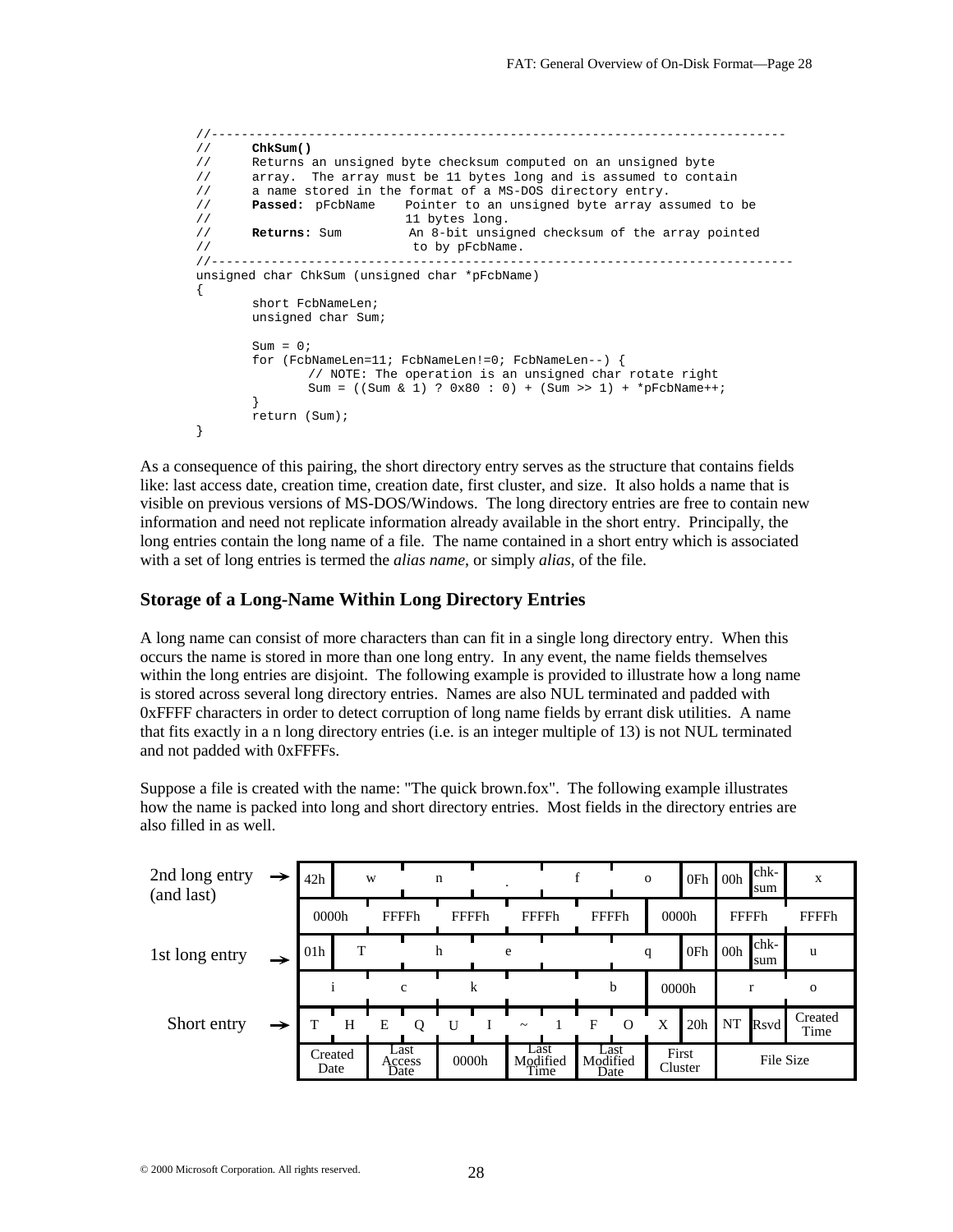<span id="page-28-0"></span>The heuristics used to "auto-generate" a short name from a long name are explained in a later section.

Name Limits and Character Sets

#### **Short Directory Entries**

Short names are limited to 8 characters followed by an optional period (.) and extension of up to 3 characters. The total path length of a short name cannot exceed 80 characters (64 char path  $+3$  drive letter  $+ 12$  for 8.3 name  $+$  NUL) including the trailing NUL. The characters may be any combination of letters, digits, or characters with code point values greater than 127. The following special characters are also allowed:

 $\frac{1}{2}$  % ' - @ ~ ` ! ( ) { } ^ # &

Names are stored in a short directory entry in the OEM code page that the system is configured for at the time the directory entry is created. Short directory entries remain in OEM for compatibility with previous versions of MS-DOS/Windows. OEM characters are single 8-bit characters or can be DBCS character pairs for certain code pages.

Short names passed to the file system are always converted to upper case and their original case value is lost. One problem that is generally true of most OEM code pages is that they map lower to upper case extended characters in a non-unique fashion. That is, they map multiple extended characters to a single upper case character. This creates problems because it does not preserve the information that the extended character provides. This mapping also prevents the creation of some file names that would normally differ, but because of the mapping to upper case they become the same file name.

#### **Long Directory Entries**

Long names are limited to 255 characters, not including the trailing NUL. The total path length of a long name cannot exceed 260 characters, including the trailing NUL. The characters may be any combination of those defined for short names with the addition of the period (.) character used multiple times within the long name. A space is also a valid character in a long name as it always has been for a short name. However, in short names it typically is not used. The following six special characters are now allowed in a long name. They are not legal in a short name.

 $+$  , ; = [ ]

Embedded spaces within a long name are allowed. Leading and trailing spaces in a long name are ignored.

Leading and embedded periods are allowed in a name and are stored in the long name. Trailing periods are ignored.

Long names are stored in long directory entries in UNICODE. UNICODE characters are 16-bit characters. It is not be possible to store UNICODE in short directory entries since the names stored there are 8-bit characters or DBCS characters.

Long names passed to the file system are not converted to upper case and their original case value is preserved. UNICODE solves the case mapping problem prevalent in some OEM code pages by always providing a translation for lower case characters to a single, unique upper case character.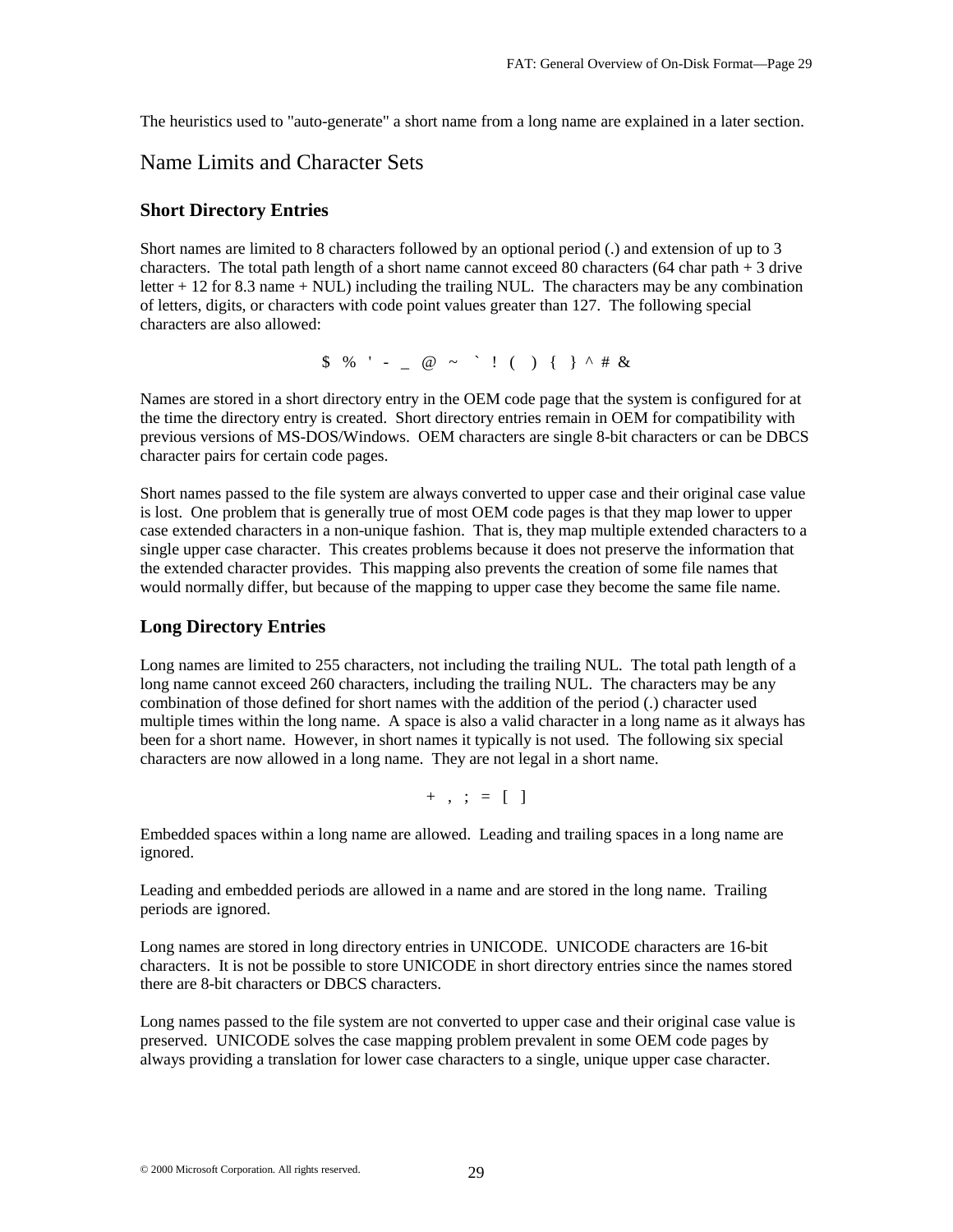## <span id="page-29-0"></span>Name Matching In Short & Long Names

The names contained in the set of all short directory entries are termed the "short name space". The names contained in the set of all long directory entries are termed the "long name space". Together, they form a single unified name space in which no duplicate names can exist. That is: any name within a specific directory, whether it is a short name or a long name, can occur only once in the name space. Furthermore, although the case of a name is preserved in a long name, no two names can have the same name although the names on the media actually differ by case. That is names like "foobar" cannot be created if there is already a short entry with a name of "FOOBAR" or a long name with a name of "FooBar".

All types of search operations within the file system (i.e. find, open, create, delete, rename) are caseinsensitive. An open of "FOOBAR" will open either "FooBar" or "foobar" if one or the other exists. A find using "FOOBAR" as a pattern will find the same files mentioned. The same rules are also true for extended characters that are accented.

A short name search operation checks only the names of the short directory entries for a match. A long name search operation checks both the long and short directory entries. As the file system traverses a directory, it caches the long-name sub-components contained in long directory entries. As soon as a short directory entry is encountered that is associated with the cached long name, the long name search operation will check the cached long name first and then the short name for a match.

When a character on the media, whether it is stored in the OEM character set or in UNICODE, cannot be translated into the appropriate character in the OEM or ANSI code page, it is always "translated" to the " $\degree$ " (underscore) character as it is returned to the user – it is NOT modified on the disk. This character is the same in all OEM code pages and ANSI.

## Naming Conventions and Long Names

An API allows the caller to specify the long name to be assigned to a file or directory. They do *not* allow the caller to independently specify the short name. The reason for this prohibition is that the short and long names are considered to be a single unified name space. As should be obvious the file system's name space does not support duplicate names. In other words, a long name for a file may not contain the same name, ignoring case, as the short name in a different file. This restriction is intended to prevent confusion among users, and applications, regarding the proper name of a file or directory. To make this restriction transparent, whenever a long name is created and the no matching long name exists, the short name is automatically generated from the long name in such a way that it does not collide with an existing short name.

The technique chosen to auto-generate short names from long names is modeled after Windows NT. Auto-generated short names are composed of the *basis-name* and an optional *numeric-tail*.

### **The Basis-Name Generation Algorithm**

The *basis-name* generation algorithm is outlined below. This is a *sample* algorithm and serves to illustrate how short names can be auto-generated from long names. An implementation *should* follow this basic sequence of steps.

- 1. The UNICODE name passed to the file system is converted to upper case.
- 2. The upper cased UNICODE name is converted to OEM.
	- if (the uppercased UNICODE glyph does not exist as an OEM glyph in the OEM code page) or (the OEM glyph is invalid in an 8.3 name)
	- {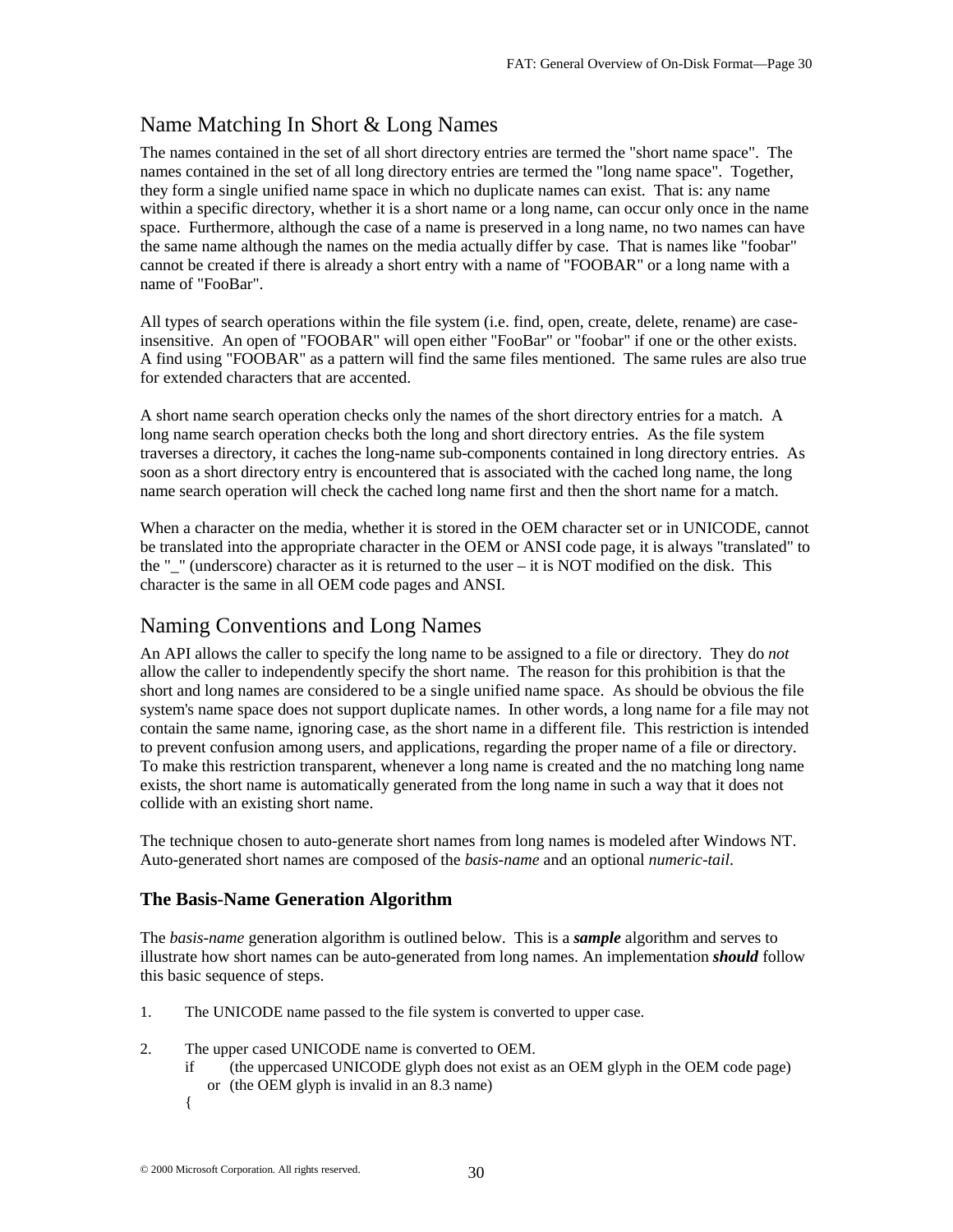```
 Replace the glyph to an OEM '_' (underscore) character. 
 Set a "lossy conversion" flag.
```
- }
- 3. Strip all leading and embedded spaces from the long name.
- 4. Strip all leading periods from the long name.
- 5. While (not at end of the long name) and (char is not a period) and (total chars copied  $< 8$ ) { Copy characters into primary portion of the basis name }
- 6. Insert a dot at the end of the primary components of the *basis-name* iff the basis name has an extension after the last period in the name.
- 7. Scan for the last embedded period in the long name.

```
If (the last embedded period was found) 
{ 
   While (not at end of the long name)
       and (total chars copied < 3)
    { 
        Copy characters into extension portion of the basis name 
    } 
}
```
Proceed to *numeric-tail* generation.

### **The Numeric-Tail Generation Algorithm**

| If   | (a "lossy conversion" was not flagged)                                                                     |
|------|------------------------------------------------------------------------------------------------------------|
| and  | (the long name fits within the 8.3 naming conventions)                                                     |
| and  | (the basis-name does not collide with any existing short name)                                             |
|      |                                                                                                            |
|      | The short name is only the basis-name without the numeric tail.                                            |
|      |                                                                                                            |
| else |                                                                                                            |
|      |                                                                                                            |
|      | Insert a numeric-tail " $\neg$ n" to the end of the primary name such that the value of the " $\neg$ n" is |
|      | chosen so that the                                                                                         |

 name thus formed does not collide with any existing short name and that the primary name does not exceed eight characters in length.

}

The " $\sim$ n" string can range from " $\sim$ 1" to " $\sim$ 999999". The number "n" is chosen so that it is the next number in a sequence of files with similar basis-names. For example, assume the following short names existed: LETTER~1.DOC and LETTER~2.DOC. As expected, the next auto-generated name of name of this type would be LETTER~3.DOC. Assume the following short names existed: LETTER~1.DOC, LETTER~3.DOC. Again, the next auto-generated name of name of this type would be LETTER~2.DOC. However, one *absolutely cannot* count on this behavior. In a directory with a very large mix of names of this type, the selection algorithm is optimized for speed and may select another "n" based on the characteristics of short names that end in "~n" and have *similar* leading name patterns.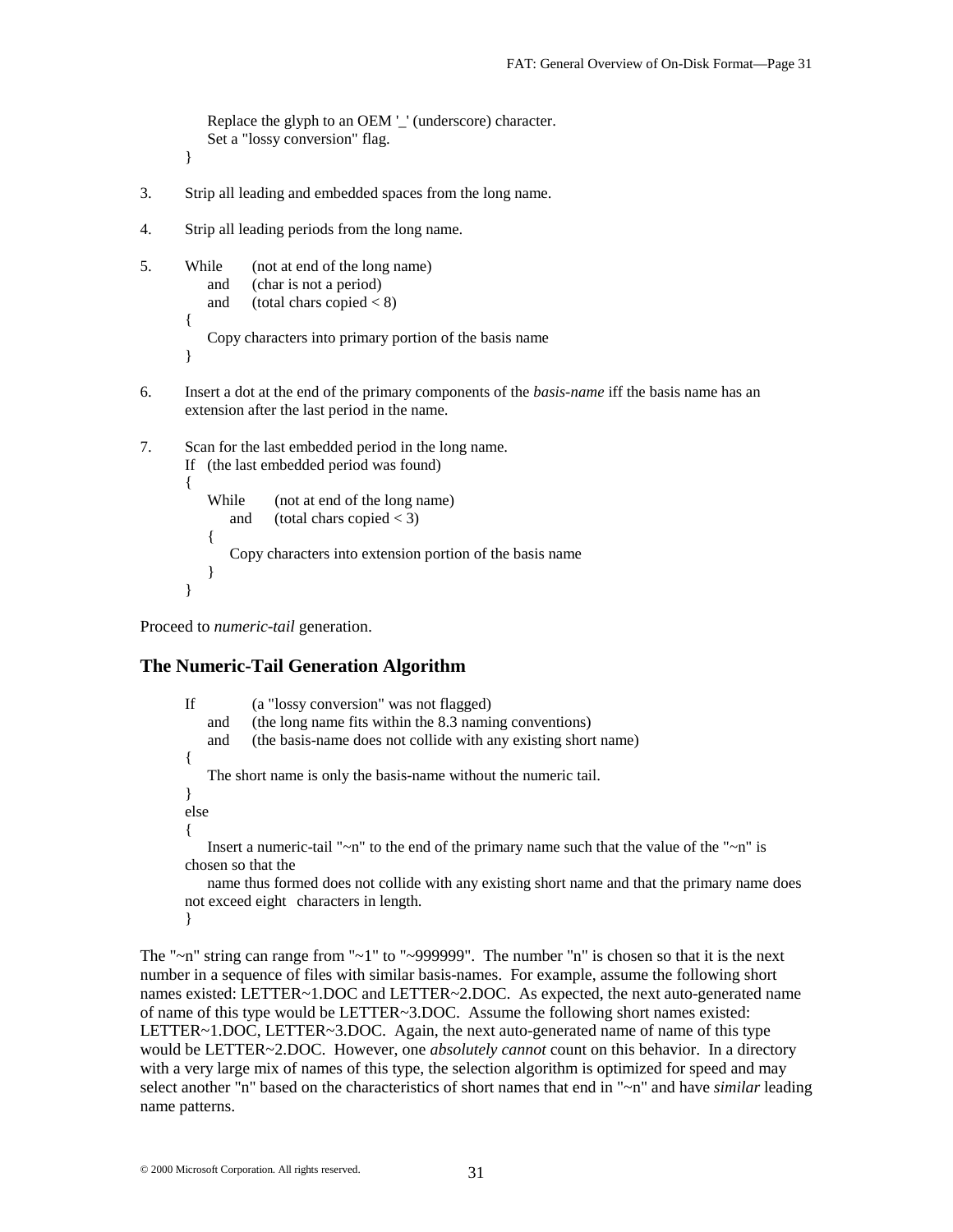## <span id="page-31-0"></span>Effect of Long Directory Entries on Down Level Versions of FAT

The support of long names is most important on the hard disk, however it will be supported on removable media as well. The implementation provides support for long names without breaking compatibility with the existing FAT format. A disk can be read by a down level system without any compatibility problems. An existing disk does not go through a conversion process before it can start using long names. All of the current files remain unmodified. The long name directory entries are added when a long name is created. The addition of a long name to an existing file may require the 8.3 directory entry to be moved if the required adjacent directory entries are not available.

The long name entries are as hidden as hidden or system files are on a down level system. This is enough to keep the casual user from causing problems. The user can copy the files off using the 8.3 name, and put new files on without any side effects

The interesting part of this is what happens when the disk is taken to a down level FAT system and the directory is changed. This can affect the long name entries since the down level system ignores these long names and will not ensure they are properly associated with the 8.3 names.

A down level system will only see the long name entries when searching for a label. On a down level system, the volume label will be incorrectly reported if the true volume label does not come before all of the long name entries in the root directory. This is because the long name entries also have the volume label bit set. This is unfortunate, but is not a critical problem.

If an attempt is made to remove the volume label, one of the long name directory entries may be deleted. This would be a rare occurrence. It is easily detected on an aware system. The long name entry will no longer be a valid file entry, since one or more of the long entries is marked as deleted. If the deleted entry is reused, then the attribute byte will not have the proper value for a long name entry.

If a file is renamed on a down level system, then only the short name will be renamed. The long name will not be affected. Since the long and short names must be kept consistent across the name space, it is desirable to have the long name become invalid as a result of this rename. The checksum of the 8.3 name that is kept in the long name directory provides the ability to detect this type of change. This checksum will be checked to validate the long name before it is used. Rename will cause problems only if the renamed 8.3 file name happens to have the same checksum. The checksum algorithm chosen has a relatively flat distribution across the short name space.

This rename of the 8.3 name must also not conflict with any of the long names. Otherwise a down level system could create a short name in one file that matches a long name, when case is ignored, in a different file. To prevent this, the automatic creation of an 8.3 name from a long name, that has an 8.3 format, will directly map the long name to the 8.3 name by converting the characters to upper case.

If the file is deleted, then the long name is simply orphaned. If a new file is created, the long name may be incorrectly associated with the new file name. As in the case of a rename the checksum of the 8.3 name will help prevent this incorrect association.

## Validating The Contents of a Directory

These guidelines are provided so that disk maintenance utilities can verify individual directory entries for 'correctness' while maintaining compatibility with future enhancements to the directory structure.

- 1. *DO NOT* look at the content of directory entry fields marked 'reserved' and assume that, if they are any value other than zero, that they are 'bad'.
- 2. *DO NOT* reset the content of directory entry fields marked *reserved* to zero when they contain non-zero values (under the assumption that they are "bad"). Directory entry fields are designated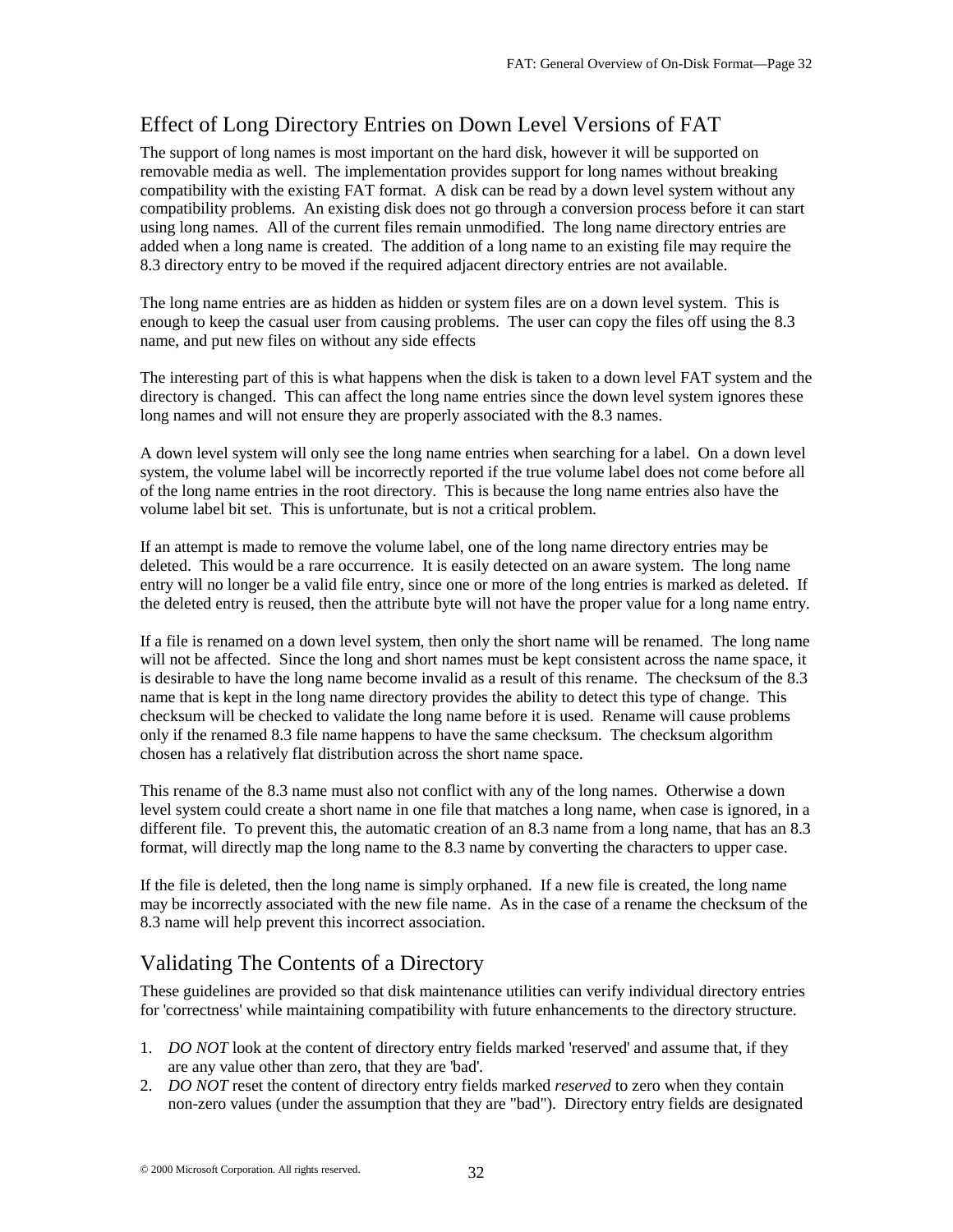<span id="page-32-0"></span>*reserved,* rather than *must-be-zero.* They should be ignored by your application.. These fields are intended for future extensions of the file system. By ignoring them an utility can continue to run on future versions of the operating system.

3. *DO* use the A\_LONG attribute *first* when determining whether a directory entry is a long directory entry or a short directory entry. The following algorithm is the correct algorithm for making this determination:

```
if (((LDIR_attr & ATTR_IONG_NAME\_MASK) == ATTR_IONG_NAME) & & (LDIR_Ord != 0xE5)){ 
    /* Found an active long name sub-component. */
}
```
4. *DO* use bits 4 and 3 of a short entry *together* when determining what type of short directory entry is being inspected. The following algorithm is the correct algorithm for making this determination:

```
if (((LDIR_attr & ATTR_IONG_NAME) != ATTR_IONG_NAME) && (LDIR_Ord != 0xE5)){ 
   if ((DIR Attr & (ATTR_DIRECTORY | ATTR_VOLUMEID)) = 0x00) /* Found a file. */ 
   else if ((DIR_Attr & (ATTR_DIRECTORY | ATTR_VOLUME_ID)) == ATTR_DIRECTORY)
            /* Found a directory. */ 
    else if ((DIR Attr & (ATTR_DIRECTORY | ATTR_VOLUME_ID)) == ATTR_VOLUME_ID)
            /* Found a volume label. */ 
     else 
            /* Found an invalid directory entry. */ 
}
```
- 5. *DO NOT* assume that a non-zero value in the "type" field indicates a bad directory entry. Do not force the "type" field to zero.
- 6. Use the "checksum" field as a value to validate the directory entry. The "first cluster" field is currently being set to zero, though this might change in future.

## Other Notes Relating to FAT Directories

- Long File Name directory entries are identical on all FAT types. See the preceeding sections for details.
- DIR\_FileSize is a 32-bit field. For FAT32 volumes, your FAT file system driver must not allow a cluster chain to be created that is longer than 0x100000000 bytes, and the last byte of the last cluster in a chain that long cannot be allocated to the file. This must be done so that no file has a file size > 0xFFFFFFFF bytes. This is a fundamental limit of all FAT file systems. The maximum allowed file size on a FAT volume is 0xFFFFFFFF (4,294,967,295) bytes.
- Similarly, a FAT file system driver must not allow a directory (a file that is actually a container for other files) to be larger than  $65,536 * 32 (2,097,152)$  bytes.

**NOTE:** This limit does *not* apply to the number of files in the directory. This limit is on the size of the directory itself and has nothing to do with the content of the directory. There are two reasons for this limit:

1. Because FAT directories are not sorted or indexed, it is a bad idea to create huge directories; otherwise, operations like creating a new entry (which requires every allocated directory entry to be checked to verify that the name doesn't already exist in the directory) become very slow.

© 2000 Microsoft Corporation. All rights reserved. 33